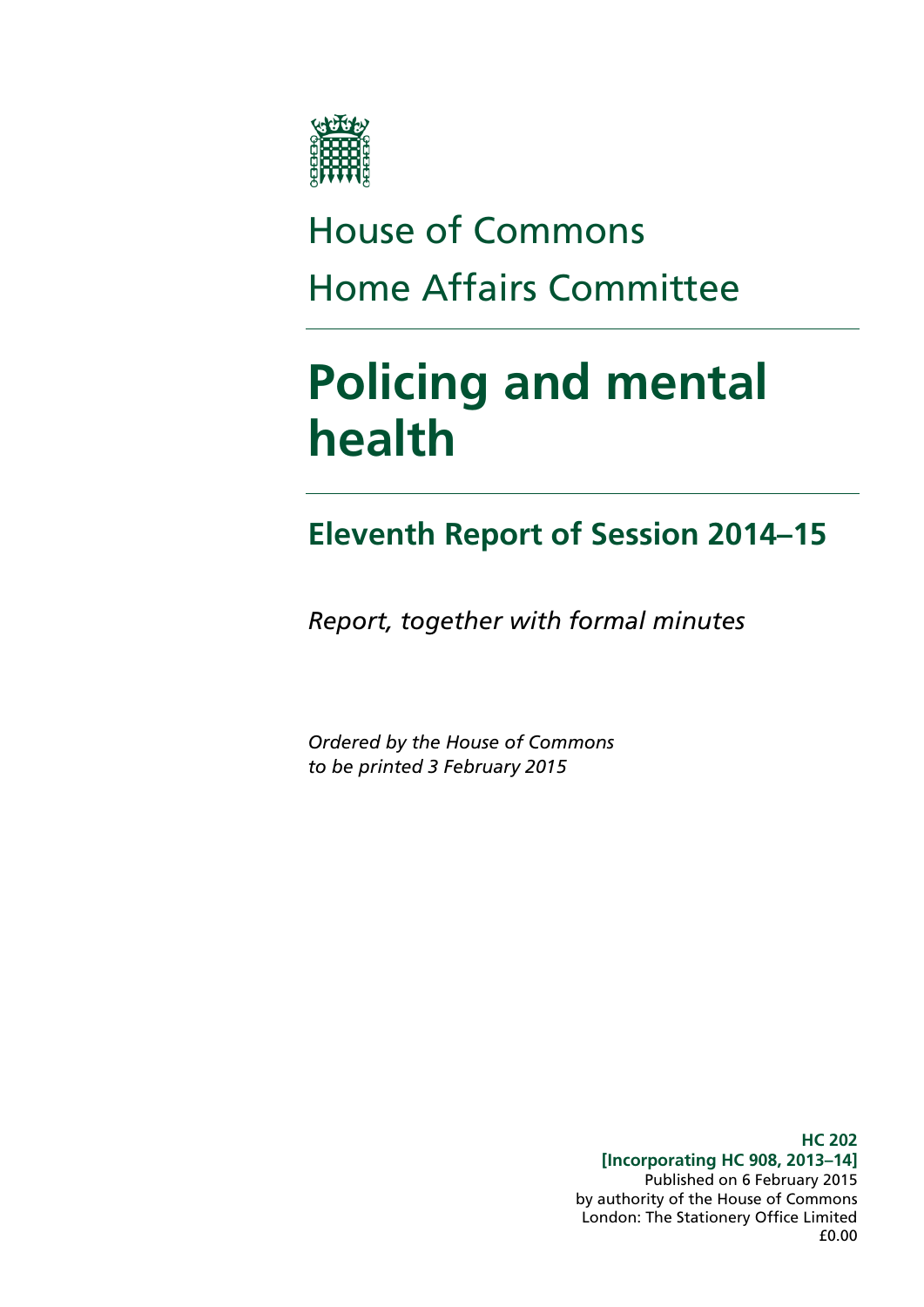#### **Home Affairs Committee**

The Home Affairs Committee is appointed by the House of Commons to examine the expenditure, administration, and policy of the Home Office and its associated public bodies.

#### **Current membership**

Rt Hon Keith Vaz MP (Labour, Leicester East) (Chair) Ian Austin MP (Labour, Dudley North) Nicola Blackwood MP (Conservative, Oxford West and Abingdon) James Clappison MP (Conservative, Hertsmere) Michael Ellis MP (Conservative, Northampton North) Paul Flynn MP (Labour, Newport West) Lorraine Fullbrook MP (Conservative, South Ribble) Dr Julian Huppert MP (Liberal Democrat, Cambridge) Tim Loughton MP (Conservative, East Worthing and Shoreham) Yasmin Qureshi MP (Labour, Bolton South East) Mr David Winnick MP (Labour, Walsall North)

The following were also members of the Committee during the Parliament.

Rt Hon Alun Michael (Labour & Co-operative, Cardiff South and Penarth) Karl Turner MP (Labour, Kingston upon Hull East) Steve McCabe MP (Labour, Birmingham Selly Oak) Bridget Phillipson MP (Labour, Houghton and Sunderland South) Chris Ruane MP (Labour, Vale of Clwyd)

#### **Powers**

The Committee is one of the departmental select committees, the powers of which are set out in House of Commons Standing Orders, principally in SO No 152. These are available on the Internet vi[a www.parliament.uk](http://www.parliament.uk/)

#### **Publication**

The Reports and evidence of the Committee are published by The Stationery Office by Order of the House. All publications of the Committee (including press notices) are on the Internet a[t www.parliament.uk/homeaffairscom](http://www.parliament.uk/homeaffairscom)

#### **Committee staff**

The current staff of the Committee are Tom Healey (Clerk), John-Paul Flaherty (Second Clerk), Dr Ruth Martin (Committee Specialist), Duma Langton (Committee Specialist), Andy Boyd (Senior Committee Assistant), Iwona Hankin (Committee Assistant) and Alex Paterson (Select Committee Media Officer).

#### **Contacts**

All correspondence should be addressed to the Clerk of the Home Affairs Committee, House of Commons, 7 Millbank, London SW1P 3JA. The telephone number for general enquiries is 020 7219 2049; the Committee's email address is [homeaffcom@parliament.uk](mailto:homeaffcom@parliament.uk)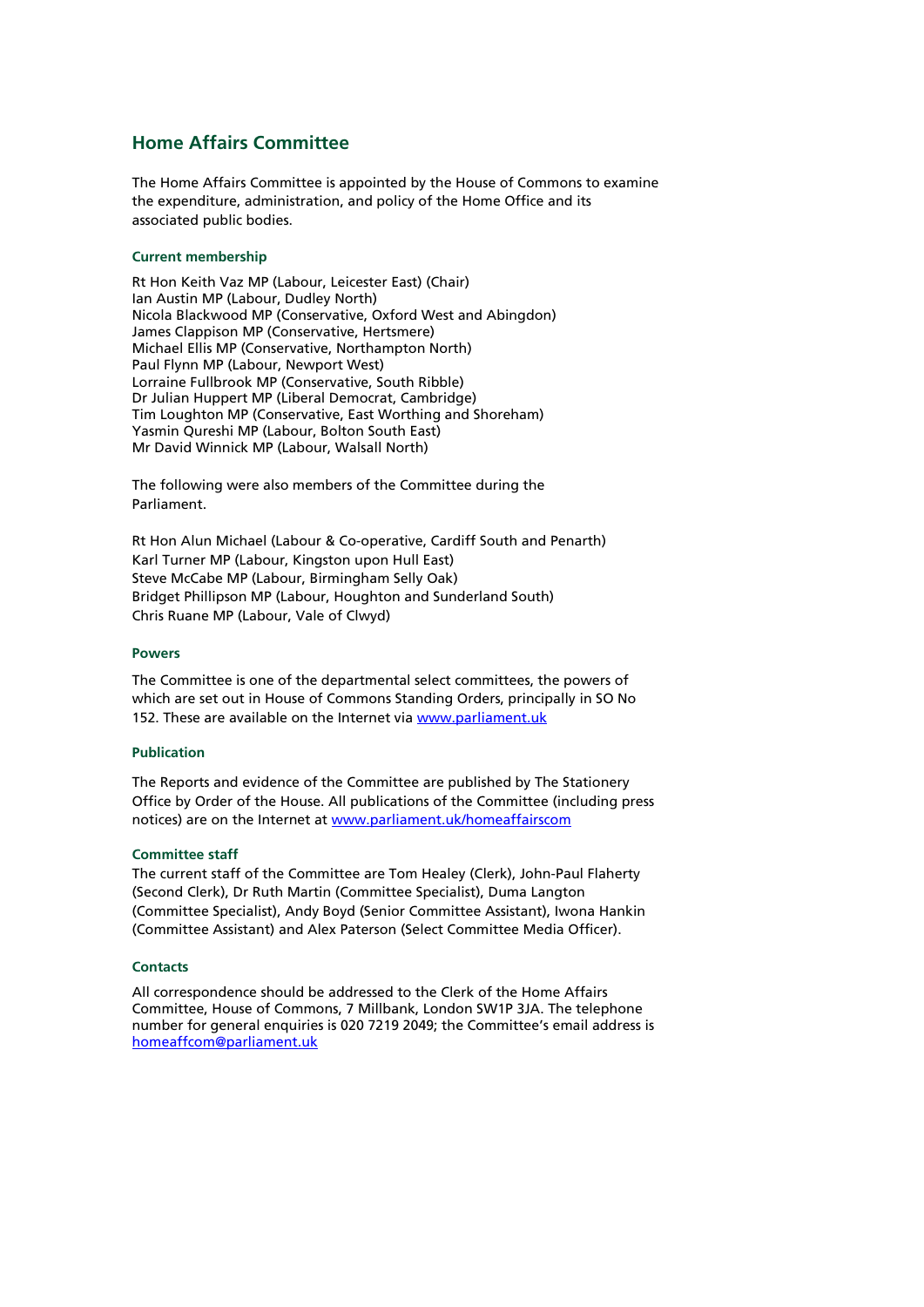# **Contents**

|   | <b>Report</b>                                                    | Page |
|---|------------------------------------------------------------------|------|
| 1 | <b>Introduction</b>                                              | 7    |
|   | Contact with the police                                          | 8    |
| 2 | <b>Detention under the Mental Health Act</b>                     | 9    |
|   | The use of section 136                                           | 9    |
|   | Removing police cells as a place of safety                       | 11   |
|   | Provision of health-based places of safety                       | 12   |
|   | Exclusion from health-based places of safety                     | 13   |
|   | Exclusion due to intoxication                                    | 14   |
|   | Alternative Places of Safety                                     | 14   |
|   | Public and private places                                        | 15   |
| 3 | Detention of children under s. 136                               | 17   |
|   | Exclusion due to age                                             | 18   |
| 4 | <b>Police and health service collaboration</b>                   | 19   |
|   | Street triage                                                    | 19   |
|   | Liaison and diversion                                            | 20   |
|   | Ambulances                                                       | 21   |
|   | Delays waiting for a mental health assessment                    | 22   |
|   | In a hospital                                                    | 22   |
|   | In police custody                                                | 23   |
|   | What happens after custody                                       | 23   |
|   | Joint working and the Concordat                                  | 24   |
|   | Data problems                                                    | 25   |
| 5 | <b>Training</b>                                                  | 27   |
|   | Mental health awareness and identifying vulnerabilities          | 27   |
|   | De-escalation and restraint                                      | 28   |
|   | Deaths in police custody                                         | 31   |
|   | Suicide following custody                                        | 31   |
|   | <b>Conclusions and recommendations</b>                           | 33   |
|   | <b>Formal Minutes</b>                                            | 38   |
|   | <b>Witnesses</b>                                                 | 39   |
|   |                                                                  |      |
|   | List of printed written evidence                                 | 40   |
|   | List of Reports from the Committee during the current Parliament | 42   |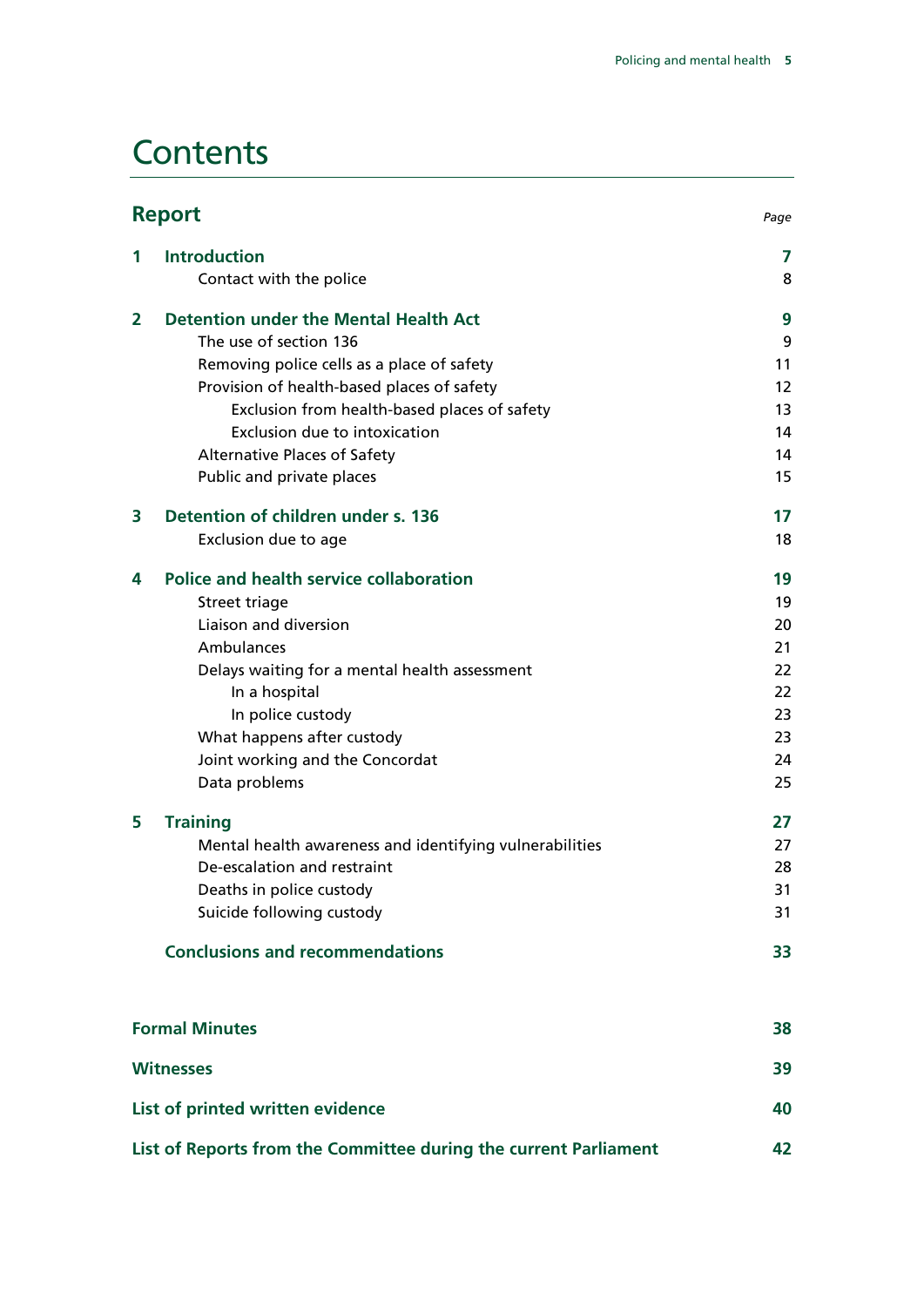Policing and mental health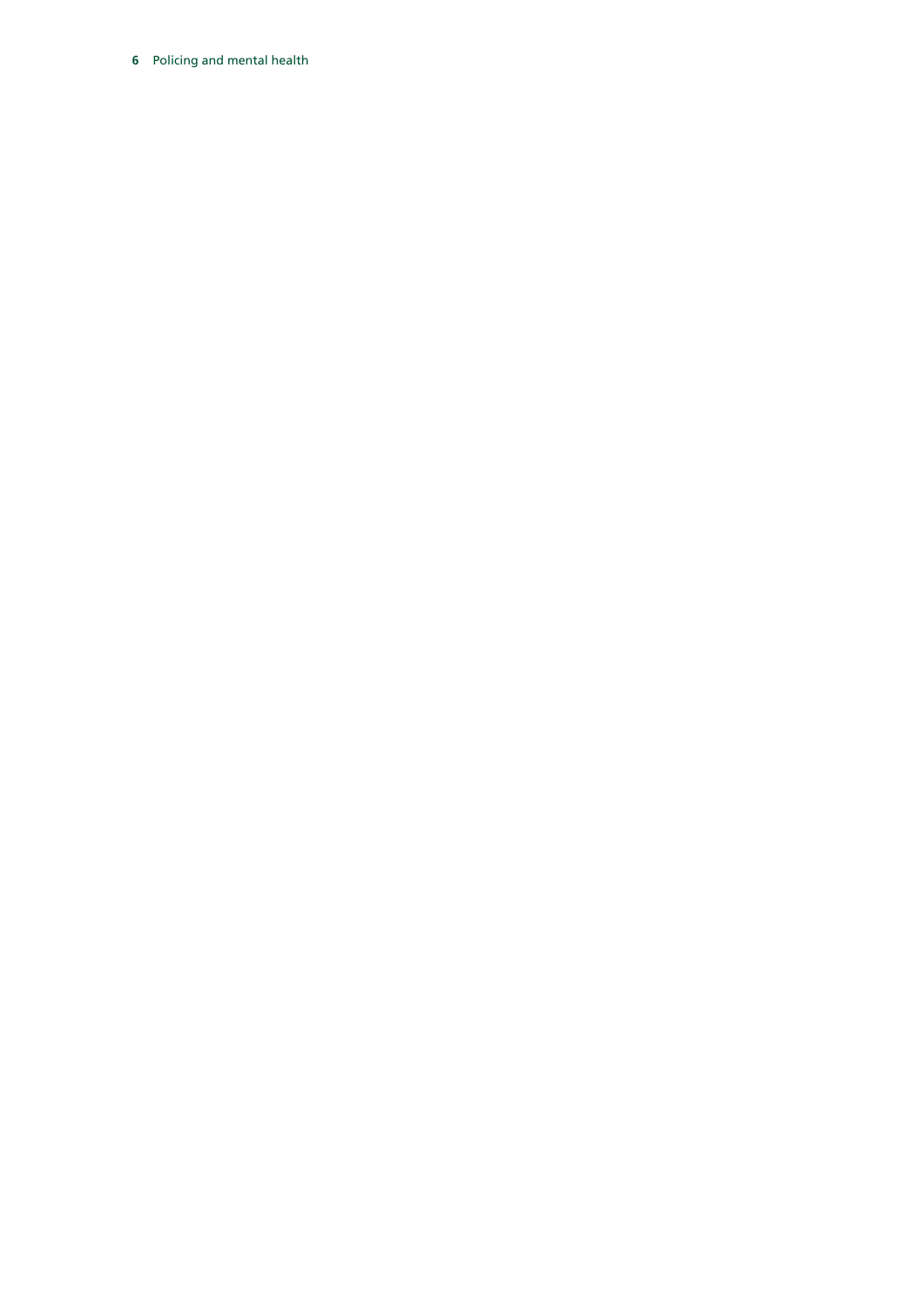### 1 Introduction

People who experience mental illness, like everyone else, can come into contact with the police for a wide variety of reasons, the common ones being they might be suspected of having committed a crime,<sup>[1](#page-4-0)</sup> they might have been the victim of a crime,<sup>[2](#page-4-1)</sup> they might be reported as missing,<sup>[3](#page-4-2)</sup> or they might experience a mental health crisis, where they may be so ill that their safety, or the safety of others, could be at risk. Lord Adebowale, Chief Executive of Turning Point, admitted that when he was invited to chair the Independent Commission on Mental Health and Policing, he thought mental health would have little to do with policing. In the report published at the end of his review, he said that mental health is core police business.[4](#page-4-3) One in four people will suffer from mental health illness at some point, and their illness brings with it a vulnerability that makes it likely they will come into contact with the police. This vulnerability is particularly relevant in a mental health crisis, and when they do so, it should be considered primarily as a health matter, so they can seek and receive support from a mental health team, or if they call 999 to ask for help, the first responders should be health professionals.<sup>[5](#page-4-4)</sup>

2. Unfortunately, mental health services are not always available.<sup>[6](#page-4-5)</sup> The Rt Hon Norman Lamb MP, Minister of State for Care and Support at the Department of Health, has said that only 25% of young people with mental health problems had access to mental health services, services he described as "dysfunctional and fragmented".<sup>[7](#page-4-6)</sup> Mental health services have deteriorated over many years and under successive governments. There is evidence that some people, particularly from black and ethnic minority communities, are reluctant to engage with mental health services if they have previously had a poor experience.<sup>[8](#page-4-7)</sup> This can lead to treatment being avoided or delayed, and people seeking help only when it reaches crisis point.

3. Access to mental health crisis care is limited, particularly at night.<sup>[9](#page-4-8)</sup> Where people do not have access to appropriate emergency healthcare, the police have become the *de facto* "first aid response to mental distress.["10](#page-4-9) Many of the people that come into contact with the police in this way are already known to the health services—as many as two-thirds of those

- <span id="page-4-3"></span>4 Independent Commission on Mental Health and Policing, Report, May 2013; Q 122[; MIND \(PMH0027\)](http://data.parliament.uk/writtenevidence/committeeevidence.svc/evidencedocument/home-affairs-committee/policing-and-mental-health/written/9184.html)
- <span id="page-4-4"></span>5 [Police Federation of England and Wales \(PMH0036\)](http://data.parliament.uk/writtenevidence/committeeevidence.svc/evidencedocument/home-affairs-committee/policing-and-mental-health/written/9343.html)
- <span id="page-4-5"></span>6 BBC News[, Mental health services a car crash,](http://www.bbc.co.uk/news/health-27980677) 24 June 2014. Royal College of Nursing, Frontline First: Turning back [the clock? RCN report on mental health services in the UK,](http://www.rcn.org.uk/__data/assets/pdf_file/0004/600628/004772.pdf) November 2014[; Mental health services cuts are putting](http://www.theguardian.com/society/2014/jun/25/bma-meeting-mental-health-cuts)  [patients at risk, BMA told,](http://www.theguardian.com/society/2014/jun/25/bma-meeting-mental-health-cuts) The Guardian, 25 June 2014

<span id="page-4-0"></span><sup>1</sup> The Prison Reform Trust estimate that 10% of men and 30% of women in prison have had a previous psychiatric admission

<span id="page-4-1"></span><sup>2</sup> Mind and Victim Support[, At risk, yet dismissed,](http://www.mind.org.uk/media/642011/At-risk-yet-dismissed-report.pdf) 2013. People who suffer from mental ill health are three times more likely to be a victim of crime than those who do not, and people who suffer from mental ill health are less likely to report crime.

<span id="page-4-2"></span><sup>3</sup> See Mental health and missing[, www.missingpeople.org.uk](http://www.missingpeople.org.uk/)

<span id="page-4-6"></span><sup>7</sup> Q 284

<span id="page-4-7"></span><sup>8</sup> [College of Paramedics \(PMH0047\)](http://data.parliament.uk/writtenevidence/committeeevidence.svc/evidencedocument/home-affairs-committee/policing-and-mental-health/written/11946.html)

<span id="page-4-9"></span><span id="page-4-8"></span><sup>9</sup> Q 7 [MacAttram] Q 196 [Kressinger] Q 152 [Davis][; Police and Crime Commissioner for Cheshire \(PMH0033\);](http://data.parliament.uk/writtenevidence/committeeevidence.svc/evidencedocument/home-affairs-committee/policing-and-mental-health/written/9209.html) Self Help [Services \(PMH0020\);](http://data.parliament.uk/writtenevidence/committeeevidence.svc/evidencedocument/home-affairs-committee/policing-and-mental-health/written/9168.html) College of Emergency Medicine, An investigation into care of people detained under Section 136 [of the Mental Health Act who are brought to Emergency Departments in England and Wales,](http://www.collemergencymed.ac.uk/CEM/document?id=8099) October 2014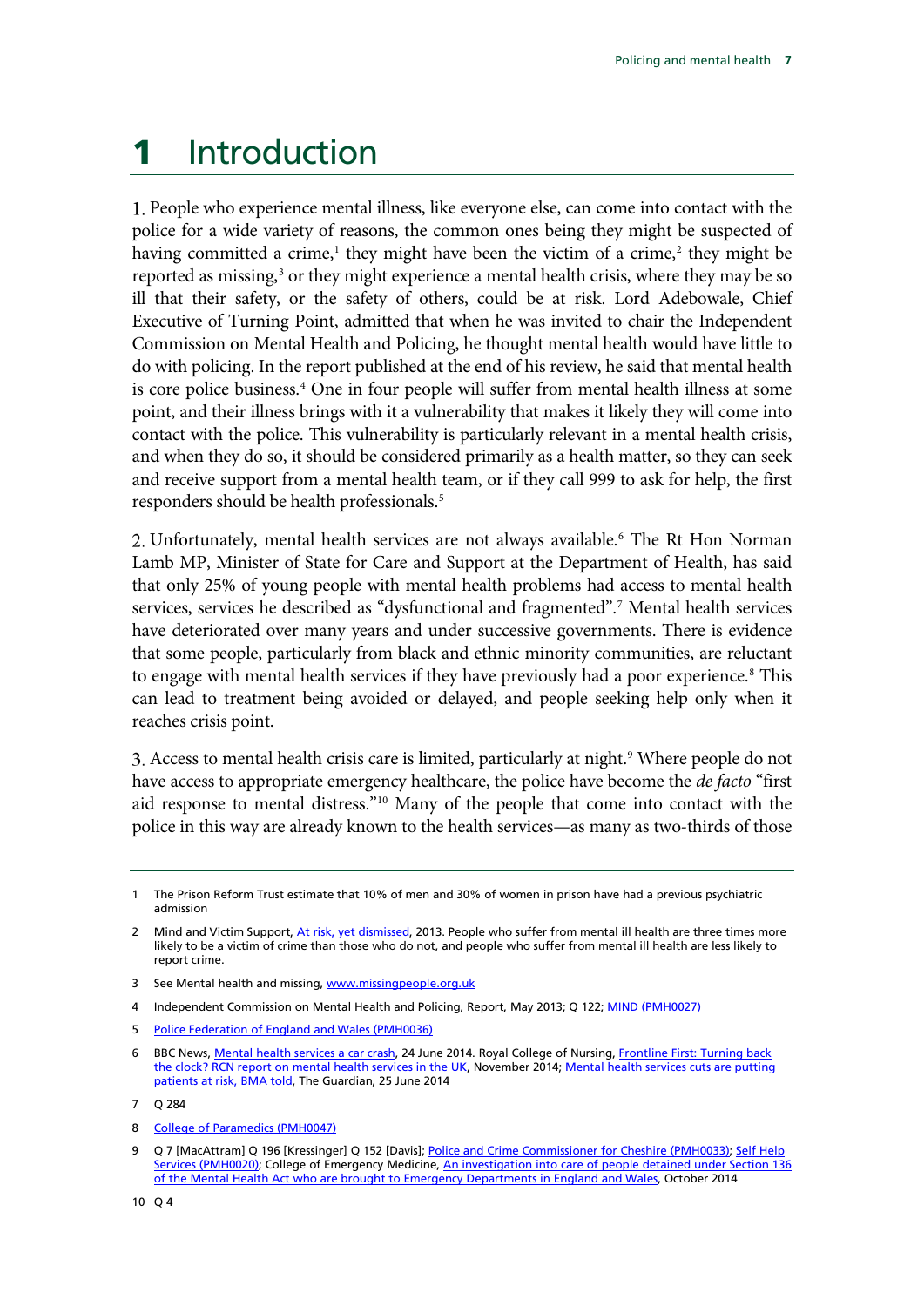detained by the police under s. 136 of the Mental Health Act are already in receipt of mental health care.<sup>[11](#page-5-0)</sup> And yet the police are not confident they are qualified or the right people to be dealing with such situations.[12](#page-5-1) This inquiry is largely focused on what happens in those situations when the police are called to someone in crisis.

### **Contact with the police**

4. Sir Peter Fahy, Chief Constable of Greater Manchester, has described mental health as "the number one issue" for most frontline police officers.<sup>[13](#page-5-2)</sup> Estimates vary, but we were given a range of between 20% and 40% for the amount of police time which involved a mental health element.[14](#page-5-3) Custody Sergeant Ian Kressinger of Devon and Cornwall Police, told us that about 40% of the people passing through his custody suite had some kind of illness, personality disorder, depression, anxiety, or were taking medication for something similar.[15](#page-5-4) And it was Devon and Cornwall Police Federation who first brought this to our attention when they proposed that health authorities accept their responsibility for the mentally ill, either within their own premises or a Police Station.

There is a clear feeling that the police are being asked to do things that they are not trained for[.16](#page-5-5) Rt Hon Mike Penning MP, Minister of State for Policing, Criminal Justice and Victims at the Home Office and Ministry of Justice, told us that:

If you have a mental health issue, you will invariably come into contact with the police, as the professional involved. That cannot be right. It is not the job of the police to be that first point of contact; they should be the last resort.<sup>[17](#page-5-6)</sup>

<span id="page-5-7"></span>**Police forces work with all members of the communities they serve. Working with those with mental health problems will always be a core part of that work. However, we are concerned by the extent to which frontline officers are increasingly spending their time helping people with mental health problems. For many people experiencing an acute health crisis, a police officer is not the professional best placed to help them, nor is dealing with acute health crises the best use of police officers' time and skills. We believe that the police should not be filling gaps in mental health services.**

<span id="page-5-0"></span><sup>11</sup> Health and Social Care Information Centre, Inpatients formally detained in hospitals under the Mental Health Act [1983, and patients subject to supervised community treatment: Annual report, England, 2013/14,](http://www.hscic.gov.uk/5164) October 2014

<span id="page-5-1"></span><sup>12</sup> Q 331 [The Police Foundation \(PMH0028\)](http://data.parliament.uk/writtenevidence/committeeevidence.svc/evidencedocument/home-affairs-committee/policing-and-mental-health/written/9185.html)

<span id="page-5-2"></span><sup>13</sup> **[INQUEST \(PMH0042\)](http://data.parliament.uk/writtenevidence/committeeevidence.svc/evidencedocument/home-affairs-committee/policing-and-mental-health/written/9810.html)** 

<span id="page-5-3"></span><sup>14</sup> Q 89 [Michael Brown][; ACPO National Mental Health Policing Lead \(PMH0013\);](http://data.parliament.uk/writtenevidence/committeeevidence.svc/evidencedocument/home-affairs-committee/policing-and-mental-health/written/9145.html) [Association of Police and Crime](http://data.parliament.uk/writtenevidence/committeeevidence.svc/evidencedocument/home-affairs-committee/policing-and-mental-health/written/9156.html)  [Commissioners \(PMH0015\);](http://data.parliament.uk/writtenevidence/committeeevidence.svc/evidencedocument/home-affairs-committee/policing-and-mental-health/written/9156.html) BBC[, Staffordshire reveals cost of policing mental illness,](http://www.bbc.co.uk/news/uk-england-24523310) 15 October 2013

<span id="page-5-4"></span><sup>15</sup> Q 194

<span id="page-5-6"></span><span id="page-5-5"></span><sup>16</sup> [Association of Police and Crime Commissioners \(PMH0015\)](http://data.parliament.uk/writtenevidence/committeeevidence.svc/evidencedocument/home-affairs-committee/policing-and-mental-health/written/9156.html)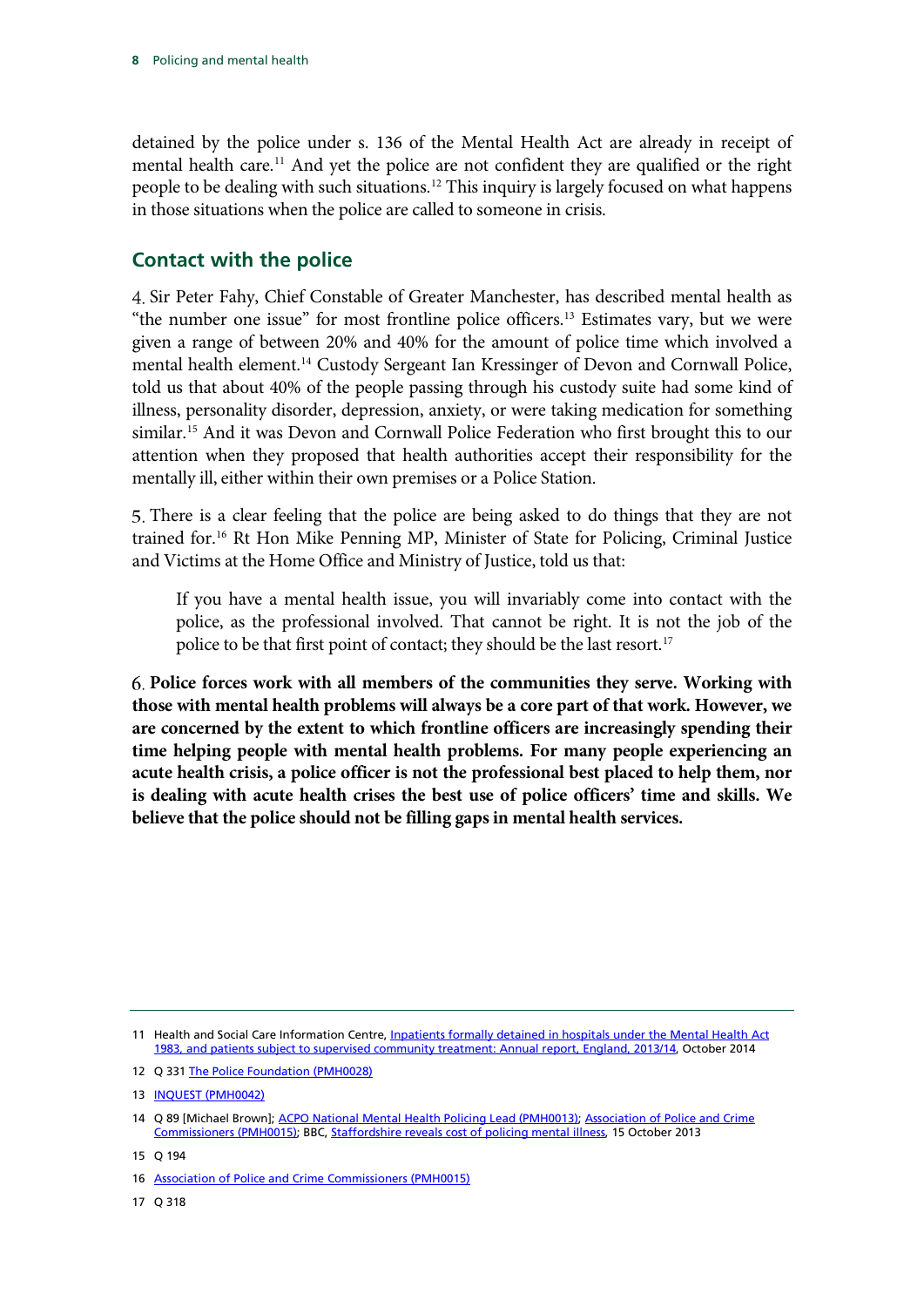# 2 Detention under the Mental Health Act

The principle police power to detain someone having a mental health crisis is section 136 of the Mental Health Act 1983,<sup>[18](#page-6-0)</sup> which provides that:

If a constable finds in a place to which the public have access a person who appears to him to be suffering from mental disorder and to be in immediate need of care or control, the constable may, if he thinks it necessary to do so in the interests of that person or for the protection of other persons, remove that person to a place of safety

A "place of safety" is defined in s. 135 as

Residential accommodation provided by social services, a hospital, a police station, an independent hospital or care home for mentally disordered persons or any other suitable place the occupier of which is willing temporarily to receive the patient.

Once a person has been removed to as place of safety, they may be detained there (or transferred to another place of safety) for up to 72 hours so that they can be examined by a doctor and interviewed by an approved mental health professional so that arrangements can be made for their treatment or care.

### **The use of section 136**

8. The Mental Health Act 1983 Code of Practice on the use of s. 136 said that police cells should be used as a place of safety only on an exceptional basis, and that a "police station should not be assumed to be the automatic second choice if the first choice place of safety is not immediately available". [19](#page-6-1) The table below gives the number of those detained under s. 136 and went to a police cell or to a health based place of safety in the last three years.

|         | People detained under s136 and taken to a place of safety |             |        |  |  |
|---------|-----------------------------------------------------------|-------------|--------|--|--|
| Year    | Total                                                     | Police cell | Health |  |  |
| 2011-12 | 25,000                                                    | 9,000       | 16,000 |  |  |
| 2012-13 | 22,834                                                    | 7,761       | 15,073 |  |  |
| 2013-14 | 24,489                                                    | 6,028       | 18,461 |  |  |

Practice on the use of police cells as a place of safety varies considerably between police forces in England and Wales. The table below shows the five forces with the highest number of detentions in police cells under s. 136 and the five lowest. It also shows the number of such detentions in the previous year.<sup>[20](#page-6-2)</sup>

<span id="page-6-0"></span><sup>18</sup> The 1983 Act was amended in part by the Mental Health Act 2007.

<span id="page-6-1"></span><sup>19</sup> Department of Health, 2008[, Mental Health Act 1983 Code of Practice,](http://webarchive.nationalarchives.gov.uk/20130107105354/http:/www.dh.gov.uk/prod_consum_dh/groups/dh_digitalassets/@dh/@en/documents/digitalasset/dh_087073.pdf) para 10.22

<span id="page-6-2"></span><sup>20</sup> Health and Social Care Information Centre, Inpatients formally detained in hospitals under the Mental Health Act [1983, and patients subject to supervised community treatment: Annual report, England, 2013/14,](http://www.hscic.gov.uk/5164) October 2014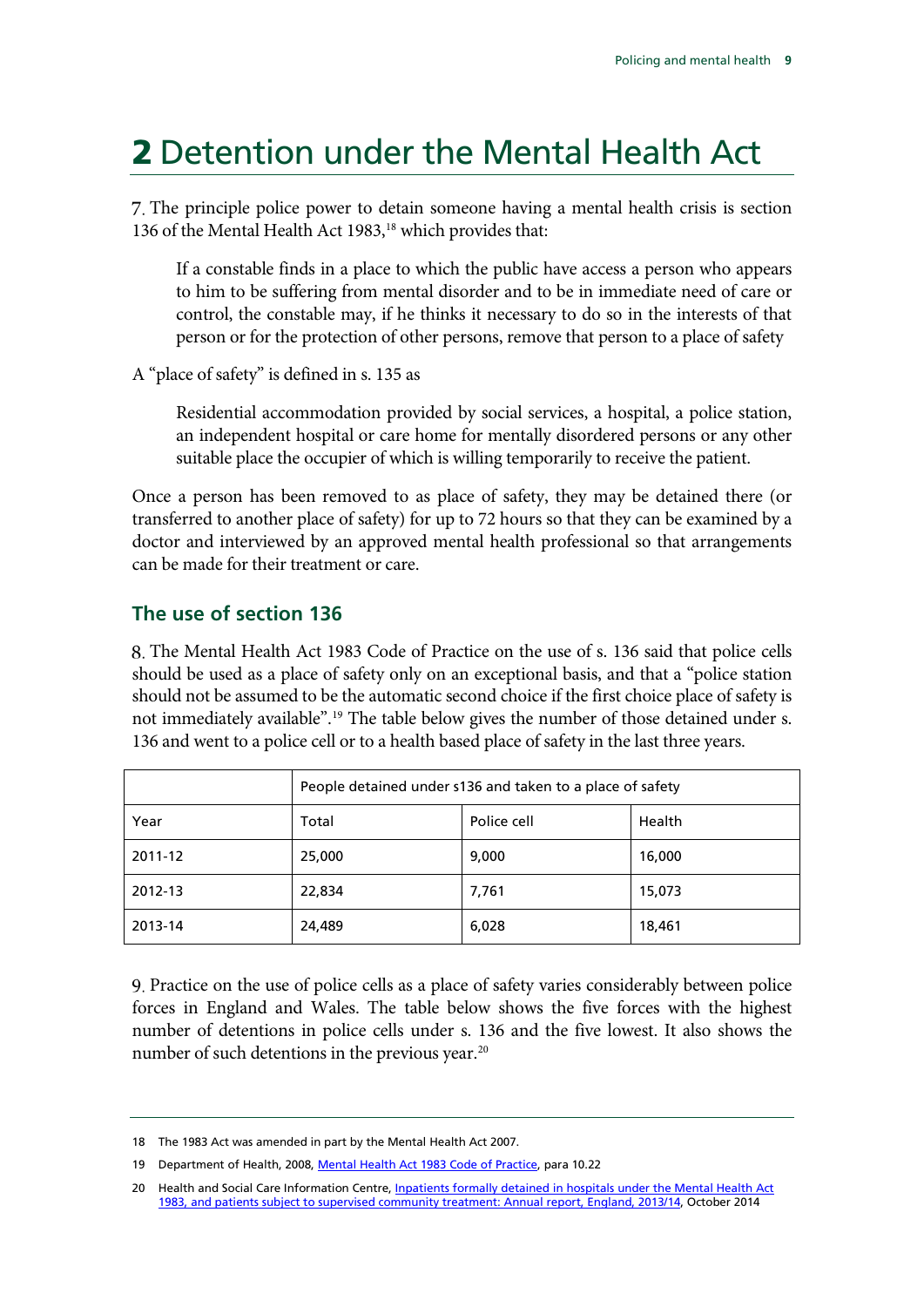| Most people detained under s. 136 in a police cell |         |         |  |  |  |  |
|----------------------------------------------------|---------|---------|--|--|--|--|
| Police force                                       | 2013-14 | 2012-13 |  |  |  |  |
| <b>Sussex</b>                                      | 855     | 941     |  |  |  |  |
| Devon & Cornwall                                   | 765     | 790     |  |  |  |  |
| Avon and Somerset                                  | 420     | 646     |  |  |  |  |
| <b>West Yorkshire</b>                              | 380     | 673     |  |  |  |  |
| Hampshire                                          | 340     | 593     |  |  |  |  |

| Fewest people detained under s. 136 in a police cell |         |         |  |  |  |
|------------------------------------------------------|---------|---------|--|--|--|
| Police force                                         | 2013-14 | 2012-13 |  |  |  |
| <b>Greater Manchester</b>                            | < 5     | 206     |  |  |  |
| Merseyside                                           | < 5     |         |  |  |  |
| Hertfordshire                                        | < 5     |         |  |  |  |
| City of London                                       | < 5     | 50      |  |  |  |
| <b>West Midlands</b>                                 | 5       | 50      |  |  |  |

10. There has been considerable pressure to address the use of police cells and the Crisis Care Concordat commits the Government to a 50% reduction over two years in the use of police cells as a place of safety for those in crisis.<sup>[21](#page-7-0)</sup> Apart from the simple totals, there are further concerns about how s. 136 is applied. A study from 2008 found that the rate of detention of black and ethnic minority people using s. 136 is almost twice that of white people,<sup>[22](#page-7-1)</sup> and the latest data available shows that children are still detained in most police force areas.<sup>[23](#page-7-2)</sup>

<span id="page-7-3"></span>**The use of section 136 of the Mental Health Act 1983 and reducing the detention of people in police cells is widely seen as an indicator of a police forces' performance in relation to mental health, and it has focussed attention on the problem. We support the Government's commitment in the Crisis Care Concordat to see the number of detentions in police cells under section 136 halved in two years compared with 2011-12.**

<span id="page-7-0"></span><sup>21</sup> The Mental Health Crisis Care Concordat is a national agreement between services and agencies involved in the care and support of people in crisis. It sets out how organisations will work together better to make sure that people get the help they need when they are having a mental health crisis. It was signed by 22 national bodies in February 2014. Se[e http://www.crisiscareconcordat.org.uk/](http://www.crisiscareconcordat.org.uk/)

<span id="page-7-1"></span><sup>22</sup> Independent Police Complaints Commission, 2010[, Police custody as a place of safety.](http://www.ipcc.gov.uk/sites/default/files/Documents/section_136.pdf)

<span id="page-7-2"></span><sup>23</sup> Health and Social Care Information Centre, Inpatients formally detained in hospitals under the Mental Health Act [1983, and patients subject to supervised community treatment: Annual report, England, 2013/14,](http://www.hscic.gov.uk/5164) October 2014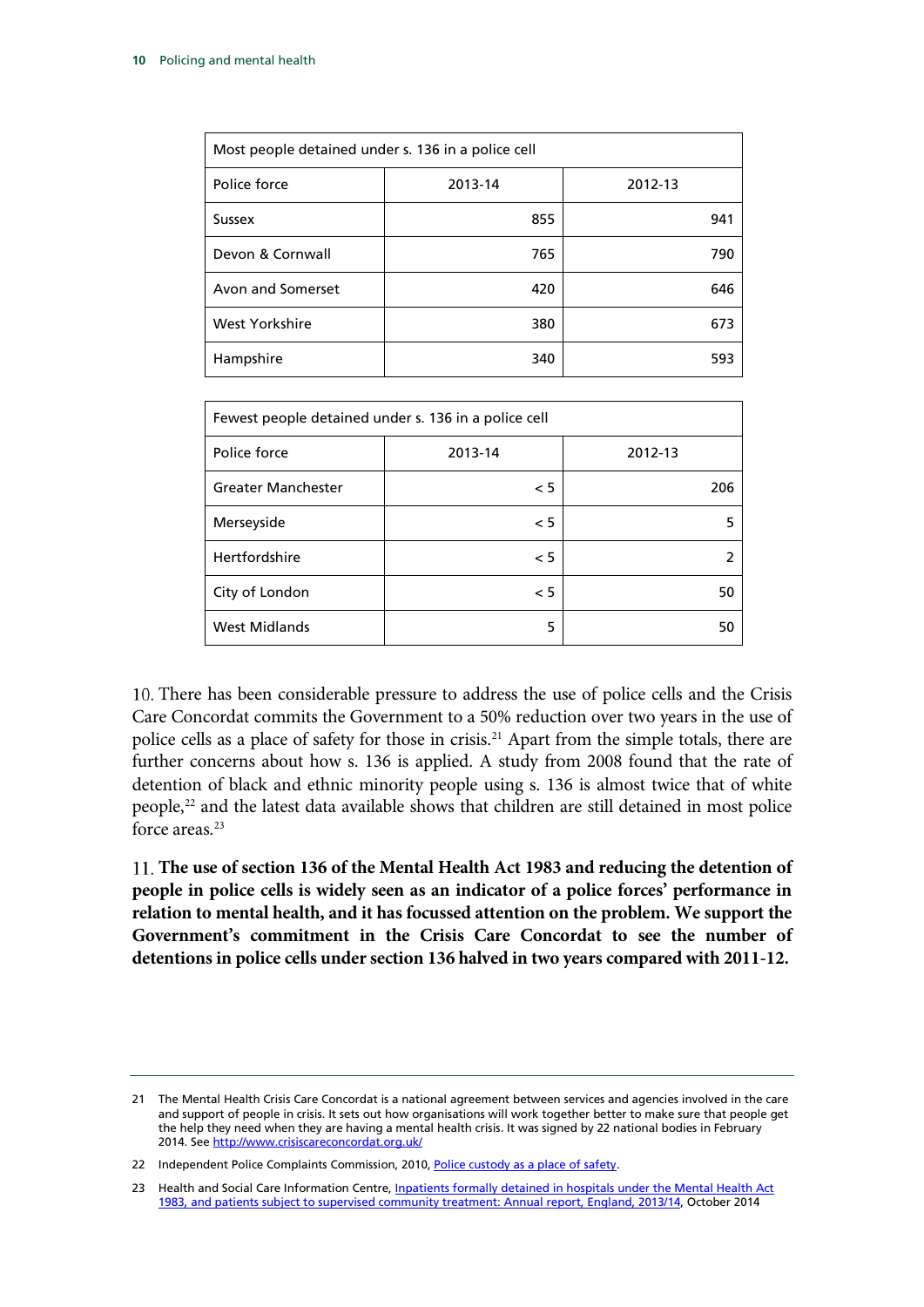#### **Removing police cells as a place of safety**

12. Many submissions, particularly from the police, supported the removal of police cells from the statutory list of acceptable places of safety. [24](#page-8-0) Simon Cole, Chief Constable of Leicestershire, and former ACPO lead on mental health, said that the inclusion of police cells on the list was "just plain wrong".[25](#page-8-1) In most cases, police cells are highly inappropriate places for someone in a crisis.<sup>[26](#page-8-2)</sup> They are noisy and brightly-lit. If the person has threatened to self-harm then they may have to be strip-searched for a concealed blade. They may be placed in anti-harm clothing. All this can add to the distress.<sup>[27](#page-8-3)</sup> There are examples of people who have died in custody because they were being detained by police officers when they should have been in the care of mental health professionals in a much more appropriate environment.<sup>[28](#page-8-4)</sup>

13. Her Majesty's Inspectorate of Constabulary (HMIC) are monitoring the use of police custody as a place of safety. If there is no significant reduction in its inappropriate use by April 2016, then they will recommend police cells to be removed as a place of safety in the Mental Health Act 1983. The main objection to removing police cells as places of safety has been the lack of health-based places of safety in some areas to be able to care for all those detained under s. 136.<sup>[29](#page-8-5)</sup> There is an issue of cause-and-effect here, with the use of police cells concealing inadequate commissioning by Clinical Commissioning Groups (CCGs). If police stations are to be removed from the list of places of safety in the Mental Health Act, without a parallel increase in the number of health based places of safety, then the total number of places of safety available in a given area would go down. The Royal College of Psychiatrists has said that, in such a scenario, where demand remained the same but capacity was reduced, access to the few health based places of safety may become limited to those in the greatest need. The threshold for access to care could go up. [30](#page-8-6) A related objection is that in rural areas, poor local provision can mean the choice is between a health-based place of safety a long drive away or a much closer police cell. There seems to be an assumption that the list of all health based places of safety produced by the Care Quality Commission (CQC) is exhaustive and the only options available—a place of safety could be any suitable place where the occupier is willing to receive the person until the assessment is complete.<sup>[31](#page-8-7)</sup>

Another objection is that there may be times when the patient needs to be held in a cell for the safety of themselves and the public. There may be cases where an individual is unmanageable in a health environment. Submissions from those who were unsure about removing the use of police cells as a place of safety entirely tended to support a reduction to only "exceptional circumstances". [32](#page-8-8) Defining exceptional circumstances has proven

<span id="page-8-0"></span><sup>24</sup> [Police Federation of England and Wales \(PMH0036\)](http://data.parliament.uk/writtenevidence/committeeevidence.svc/evidencedocument/home-affairs-committee/policing-and-mental-health/written/9343.html)

<span id="page-8-1"></span><sup>25</sup> Q 230

<span id="page-8-2"></span><sup>26</sup> [Royal College of Nursing \(PMH0014\)](http://data.parliament.uk/writtenevidence/committeeevidence.svc/evidencedocument/home-affairs-committee/policing-and-mental-health/written/9153.html)

<span id="page-8-3"></span><sup>27</sup> Q 204; Q 216

<span id="page-8-4"></span><sup>28</sup> [Police Federation of England and Wales \(PMH0036\);](http://data.parliament.uk/writtenevidence/committeeevidence.svc/evidencedocument/home-affairs-committee/policing-and-mental-health/written/9343.html) [Michael Brown \(PMH0022\)](http://data.parliament.uk/writtenevidence/committeeevidence.svc/evidencedocument/home-affairs-committee/policing-and-mental-health/written/9176.html)

<span id="page-8-5"></span><sup>29</sup> Q 27

<span id="page-8-6"></span><sup>30</sup> [Royal College of Psychiatrists Supplementary \(PMH0058\)](http://data.parliament.uk/writtenevidence/committeeevidence.svc/evidencedocument/home-affairs-committee/policing-and-mental-health/written/15744.html)

<span id="page-8-7"></span><sup>31</sup> Q 133

<span id="page-8-8"></span><sup>32</sup> [Association of Police and Crime Commissioners \(PMH0015\)](http://data.parliament.uk/writtenevidence/committeeevidence.svc/evidencedocument/home-affairs-committee/policing-and-mental-health/written/9156.html)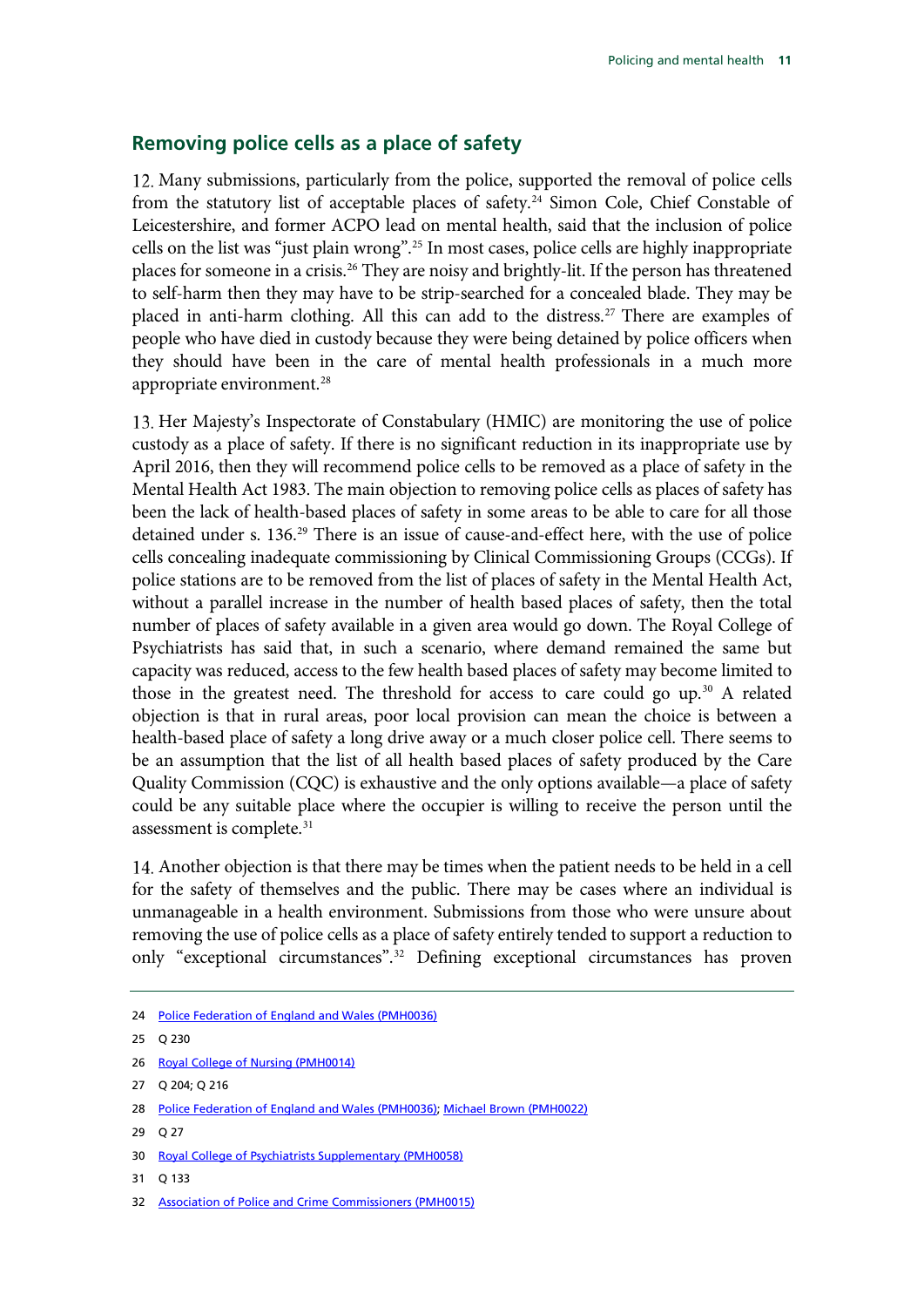problematic in the past but there is broad support for there being more clarity around what it does mean—where a person's behaviour would pose an unmanageably high risk to other patients, staff or users of a healthcare setting—and not just because no adequate NHS care was available.<sup>33</sup> Furthermore, if the explicit reference to a police station as a place of safety was removed from the Act it would not completely preclude the use of police cells in exceptional circumstances. It could still fall under the definition of "any other suitable place the occupier of which is willing temporarily to receive the patient". The Government review of s135 and s136 did not come to a definitive view as to whether police cells should be removed from the Mental Health Act as a specified place of safety. It recommended:

Ensuring that police cells can only be used as a place of safety for adults if the person's behaviour is so extreme they cannot otherwise be safely managed.

<span id="page-9-5"></span>**We recommend that the specific reference to a police station should be removed from the definition of "places of safety" in s. 135(6) of the Mental Health Act 1983. We recognise that there are concerns over the lack of health-based places of safety that exist in some parts of the country, particularly rural areas. However, this proposal has been under discussion for some time now and commissioners should have started commissioning appropriate place of safety provision before now. All areas need to do so, and be able to demonstrate that they have made progress by July 2015. The Government should immediately re-issue guidance to police forces and health trusts defining the exceptional circumstances in which police cells may be used as places of safety. The presumption should clearly be the health facility not the police cell.**

<span id="page-9-6"></span>**The Government's own review of s. 136 recommended ensuring that police cells can only be used as a place of safety for adults in situations where the person's behaviour is so extreme they cannot otherwise be safely managed. Following the general election a new government should set out what they will do to ensure this happens if it will not amend the Mental Health Act 1983.**

### **Provision of health-based places of safety**

A health-based place of safety is generally either part of a mental health unit in a mental health hospital or on an acute hospital site, or part of an A&E department in an acute hospital. A recent survey by the CQC found that there were 161 health-based places of safety in England.<sup>[34](#page-9-1)</sup> The majority  $(81%)$  are in mental health hospitals or  $(4%)$  part of an acute hospital's mental health services. A quarter of health care providers told the CQC that they did not believe there were enough health-based places of safety in their area.<sup>[35](#page-9-2)</sup> (Note two thirds of respondents to the Home Office review of s. 136 said that police cells were used because of a lack of health-based ones.<sup>[36](#page-9-3)</sup>) Not all the places of safety listed are adequately staffed, nor are they all open 24 hours a day, $37$  enough for the CQC to remark

<span id="page-9-0"></span><sup>33</sup> Q 134. See Department of Health and Home Office, Review of the Operation of Sections 135 and 136 of the Mental Health [Act 1983,](https://www.gov.uk/government/uploads/system/uploads/attachment_data/file/389202/S135_and_S136_of_the_Mental_Health_Act_-_full_outcome.pdfhttp:/qna.files.parliament.uk/ws-attachments/172034/original/Review%20of%20the%20Operation%20of%20S135%20and%20S136%20of%20the%20Mental%20Health%20Act%201983%20R%20%20%20.pdf) December 2014, Review Report and recommendations, pages 43-49

<span id="page-9-1"></span><sup>34</sup> The Care Quality Commission surveyed the provision of health based places of safety in Jan-Feb 2014

<span id="page-9-2"></span><sup>35</sup> Care Quality Commission[, A safer place to be,](http://www.cqc.org.uk/sites/default/files/20141021%20CQC_SaferPlace_2014_07_FINAL%20for%20WEB.pdf) October 2014

<span id="page-9-4"></span><span id="page-9-3"></span><sup>36</sup> Department of Health and Home Office, Review of the Operation of Sections 135 and 136 of the Mental Health Act [1983,](https://www.gov.uk/government/uploads/system/uploads/attachment_data/file/389202/S135_and_S136_of_the_Mental_Health_Act_-_full_outcome.pdf) December 2014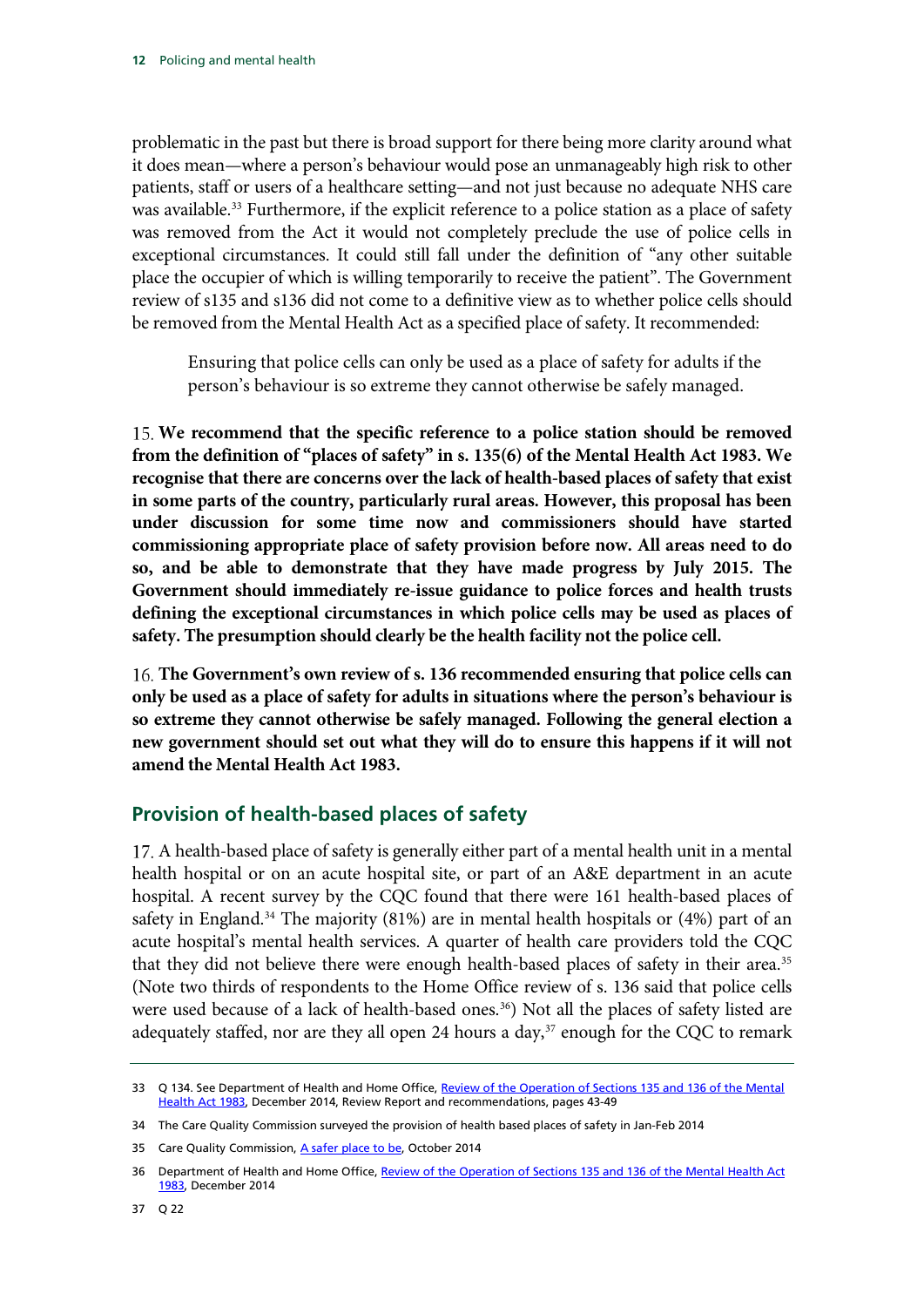that "occasionally, the stated opening times are theoretical."[38](#page-10-0) The Centre for Mental Health found that staff for many s. 136 facilities are from other wards, so there is pressure for them to return to other duties, and yet some CCGs did not appear to take this pressure on staff into account. [39](#page-10-1) The vast majority of places of safety have capacity for only one person, and one in ten units told the CQC that they turned people away at least once a week because the place of safety was occupied.<sup>[40](#page-10-2)</sup> At times, if there is no space, the patient waits outside in a police van.

The lack of health-based places of safety directly contributes to the number of people who end up being detained in a police cell.<sup>41</sup> Inspector Michael Brown, Mental Health Coordinator at the College of Policing and author of the Mental Health Cop Blog, told us that, in the West Midlands, they had gone in two years from a situation where they had zero provision of health-based places of safety to a situation where 98% of people went to health-based places of safety. This was because those who commissioned services in the West Midlands understood and became committed to dealing with the issue. He said there was a need for NHS commissioners to recognise the need for sufficient places of safety, open 24-hours a day, seven days a week, and fully staffed.<sup>[42](#page-10-4)</sup> This commitment and understanding is not replicated in all parts of the country.<sup>[43](#page-10-5)</sup>

<span id="page-10-7"></span>**We commend the work by Inspector Michael Brown, and others who have championed the cause of mental health within the Police. His work online has been particularly impressive.**

<span id="page-10-8"></span>**It is clear that too many NHS Clinical Commissioning Groups are failing in their duty to provide enough health-based places of safety that are available 24 hours a day, seven days a week, and are adequately staffed. CCGs must not only acknowledge local levels of demand and commission suitable health-based places of safety, they must also design local backup policies to deal with situations where places are occupied. Relying on the police to fill the commissioning gap not only imposes non-negotiable, external costs on forces, but it increases the risk to highly vulnerable patients. We recommend that the Department of Health, together with the Home Office, issue clear guidance to CCGs about the appropriate number of health-based place of safety places, having regard to local circumstances, within three months.**

#### *Exclusion from health-based places of safety*

Access to some health-based places of safety is restricted by informal exclusion criteria. This might include cases where the person is aggressive or resistant, is under the influence of drugs or alcohol, is under the age of 18, has a history of violence, has committed a criminal offence, or has a learning disability rather than a mental illness.<sup>[44](#page-10-6)</sup> Some NHS

<span id="page-10-0"></span><sup>38</sup> Care Quality Commission[, A safer place to be,](http://www.cqc.org.uk/sites/default/files/20141021%20CQC_SaferPlace_2014_07_FINAL%20for%20WEB.pdf) October 2014, 1.3

<span id="page-10-1"></span><sup>39</sup> Centre for Mental Health[, Review of Sections 135 & 136 of the Mental Health Act,](http://www.centreformentalhealth.org.uk/pdfs/Centre_for_MH_review_of_sections_135_136.pdf) December 2014

<span id="page-10-2"></span><sup>40</sup> Care Quality Commission[, A safer place to be,](http://www.cqc.org.uk/sites/default/files/20141021%20CQC_SaferPlace_2014_07_FINAL%20for%20WEB.pdf) 1.4

<span id="page-10-3"></span><sup>41</sup> Care Quality Commission[, A safer place to be,](http://www.cqc.org.uk/sites/default/files/20141021%20CQC_SaferPlace_2014_07_FINAL%20for%20WEB.pdf) 1.4

<span id="page-10-4"></span><sup>42</sup> Q 27

<span id="page-10-6"></span><span id="page-10-5"></span><sup>44</sup> Q 121; Care Quality Commission, [A safer place to be,](http://www.cqc.org.uk/sites/default/files/20141021%20CQC_SaferPlace_2014_07_FINAL%20for%20WEB.pdf) 5.3; HMIC and Care Quality Commission, A Criminal Use of [Police Cells.](http://www.justiceinspectorates.gov.uk/hmic/media/a-criminal-use-of-police-cells-20130620.pdf) The 1983 Act defines "mental disorder" as "any disorder or disability of the mind" (s. 1). This includes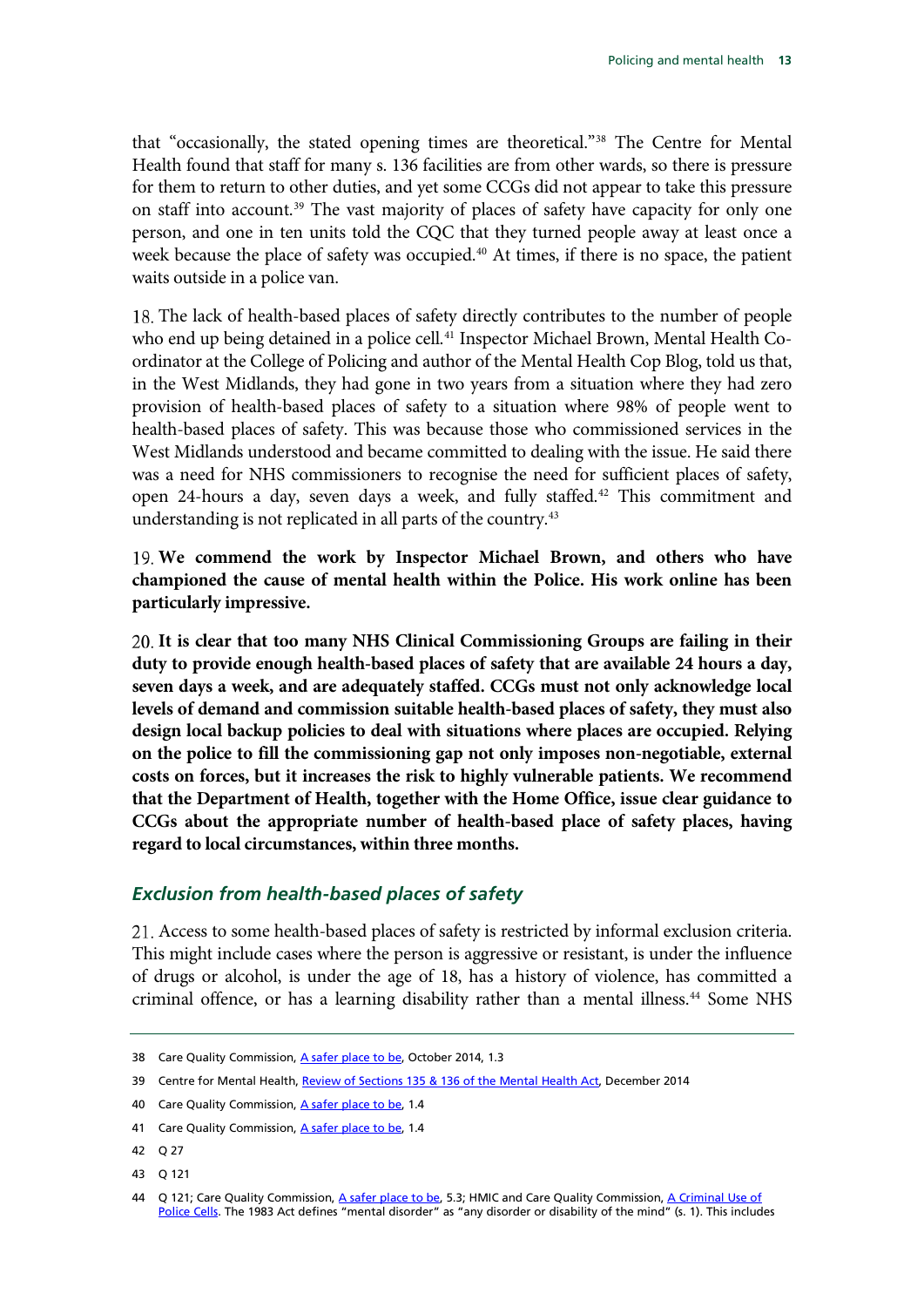trusts are reluctant to carry out mental health assessments of people who are from outside their home area. Mark Smith, Head of Suicide Prevention and Mental Health, British Transport Police gave an example of a case where he had taken someone to A&E to be treated for their physical injuries from a suicide attempt, but the patient was then initially refused a mental health assessment at the mental health unit next door.<sup>[45](#page-11-0)</sup>

#### *Exclusion due to intoxication*

22. It is relatively common for people with mental health problems who come into contact with the police to also have problems with alcohol or drug use. However, the NHS is often reluctant to take responsibility for these patients. When asked why this happens, Dr Mary Jane Tacchi, Special Advisor on Crisis Care to the Royal College of Psychiatrists, told us that, historically, there has been a "feeling" that the Mental Health Act did not cover people who were intoxicated. She said this was incorrect and that:

The Royal College of Psychiatrists have very clearly stated that people who are intoxicated and have a mental health problem are our business and it is our responsibility to look after them. So refusing people on the grounds of being intoxicated with a mental problem must not happen.<sup>[46](#page-11-1)</sup>

One of the difficulties, she went on to explain, was that it was not possible to carry out a mental health assessment until the patient was sober and it was not clear where the patient should go until they sobered up.

23. Patients often present with complex, multiple problems. Initial data from the Liaison and Diversion pilots show that, of the adults passing through with mental health, drugs or alcohol issues, 50% are experiencing more than one of these problems.<sup>[47](#page-11-2)</sup> The NHS should be prepared to deal with patients presenting with multiple problems. When they are turned away, they are likely to come back in a worse state later on.<sup>[48](#page-11-3)</sup>

<span id="page-11-4"></span>**The NHS would not turn away a patient with a physical illness just because they were intoxicated. People with mental health problems have exactly the same right to NHS care as everybody else and it is shocking that patients are excluded from healthbased places of safety on the basis of informal exclusion criteria. The guidance that people with mental health illness should be treated in a mental health facility needs to be repeatedly reinforced.**

### **Alternative Places of Safety**

A place of safety may include a local authority care home, an NHS or private hospital, an independent care home or, as we have already noted, "any other suitable place the

-

learning disabilities and autistic spectrum disorders, although the Code of Practice states that, in the case of a person with a learning disability, they cannot be detained unless their learning disability "is accompanied by abnormally aggressive or seriously irresponsible conduct on their part".

<span id="page-11-0"></span><sup>45</sup> Q 272

<span id="page-11-1"></span><sup>46</sup> Qq 174-175

<span id="page-11-3"></span><span id="page-11-2"></span><sup>47</sup> Liaison and Diversion pilots are discussed in the section on police and health service collaboration NHS England [\(PMH0055\),](http://data.parliament.uk/writtenevidence/committeeevidence.svc/evidencedocument/home-affairs-committee/policing-and-mental-health/written/15572.html) para 13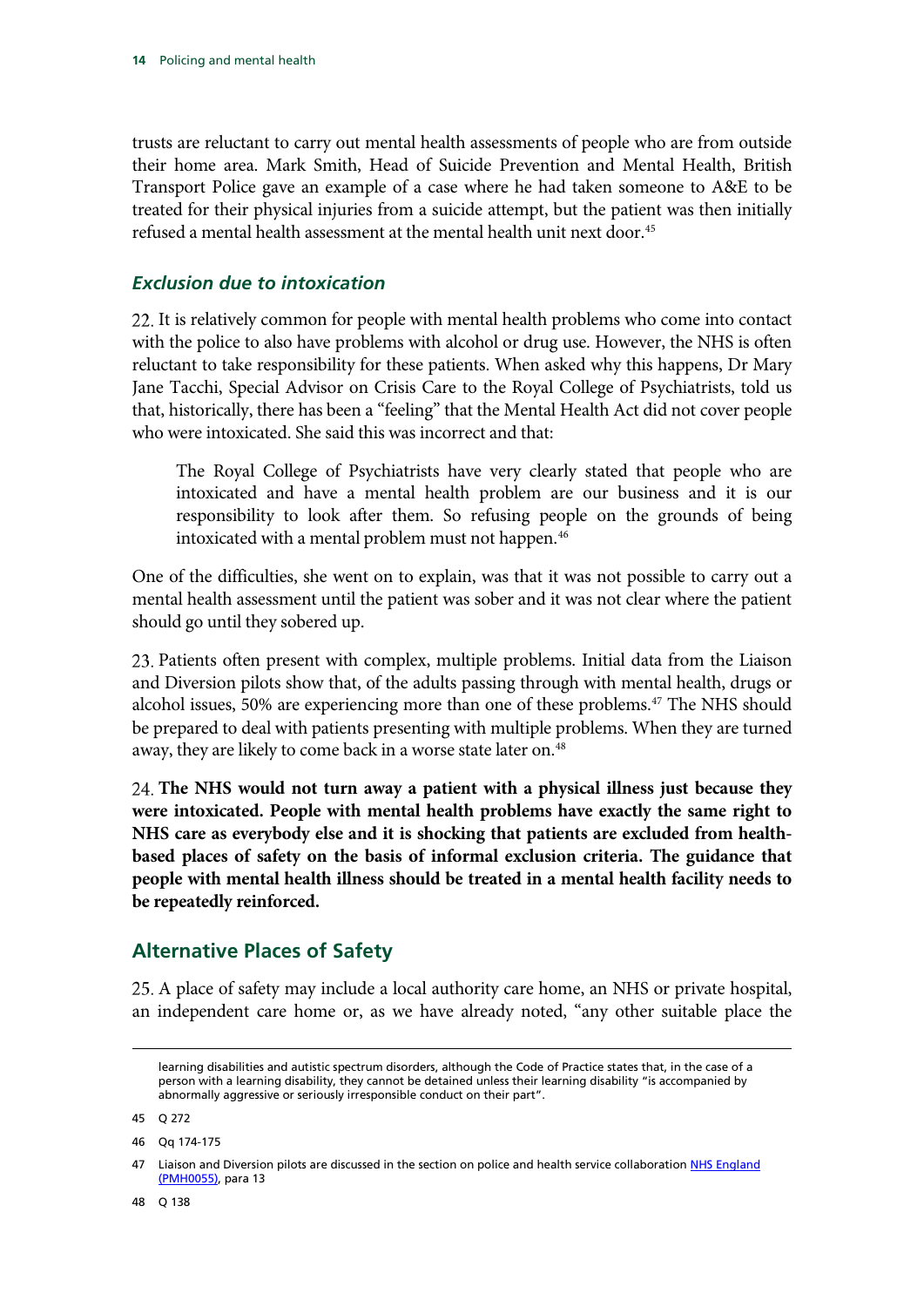occupier of which is willing temporarily to receive the patient". We heard support for the use of community-based places of safety where people could go in a crisis, including ones that addressed the specific needs of black and ethnic minority communities.<sup>49</sup> We heard support for the use of other NHS facilities, such as GP surgeries. [50](#page-12-1) There are places of safety designed specifically for intoxicated patients to sober up, or 'dry out', before they can be assessed in the US,<sup>[51](#page-12-2)</sup> and similar examples have been trialled in parts of the UK and may be considered by the Welsh Government.<sup>[52](#page-12-3)</sup>

<span id="page-12-8"></span>**We note that the Government review of sections 135 and 136 said they would explore alternative places of safety. The fundamental reason for a place of safety is to keep someone safe until they can have a mental health assessment and a judgment can be made as to their future treatment. Where there is a clear gap between demand and provision, then we agree that alternatives should be considered. Anywhere used as a place of safety must adhere to relevant guidance and be able to secure the confidence of patients and their families. In particular, the staff, especially if they might be called upon to restrain someone, should receive validated training.**

#### **Public and private places**

27. Section 136 can be used only in "places to which the public have access." Where a person who is believed to be unwell and in need of assistance is in a private place, the police must rely on section 135 of the Mental Health Act 1983. This requires them to seek a warrant from a magistrate giving them power to enter the premises where the person is believed to be and remove him or her to a place of safety. The warrant can only be applied for by an approved mental health professional (AMHP) and, when acting on the warrant, the police must be accompanied by an AMHP and a doctor.<sup>[53](#page-12-4)</sup> In a crisis situation, time might not permit the police to call on a mental health crisis team and a justice of the peace before the need to act, so they have found ways of getting around the problem, for example, by arresting someone on suspicion of a minor offence to enable them to be moved. [54](#page-12-5)

We received proposals to suggest changing the law so that police could enter private premises, if they were led to believe that someone was in need of care, to enforce s. 136 powers.[55](#page-12-6) Michael Brown pointed out that other countries, such as the Republic of Ireland, Canada and Australia, do allow some form of intervention in a private place. [56](#page-12-7) Simon Cole said he understood the frustration of those who wanted the law to be changed, because of the time spent waiting for warrants to be sworn, but he did not support a change. He said:

<span id="page-12-0"></span><sup>49</sup> Q 28 [MacAttram]

<span id="page-12-1"></span><sup>50</sup> Q 281

<span id="page-12-2"></span><sup>51</sup> Paula Reid, Mental Health and Criminal Justice[, What can we learn from liaison and diversion in the USA?,](http://www.wcmt.org.uk/sites/default/files/migrated-reports/1190_1.pdf) July 2014. [The Police Foundation \(PMH0028\)](http://data.parliament.uk/writtenevidence/committeeevidence.svc/evidencedocument/home-affairs-committee/policing-and-mental-health/written/9185.html)

<span id="page-12-3"></span><sup>52</sup> Q 172 [David Davis][; Welsh Government \(PMH0034\)](http://data.parliament.uk/writtenevidence/committeeevidence.svc/evidencedocument/home-affairs-committee/policing-and-mental-health/written/9228.html)

<span id="page-12-4"></span><sup>53</sup> Q 96

<span id="page-12-5"></span><sup>54</sup> Q 116

<span id="page-12-7"></span><span id="page-12-6"></span><sup>55</sup> See also the Department of Health and Home Office, Review of the Operation of Sections 135 and 136 of the [Mental Health Act 1983,](https://www.gov.uk/government/uploads/system/uploads/attachment_data/file/389202/S135_and_S136_of_the_Mental_Health_Act_-_full_outcome.pdfhttp:/qna.files.parliament.uk/ws-attachments/172034/original/Review%20of%20the%20Operation%20of%20S135%20and%20S136%20of%20the%20Mental%20Health%20Act%201983%20R%20%20%20.pdf) and the Centre for Mental Health, [Review of Sections 135 & 136 of the Mental Health Act,](http://www.centreformentalhealth.org.uk/pdfs/Centre_for_MH_review_of_sections_135_136.pdf) Dec 2014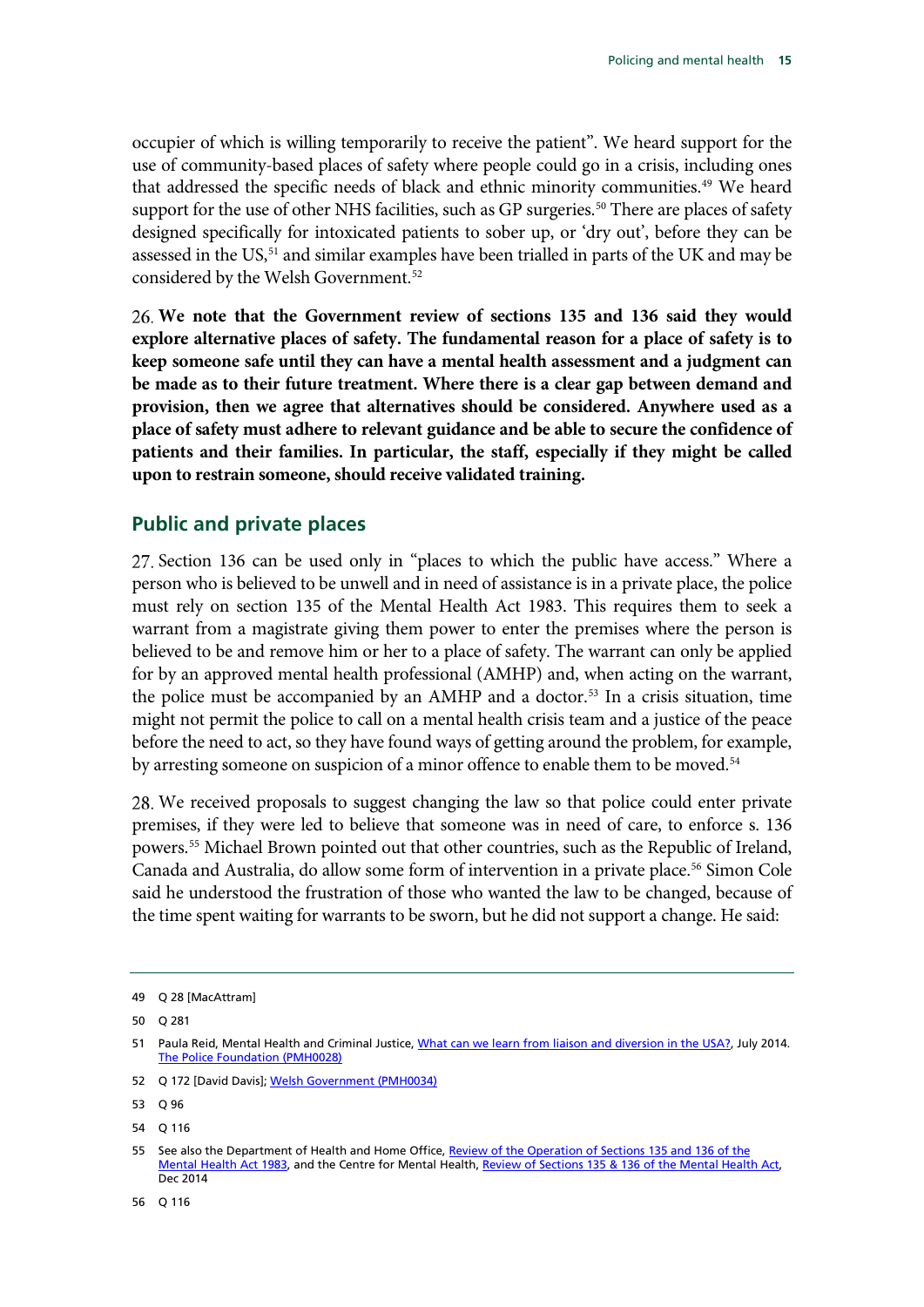I do think there is a pretty profound issue for Parliament, which is: does Parliament want to enact something that means that the response to mental illness is the police have a power to enter a place?<sup>[57](#page-13-0)</sup>

At the moment the AMHP has to go to a magistrate to get a warrant. If the law changed, there is a risk that if the law was amended to allow the police and only the police to enter private property, then AMHPs might find it easier to call the police in order to gain access.<sup>[58](#page-13-1)</sup> In either situation, the police might not necessarily be needed, except to execute the warrant.

There is a further issue around people found on private premises that are not a private home, in particular on railway property. Mark Smith of British Transport Police explained:

We have a specific issue with this inasmuch that the power [s. 136] applies to people who are in a place to which the public have access. Railway lines are a place to which the public do not have access, so our officers need to remove somebody from a place of danger, get them to a public place, and then make that judgment as to whether they need care and control for the power to be made out and executed.<sup>59</sup>

His proposal was to amend the law so the power to detain under s. 136 was extended to circumstances which involve trespass, so including railway tracks and other places such as tall buildings, which may be accessed by people seeking to take their own lives.<sup>60</sup> The Government has agreed to extend the provision so it would apply anywhere but a private home. This would extend its application to railway lines, but also to private vehicles, hospital wards, rooftops of buildings, and hotel rooms.

<span id="page-13-4"></span>**We agree with the proposal to amend the Mental Health Act so that the powers of s. 136 could be used anywhere other than a private home. This would give the police power to deal expeditiously with people on railway lines and in high places to which the public do not have access. We believe that extending the range of settings in which the power could be used to include private homes would be a step too far. Extending police powers must be done with caution, as it is important that this does not reinforce the need for police involvement in mental health cases, as we believe it is important that it should be kept to a minimum.**

- <span id="page-13-1"></span>58 Q 227
- <span id="page-13-3"></span><span id="page-13-2"></span>59 Q 274

<span id="page-13-0"></span><sup>57</sup> Q 275

<sup>60</sup> [British Transport Police \(PMH0025\)](http://data.parliament.uk/writtenevidence/committeeevidence.svc/evidencedocument/home-affairs-committee/policing-and-mental-health/written/9179.html)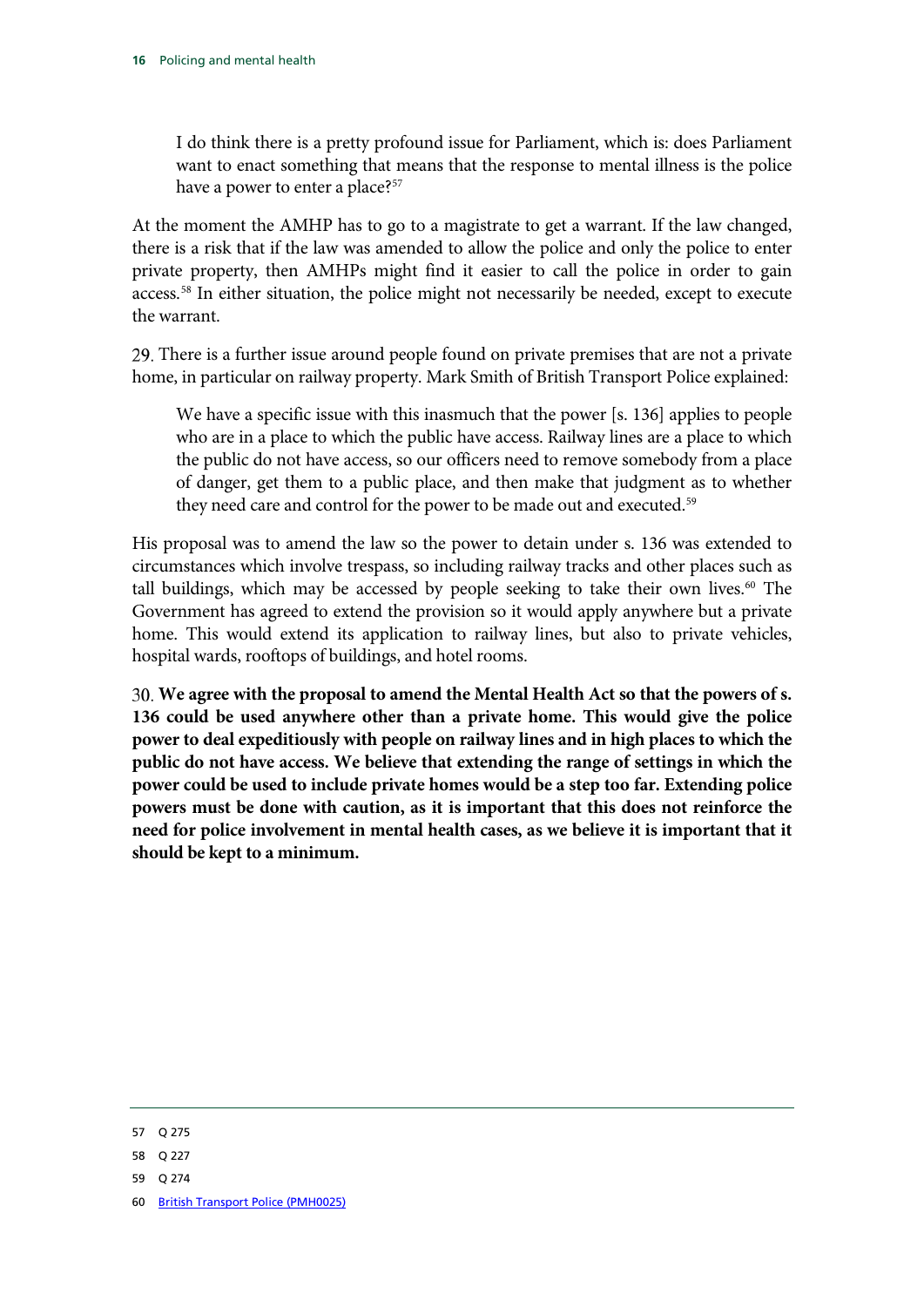# 3 Detention of children under s. 136

In 2013–14, a total of 753 children were detained under section 136. Of these, 236 were detained in a police cell.<sup>61</sup> This represents a reduction in absolute terms on the previous year, 2012-13, when 263 children were detained in cells.<sup>[62](#page-14-1)</sup> However, a child under 18 detained under s. 136 is statistically more likely than an adult to end up in a police station.<sup>[63](#page-14-2)</sup> The table below shows the five forces with the highest number of children detained in police cells in 2013-14.[64](#page-14-3)

| Children detained under s136 and held in a police cell |         |  |  |  |
|--------------------------------------------------------|---------|--|--|--|
| Police force                                           | 2013-14 |  |  |  |
| Devon and Cornwall                                     | 30      |  |  |  |
| Lincolnshire                                           | 25      |  |  |  |
| North Yorkshire                                        | 20      |  |  |  |
| Hampshire                                              | 20      |  |  |  |
| Sussex                                                 | 20      |  |  |  |

There is a consensus that children should not be held in police cells under s. 136. Children are more vulnerable than adults, and they present mental health illness differently than adults. Half of the people who have lifetime mental health problems first experience symptoms by the age of 14, and three-quarters before their mid-20s.<sup>[65](#page-14-4)</sup> Young people who come into contact with the youth justice system have higher rates of mental disorders, including self-harm and suicidal behaviours, than those who do not.<sup>[66](#page-14-5)</sup> A recent Health Committee report into *Children's and adolescents mental health and CAMHS* said that it would be "unthinkable" for children experiencing a crisis in their physical health to be held in a police cell because of a lack of an appropriate hospital bed, and it should be regarded as a "never event" for those in mental health crisis. [67](#page-14-6) The Government review of sections 135 and 136 said that the legislation would be amended so that under-18s would never be taken to a police cell under s. 136. Norman Lamb told us that the detention of children in police

<span id="page-14-0"></span><sup>61</sup> Health and Social Care Information Centre, Inpatients formally detained in hospitals under the Mental Health Act [1983, and patients subject to supervised community treatment: Annual report, England, 2013/14,](http://www.hscic.gov.uk/5164) October 2014; [Howard League for Penal Reform \(PMH0050\)](http://data.parliament.uk/writtenevidence/committeeevidence.svc/evidencedocument/home-affairs-committee/policing-and-mental-health/written/12453.html)

<span id="page-14-1"></span><sup>62</sup> [Royal College of Psychiatrists \(PMH0038\),](http://data.parliament.uk/writtenevidence/committeeevidence.svc/evidencedocument/home-affairs-committee/policing-and-mental-health/written/9482.html) para 8.10

<span id="page-14-2"></span><sup>63</sup> Care Quality Commission[. A safer place to be,](http://www.cqc.org.uk/content/safer-place-be-0) October 2014, page 22

<span id="page-14-3"></span><sup>64</sup> Health and Social Care Information Centre, Inpatients formally detained in hospitals under the Mental Health Act [1983, and patients subject to supervised community treatment: Annual report, England, 2013/14,](http://www.hscic.gov.uk/5164) October 2014

<span id="page-14-4"></span><sup>65</sup> [NHS England \(PMH0055\)](http://data.parliament.uk/writtenevidence/committeeevidence.svc/evidencedocument/home-affairs-committee/policing-and-mental-health/written/15572.html)

<span id="page-14-5"></span><sup>66</sup> [Royal College of Psychiatrists \(PMH0038\)](http://data.parliament.uk/writtenevidence/committeeevidence.svc/evidencedocument/home-affairs-committee/policing-and-mental-health/written/9482.html)

<span id="page-14-6"></span><sup>67</sup> Health Committee, Third Report of Session 2014-15[, Children's and adolescents' mental health and CAMHS,](http://www.publications.parliament.uk/pa/cm201415/cmselect/cmhealth/342/342.pdf) HC 342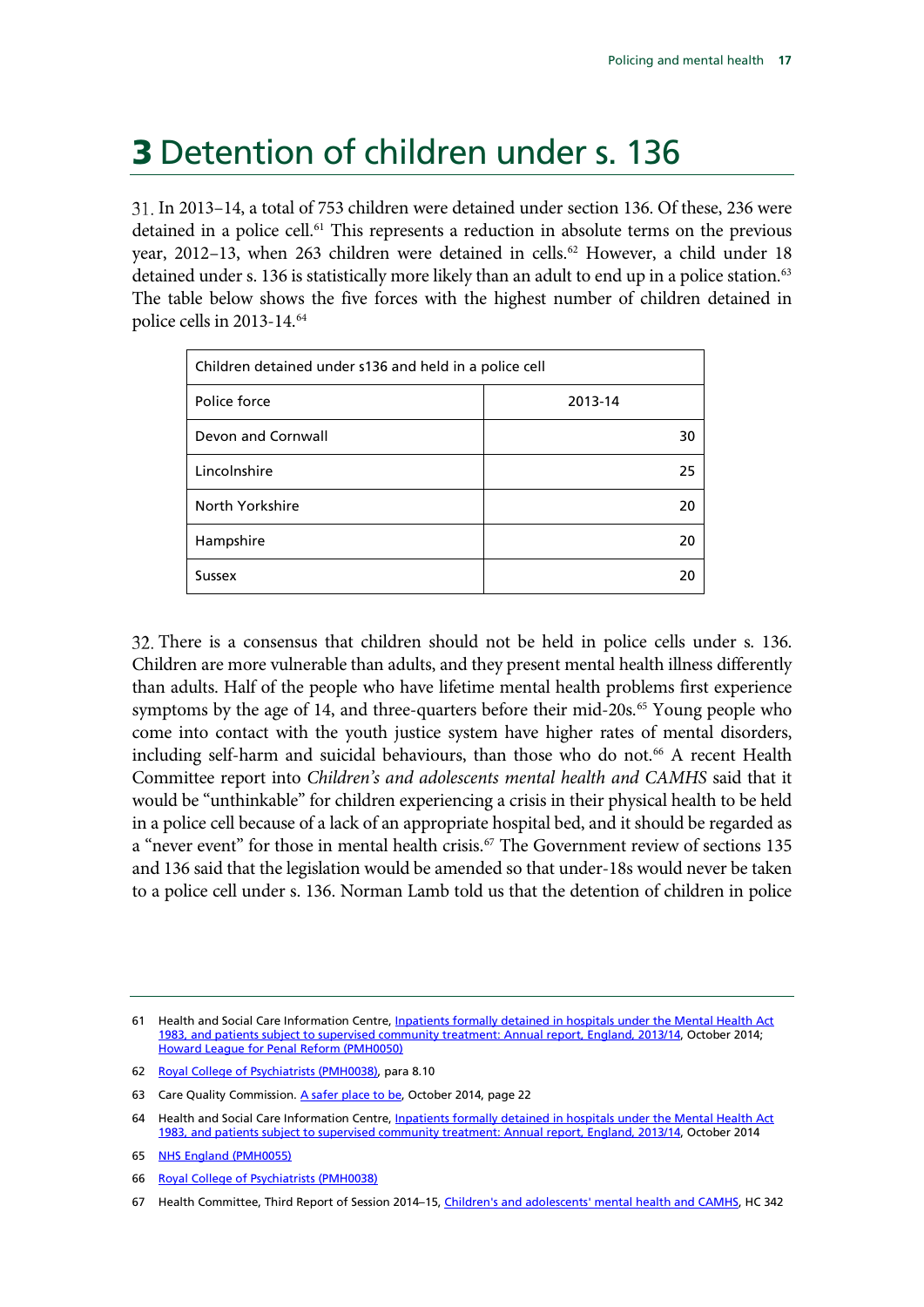cells was unacceptable and that he, alongside the Minister for Policing, would be writing to "every area of the country" to make it "clear that the practice should end now."[68](#page-15-0)

### **Exclusion due to age**

The CQC's map of places of safety found that 56 (35%) of the 161 health-based places of safety do not accept young people under the age of  $16<sup>69</sup>$  and  $16%$  do not accept those aged 16 and 17. For example, there are no health-based places of safety that accept someone under the age of 16 within Avon.<sup>70</sup> As with provision for adults, what facilities do exist often have space for only one person. If it is occupied, then the police have to look elsewhere, and this is compounded when the nearest health-based place of safety, designated for adults, refuses to take the child because they consider their facilities to be inappropriate. We were told of numerous examples of the police spending hours trying to locate somewhere other than a police cell.<sup>[71](#page-15-3)</sup> The Royal College of Psychiatrists has made it clear that children should not be excluded from a health-based place of safety because it does not have a separate assessment space for under-18s. The Code of Practice states that a child can be detained in a place of safety not specifically designated for under-18s, "if this is assessed to be a suitable environment for the child or young person at that time, given the particular circumstances."[72](#page-15-4)

<span id="page-15-5"></span>**The fact that children are still detained in police cells under section 136 reflects a clear failure of commissioning by NHS Clinical Commissioning Groups. The de facto use of police cells as an alternative relieves the pressure on CCGs to commission appropriate levels of provision for children experiencing mental-health crisis. We support the Government's proposals for a change in the law to ensure that children can never be held in a police cell under section 136 of the Mental Health Act 1983, which we recommend should be included in the next Queen's Speech. In the interim, guidance on the detention of children in police cells under s. 136 must be made clear—that it is unacceptable and must stop. This guidance needs to be distributed to those working in the police and in the health service.** 

<span id="page-15-6"></span>**The fact that a place of safety is attached to an adult ward should not preclude its use for children, particularly when the alternative is a prison cell. The Mental Health Act Code of Practice is clear on this point, and we recommend that the Department of Health draw this to the attention of all providers of health-based places of safety.**

<span id="page-15-0"></span><sup>68</sup> Q 289

<span id="page-15-1"></span><sup>69</sup> Care Quality Commission data on the number of places of safety in each local authority, their opening hours, capacity, and age restrictions is on the Care Quality Commission website.

<span id="page-15-2"></span><sup>70</sup> [Avon and Somerset Constabulary and Police and Crime Commissioner \(PMH0032\)](http://data.parliament.uk/writtenevidence/committeeevidence.svc/evidencedocument/home-affairs-committee/policing-and-mental-health/written/9199.html)

<span id="page-15-3"></span><sup>71</sup> See, for example, Q 248

<span id="page-15-4"></span><sup>72</sup> [Royal College of Psychiatrists Supplementary \(PMH0058\),](http://data.parliament.uk/writtenevidence/committeeevidence.svc/evidencedocument/home-affairs-committee/policing-and-mental-health/written/15744.html) para 2.2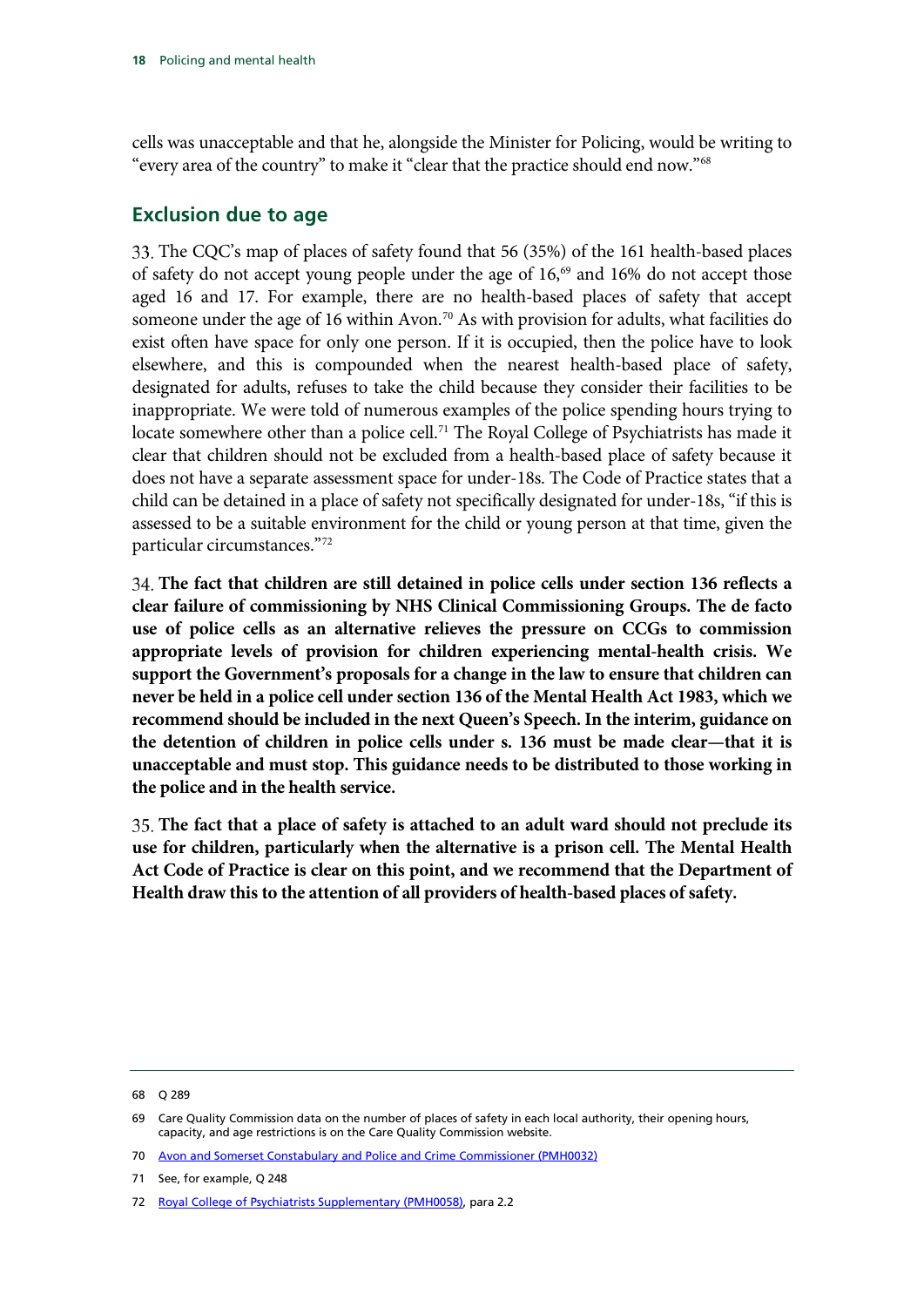## 4 Police and health service collaboration

#### **Street triage**

Announced in June 2013, Street Triage is an initiative that sees mental health nurses accompany officers to incidents where police believe people need immediate mental health support. The scheme is funded by the Department of Health and supported by the Home Office. It started with two schemes in Cleveland and Leicestershire, later extended to another nine forces.<sup>[73](#page-16-0)</sup> There are other, similar schemes that have been designed locally with local funding. The format of Street Triage differs according to local circumstances. In Leicestershire, a police officer and a trained mental health nurse in a patrol car are able to respond to any call with a mental health aspect. The Birmingham and Solihull version is similar but also includes a paramedic. In Devon, a team of mental health nurses based in the control centre give advice over the telephone to police officers at the scene. The nurses can, if need be, go out on call with a police officer.<sup>[74](#page-16-1)</sup> They generally operate overnight when need is greatest and mental health services tend to be lacking.

The pilots are still being appraised but initial results are promising. Street Triage has helped to develop relationships and break down barriers between the participating agencies.<sup>75</sup> Importantly, the collaborative approach gives frontline staff access to both police records and medical records, giving them quick access to critical information on a person's pervious contact with the police, clinical history and medications, and whether a care plan is already in place.<sup>[76](#page-16-3)</sup> There is also anecdotal evidence that the mental health nurses are less risk-averse than the police officers when it comes to dealing with patients with a history of mental illness. So a nurse might be more willing to leave someone in the community rather than detaining and this confidence in time will be transmitted to police officers working alongside them. This had led to fewer s. 136 detentions and, in some places, it has led to a fall in demand for ambulances.<sup>[77](#page-16-4)</sup>

In Leicestershire, there has been a 30% to 40% reduction in the use of section 136 powers since 2013.[78](#page-16-5) In Cheshire, there was an 80% reduction in the use of s. 136 in the first six months of Street Triage. Instead of being detained, people were referred to other care, for example, 15% were referred to substance misuse services. In Birmingham and Solihull, there was a reduction in the use of s. 136 by 50% over a 20-week period.[79](#page-16-6) As a result of these preliminary successes, HMIC has recommended that all forces should carry out analysis to assess whether adopting such a programme would be cost-effective and beneficial in their particular areas by 31 March 2015, and if the analysis is positive, they

- <span id="page-16-4"></span>77 Q 140
- <span id="page-16-5"></span>78 Q 248
- <span id="page-16-6"></span>79 Q 140

<span id="page-16-0"></span><sup>73</sup> [Extending the street triage scheme: New patrols with nurses and the police,](https://www.gov.uk/government/news/extending-the-street-triage-scheme-new-patrols-with-nurses-and-the-police) 20 August 2013. After Cleveland and Leicestershire, the next four were: North Yorkshire, Devon and Cornwall, Sussex, and Derbyshire, and the next five were the Metropolitan Police, British Transport Police, West Yorkshire Police, West Midlands Police and Thames Valley Police.

<span id="page-16-2"></span><span id="page-16-1"></span><sup>75</sup> [Royal College of Nursing \(PMH0014\);](http://data.parliament.uk/writtenevidence/committeeevidence.svc/evidencedocument/home-affairs-committee/policing-and-mental-health/written/9153.html) [NHS England \(PMH0055\);](http://data.parliament.uk/writtenevidence/committeeevidence.svc/evidencedocument/home-affairs-committee/policing-and-mental-health/written/15572.html) Qq 258-259 and Q 268

<span id="page-16-3"></span><sup>76</sup> Q 29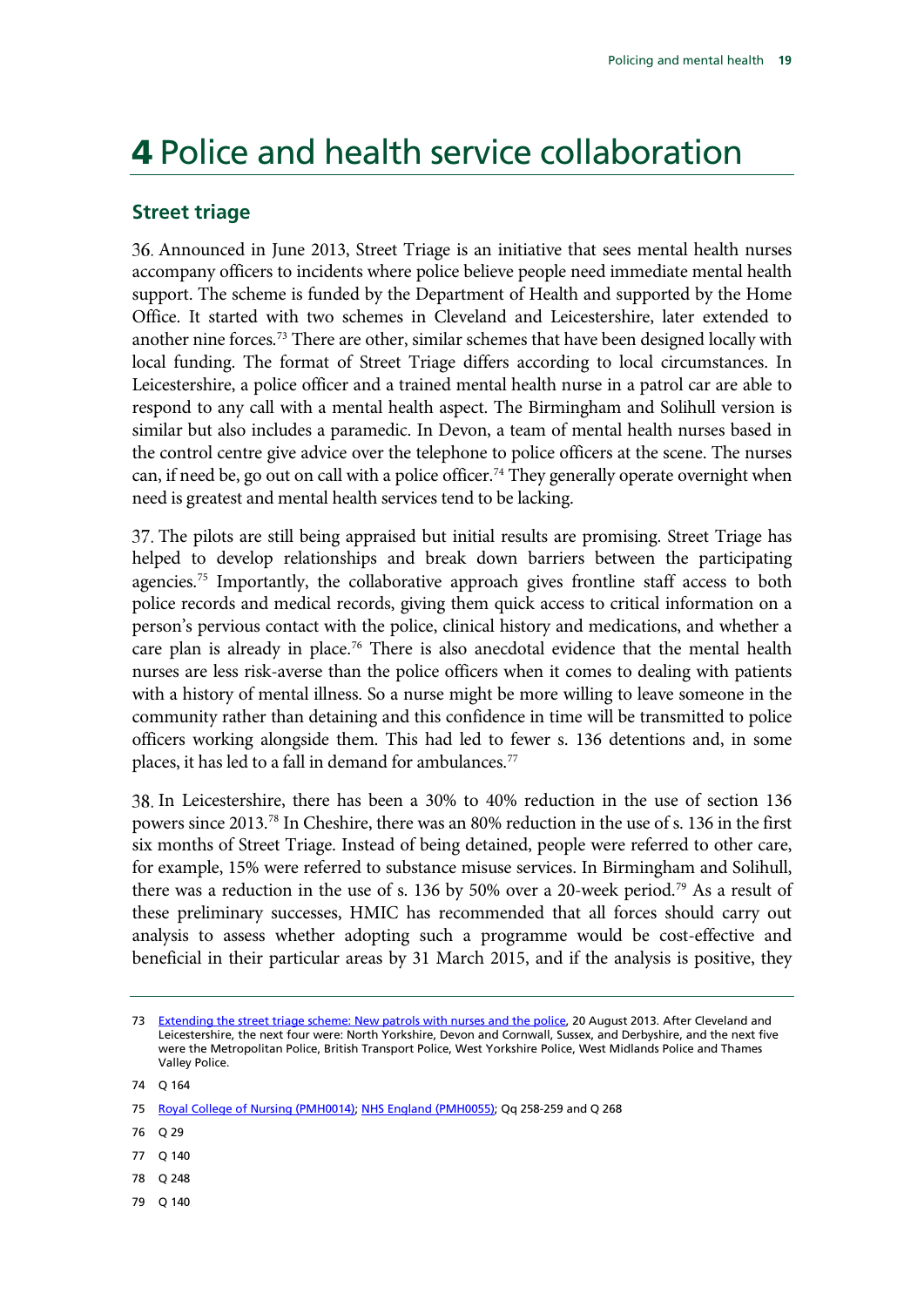should work with their local mental health trusts to introduce Street Triage by 1 September 2015.[80](#page-17-0) We did receive some evidence that questioned how Street Triage was being appraised and whether it was cost effective.<sup>[81](#page-17-1)</sup> We note that two of the earliest pilots were in Devon & Cornwall, and in Sussex, two forces that still detain high numbers of people under s. 136 in police cells.

<span id="page-17-7"></span>**Though early indications of the effectiveness of the Street Triage scheme are very positive, it is important that the scheme is fully appraised against a range of clear success criteria, including an analysis of the relative merits of different models of provision, and the results published. In particular, it will be important to understand why the number of s. 136 detentions has fallen in some areas but not to the same extent in others following the introduction of the scheme. That information will inform the analyses that HMIC has asked each force to produce with a view to adopting some form of Street Triage. We note that different forms of Street Triage are funded in different ways and that it is not clear what guarantees are in place to secure funding at the end of the pilots. We recommend that the Government give a clear commitment that funding will be made available for schemes which have been proven to be cost-effective.**

#### **Liaison and diversion**

Liaison and diversion (L&D) is a scheme that places mental health experts within police custody suites and courts, to identify early when someone who has been arrested has a mental illness, and refer them to support.<sup>[82](#page-17-2)</sup> This would include someone, of any age, who has one or more of the vulnerabilities associated with mental illness, drug and alcohol dependency, and learning disabilities.<sup>[83](#page-17-3)</sup> There are currently ten trials funded by the NHS, at a total cost of £25 million, with a further nine expected to be announced soon.<sup>[84](#page-17-4)</sup> NHS England plans for L&D services to be available in all police custody suites and all courts by April 2017. [85](#page-17-5) L&D is not an alternative to prosecution or out-of-court disposal where a person has committed a crime. The schemes are aimed at reducing re-offending by recognising when someone is ill or has a learning difficulty, and improving the treatment they get when they enter the criminal justice system.<sup>[86](#page-17-6)</sup>

<span id="page-17-8"></span>**Similar to Street Triage, Liaison and Diversion services are intended to ensure that a person with mental health problems who does come into contact with the police and the courts receives appropriate treatment. The prevalence of people with mental illness within the criminal justice system is a scandal and any initiative that addresses this should be welcomed. However, its success will clearly rely on the availability of appropriate mental health servicesto which clients can be referred.**

<span id="page-17-0"></span><sup>80</sup> HMIC, Core Business: [An Inspection into crime prevention, police attendance and the use of police time,](http://www.justiceinspectorates.gov.uk/hmic/wp-content/uploads/core-business.pdf) September 2014

<span id="page-17-1"></span><sup>81</sup> [The Police Foundation \(PMH0028\);](http://data.parliament.uk/writtenevidence/committeeevidence.svc/evidencedocument/home-affairs-committee/policing-and-mental-health/written/9185.html) [Michael Brown supplementary \(PMH0052\)](http://data.parliament.uk/writtenevidence/committeeevidence.svc/evidencedocument/home-affairs-committee/policing-and-mental-health/written/13452.html)

<span id="page-17-2"></span><sup>82</sup> [The Bradley Report,](http://www.centreformentalhealth.org.uk/pdfs/Bradley_report_2009.pdf) April 2009; [Royal College of Nursing \(PMH0014\)](http://data.parliament.uk/writtenevidence/committeeevidence.svc/evidencedocument/home-affairs-committee/policing-and-mental-health/written/9153.html)

<span id="page-17-3"></span><sup>83</sup> [NHS England \(PMH0055\);](http://data.parliament.uk/writtenevidence/committeeevidence.svc/evidencedocument/home-affairs-committee/policing-and-mental-health/written/15572.html) Q 33[; Faculty of Forensic and Legal Medicine of the Royal College of Physicians \(PMH0035\)](http://data.parliament.uk/writtenevidence/committeeevidence.svc/evidencedocument/home-affairs-committee/policing-and-mental-health/written/9269.html)

<span id="page-17-4"></span><sup>84</sup> The ten trials are in Merseyside, London, Avon and Wiltshire, Leicester, Sussex, Dorset, Sunderland and Middlesbrough, Coventry, South Essex and Wakefield. Q 262

<span id="page-17-5"></span><sup>85</sup> [NHS England \(PMH0055\);](http://data.parliament.uk/writtenevidence/committeeevidence.svc/evidencedocument/home-affairs-committee/policing-and-mental-health/written/15572.html) Q 33 [Williamson]; Q 283 [Lamb]

<span id="page-17-6"></span><sup>86</sup> Q 283. See also Q 153; Q 125; [NHS England \(PMH0055\)](http://data.parliament.uk/writtenevidence/committeeevidence.svc/evidencedocument/home-affairs-committee/policing-and-mental-health/written/15572.html)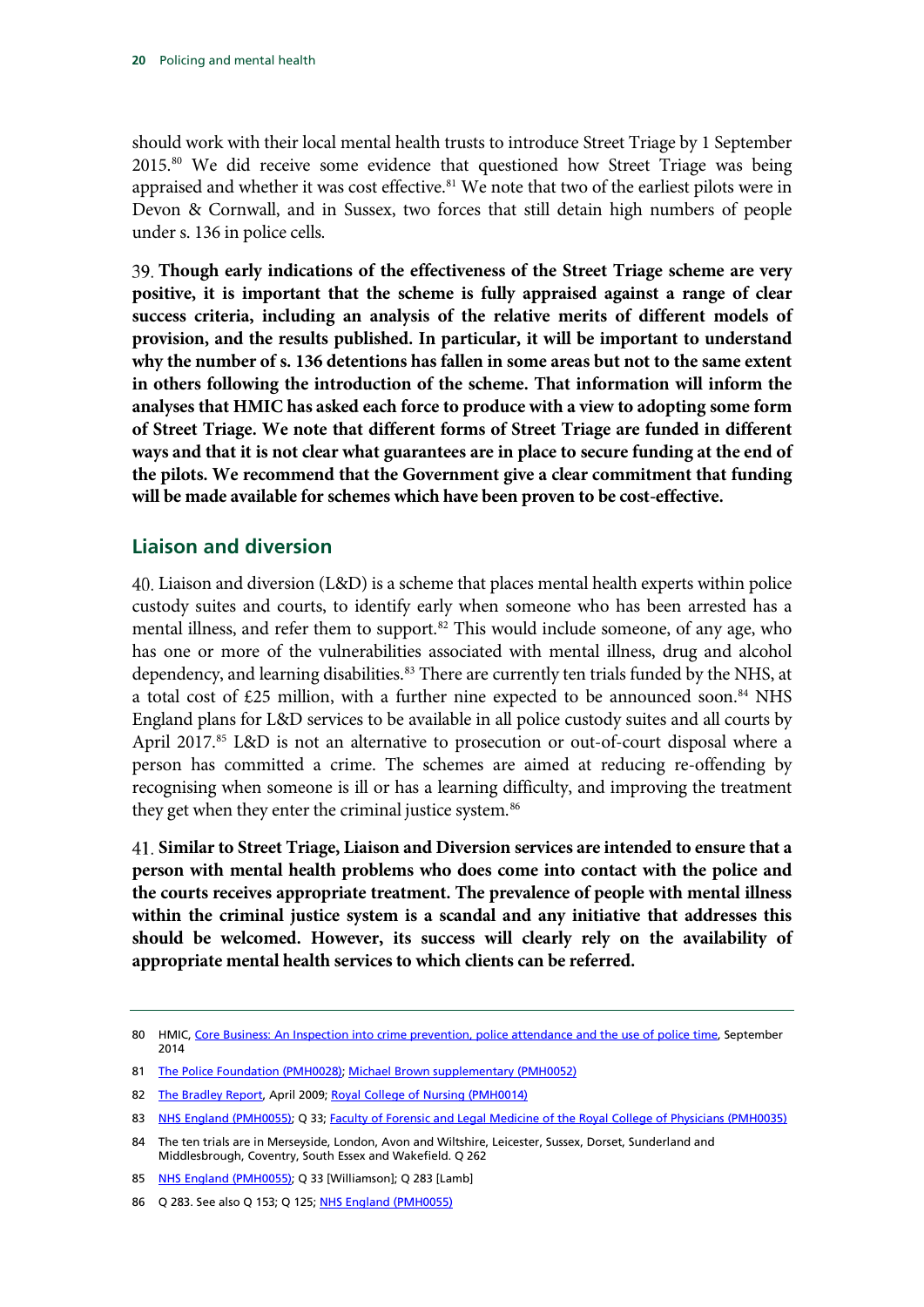### **Ambulances**

The Codes of Practice for the Mental Health Act require that people taken to a healthbased place of safety should be transported there by an ambulance or other health transport arranged by the police. The Royal College of Psychiatrists standards specify an ambulance as the preferred form of transport and the Crisis Care Concordat states that police cars or vans should be used only in exceptional circumstances. Transportation in a police car or van makes patients feel like they are being treated like a criminal, reinforces the negative stigma associated with mental health and adds to the stress of the situation.

The provision of ambulances to carry people to a place of safety varies widely. In 2013– 14, 75% of those detained under s. 136 in the West Midlands were carried in an ambulance, whereas in London it was 30%, in Thames Valley it was 10%, and in Lancashire it was 5%.<sup>[87](#page-18-0)</sup> For many parts of the country, no data is available. The table below shows the top five areas for the percentage of those detained under s. 136 and transported by ambulance.

| % of those detained under s136 conveyed to hospital by ambulance |         |  |  |  |
|------------------------------------------------------------------|---------|--|--|--|
| Police force                                                     | 2013-14 |  |  |  |
| West Midlands                                                    | 75      |  |  |  |
| Kent                                                             | 70      |  |  |  |
| North Yorkshire                                                  | 60      |  |  |  |
| Warwickshire & West Mercia                                       | 45      |  |  |  |
| Staffordshire<br>35                                              |         |  |  |  |
| Note: data is not available for all areas of England             |         |  |  |  |

Various reasons are given for this variety of performance: ever increasing 999 calls asking for an ambulance, a shortfall of between 2,500 and 3,000 paramedics, and the local relationship between the Ambulance service and the police.<sup>[88](#page-18-1)</sup> The Government's review of the use of s. 136 found a polarised answer to transportation; the majority of respondents who were paramedics or ambulance staff said ambulances should not be used, while the majority of police respondents said police vehicles should not be used.<sup>[89](#page-18-2)</sup> The Government has raised the option of using unmarked police vehicles instead of ambulances.<sup>90</sup>

<span id="page-18-4"></span>**People encountering a mental health crisis should be transported to hospital in an ambulance if an emergency services vehicle is needed. Transportation in a police car is shameful and in many cases adds to the distress. Those affected, and their families, are clear that they wish to see ambulances used as transport to hospital. It enables the** 

<span id="page-18-0"></span><sup>87</sup> Health and Social Care Information Centre, Inpatients formally detained in hospitals under the Mental Health Act [1983, and patients subject to supervised community treatment: Annual report, England, 2013/14,](http://www.hscic.gov.uk/5164) October 2014

<span id="page-18-1"></span><sup>88</sup> Qq 176-177; Q 145; [College of Paramedics \(PMH0047\)](http://data.parliament.uk/writtenevidence/committeeevidence.svc/evidencedocument/home-affairs-committee/policing-and-mental-health/written/11946.html)

<span id="page-18-3"></span><span id="page-18-2"></span><sup>89</sup> Department of Health and Home Office, Review of the Operation of Sections 135 and 136 of the Mental Health Act [1983,](https://www.gov.uk/government/uploads/system/uploads/attachment_data/file/389202/S135_and_S136_of_the_Mental_Health_Act_-_full_outcome.pdf) December 2014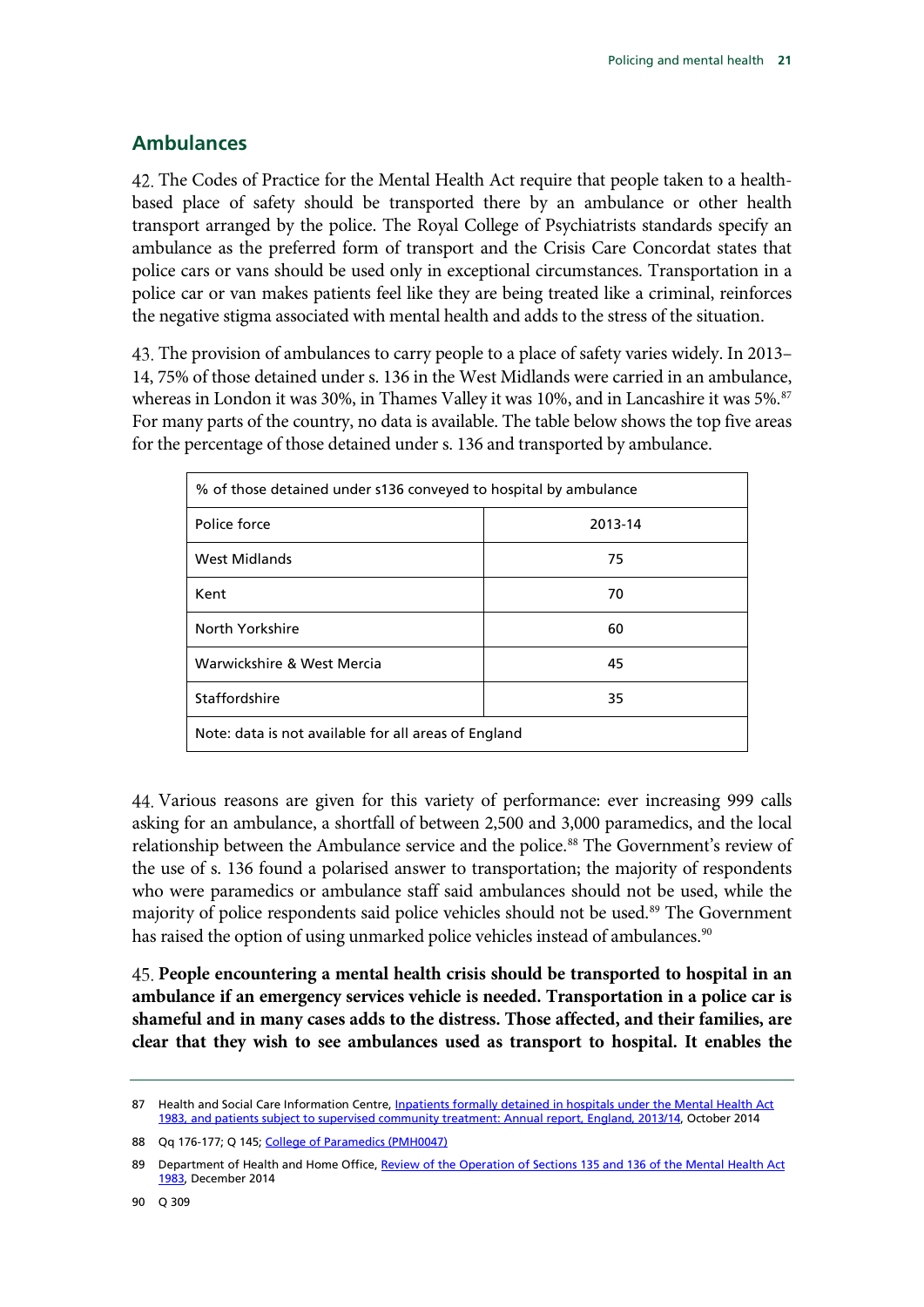**patient's health to be monitored on the way and improves access to healthcare pathways.**

<span id="page-19-3"></span>**Reliable data on the use of ambulances to transport people under s. 136 is poor, but it is clear that the use of ambulances in these circumstances varies across the country. The relationship between the police and ambulance service at the local level is pivotal to how this can be improved. Forums that enable each to understand the priorities, roles and responsibilities of the other, such as partnership working and Street Triage, have been shown to work. To get to a point, such as in the West Midlands where 75% of people are taken to hospital under s. 136 by ambulance, require the ambulance service and the police to develop that local relationship. The Government must examine what the barriers are to poor performance of those ambulance services with regard to transporting people to hospital under s. 136. It must work harder to make sure examples of best practice are spread throughout the country.**

<span id="page-19-4"></span>**Improvements can be made in how mental health crisis calls are received and processed by the 999 call handler. Such improvements can reduce the use of s. 136 and in turn reduce the demand on ambulances.** 

<span id="page-19-5"></span>**We recognise that there is a huge demand on all 999 services at a time of restricted budgets but, fundamentally, mental health needs to be seen on a par with physical health, and local commissioning of health services, including ambulances, must reflect that.**

#### **Delays waiting for a mental health assessment**

#### *In a hospital*

49. People brought to a hospital A&E place of safety often have to wait between six and eight hours before they receive a mental health assessment. We know of one example where officers were required to wait 52 hours.<sup>[91](#page-19-0)</sup> The police officers who bring someone to hospital can be asked to remain until there can be a handover to NHS staff. The most common reason for delays was because an AMHP or a section 12 approved doctor was unavailable.<sup>[92](#page-19-1)</sup> Although there is no obligation for the police to wait till the assessment has been carried out, the guidance does recommend that they remain until a handover has taken place at the place of safety. Royal College of Psychiatrists recommend assessments should start within three hours, and almost 75% of health-based places already operate their own three-hour target.<sup>[93](#page-19-2)</sup> The chance of delay increases when a person is detained outside office hours, but people taken to a hospital are less likely to encounter delays in assessment than those detained in police custody.

<span id="page-19-0"></span><sup>91</sup> HMIC and Care Quality Commission, [A Criminal Use of Police Cells](http://www.justiceinspectorates.gov.uk/hmic/media/a-criminal-use-of-police-cells-20130620.pdf)

<span id="page-19-1"></span><sup>92</sup> Care Quality Commission[, A safer place to be,](http://www.cqc.org.uk/sites/default/files/20141021%20CQC_SaferPlace_2014_07_FINAL%20for%20WEB.pdf) 4.2. A section 12 approved doctor is one who approved by the Secretary of State as having special experience in the diagnosis or treatment of mental disorder, for the purpose of making recommendations for compulsory admission to hospital or guardianship under Part II of the Mental Health Act. Th[e Centre for mental health](http://www.centreformentalhealth.org.uk/pdfs/Centre_for_MH_review_of_sections_135_136.pdf) found evidence that police forces increasingly prefer to provide officers to support mental health staff in the 136 suite rather than use police cells.

<span id="page-19-2"></span><sup>93</sup> Royal College of Psychiatrists, Guidance for commissioners: service provision for Section 136 of the Mental Health [Act 1983,](http://www.rcpsych.ac.uk/pdf/PS02_2013.pdf) April 2013; Care Quality Commission, [A safer place to be](http://www.cqc.org.uk/sites/default/files/20141021%20CQC_SaferPlace_2014_07_FINAL%20for%20WEB.pdf)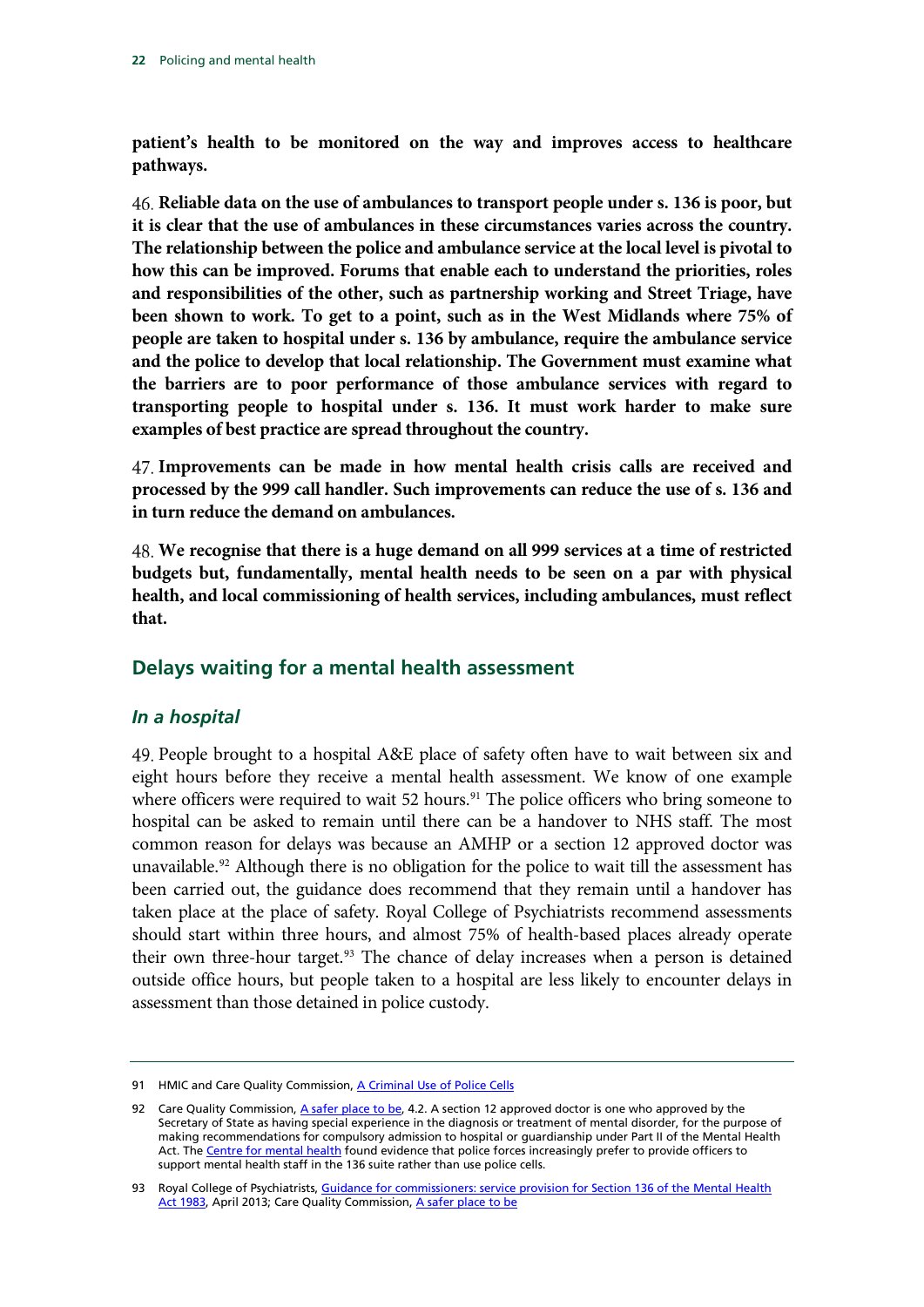#### *In police custody*

HM Inspectorate of Constabulary has found that, for those assessed in police custody, the average length of time to wait for an assessment was just over 9½ hours. Most long waits involved people who had been detained outside office hours. A smaller number of delays were due to the person being intoxicated and unfit for assessment. All those detained received an assessment in the police station, or were moved to a health-based place of safety for assessment within 24 hours.<sup>94</sup> Our evidence told a similar story, with police telling us that people were risk-assessed on entry and, if necessary, kept under observation, which could require an officer to physically sit in the cell doorway for several hours.<sup>[95](#page-20-1)</sup>

Section 136 allows for the police to detain a person for a maximum of 72 hours and there was broad support for reducing this time from 72 hours to 24 hours. This would bring it into line with the time allowed under the Police and Criminal Evidence Act 1984 to detain somebody who has been arrested. It is worth reiterating that people detained under s.136 have not necessarily broken the law. Simon Cole told us:

It is absolutely outrageous that you can be detained for 72 hours for being ill and 24 hours for murdering somebody.<sup>[96](#page-20-2)</sup>

<span id="page-20-5"></span>**We recommend that the Government bring forward an amendment to the Mental Health Act 1983 to provide that a person detained under section 136 may be detained for a maximum of 24 hours. In tandem with this change, we recommend that the Government introduce specific time targets within which mental health assessments must be carried out, whether in a hospital or a police station. We recommend a target of three hours, in line of the standard of the Royal College of Psychiatrists.**

#### **What happens after custody**

53. We found a lack of reliable data on what happens to people following detention under s. 136. The criterion for exercising s. 136 powers—that the person is in immediate need of care or control—would not necessarily result in admission to hospital. Dominic Williamson of Revolving Doors said one study showed that only 17% of those detained under s. 136 in hospital are further detained under the Mental Health Act once the 72-hour period has elapsed. He said it was unclear what happened to the other 83%.<sup>97</sup> This does not mean that 83% of people detained under s. 136 are then found to be perfectly healthy and sent on their way. The AMHP has responsibility for making a decision as to their care, and this could include an application for admission to a hospital, but the person could also be referred to a mental health service such as Community Mental Health Team, CAMHS or The Early Intervention Service, they may enter hospital voluntarily, be referred to a drugs or alcohol dependency service, or to their GP[.98](#page-20-4)

<span id="page-20-0"></span><sup>94</sup> HMIC and Care Quality Commission, [A Criminal Use of Police Cells](http://www.justiceinspectorates.gov.uk/hmic/media/a-criminal-use-of-police-cells-20130620.pdf)

<span id="page-20-1"></span><sup>95</sup> Q 211

<span id="page-20-2"></span><sup>96</sup> Qq 276-277

<span id="page-20-3"></span><sup>97</sup> Q 19; See also Qq 191-192

<span id="page-20-4"></span><sup>98</sup> [Mark Standing \(PMH0046\);](http://data.parliament.uk/writtenevidence/committeeevidence.svc/evidencedocument/home-affairs-committee/policing-and-mental-health/written/11303.html) Q 119; Q 120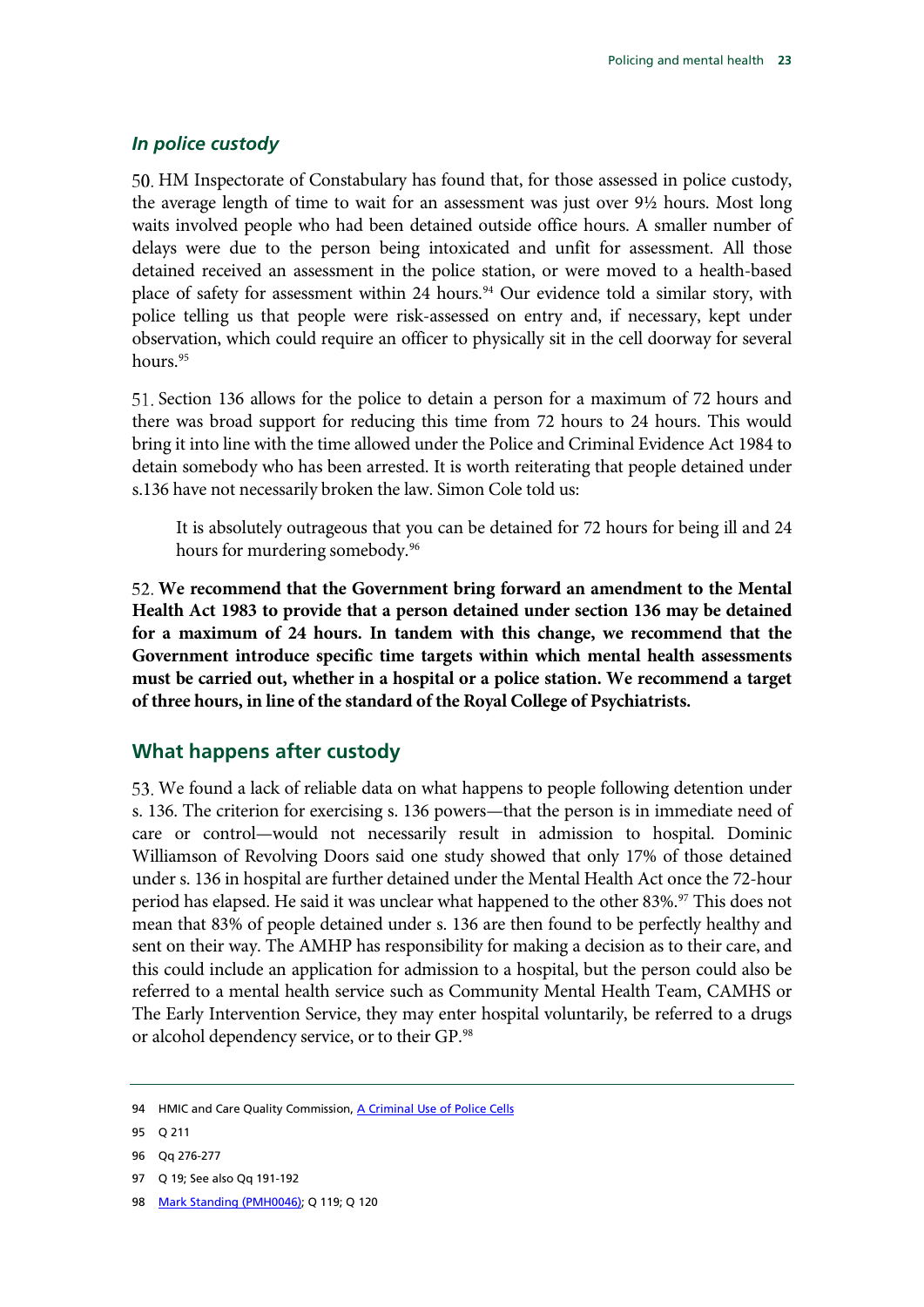<span id="page-21-3"></span>**There is a need for better data on what happens to people following detention under s. 136 if they are not later admitted to hospital. The person could receive treatment in a variety of ways, and the treatment plan could involve several NHS or community agencies, so understanding if the person received the most appropriate care after contact with the police is difficult. If we are to move beyond using s. 136 as a measure of performance, there needs to be more information to determine if the person received the care they needed.**

55. We met Anne Popow who told us what had happened with her nephew, William Barnard, who suffered from schizophrenia. Following treatment in hospital, William was released on condition that he received a fortnightly injection administered in his home by a Community Psychiatric Nurse. His aunt told us that, after several months, he was informed that if he decided he no longer wanted to have this injection, he would not be forced to have it. He started to refuse his injection in January 2009. Six months later he stabbed and killed his grandfather John McGrath. His grandmother was also stabbed but survived. There was police contact with William during this time as he was the prime suspect in an armed robbery involving a machete in a local park. The police had ample opportunities to intervene. The communication between the police and the mental health team was poor when it was known that William was ill, refusing medication and a danger to others. The police who came into contact with William were not trained in how to manage him.<sup>[99](#page-21-0)</sup>

### **Joint working and the Concordat**

56. The importance of joint working on mental health crisis care was a constant theme in our evidence. There is an acceptance that issues around policing and mental health will not be managed by the police themselves. Joint working builds relationships between individuals on the ground, helps each service understand more clearly what the other services do, [100](#page-21-1) enabled greater sharing of information between agencies and improved access to different pathways of care.<sup>[101](#page-21-2)</sup>

57. With specific regard to how the Mental Health Act operates, the Code of Practice require there to be local agreements as to how the relevant bodies work together. Michael Brown said that where these agreements are poor, the co-operation between the police and the NHS is often difficult. He said:

<span id="page-21-2"></span><span id="page-21-1"></span><span id="page-21-0"></span>I think the extent to which the NHS supports the police is to do with personal relationships and partnerships. It tends to be that, where you have senior police officers knowing their senior health colleagues, they tend to have well established procedures, meeting structures and so on. They have methods of debating what the difficulties are and resolving them. They put joint training in place for operational staff at all levels. It is where you do not have those personal relationships and partnerships that you tend to find the protocols are not quite as tight as they perhaps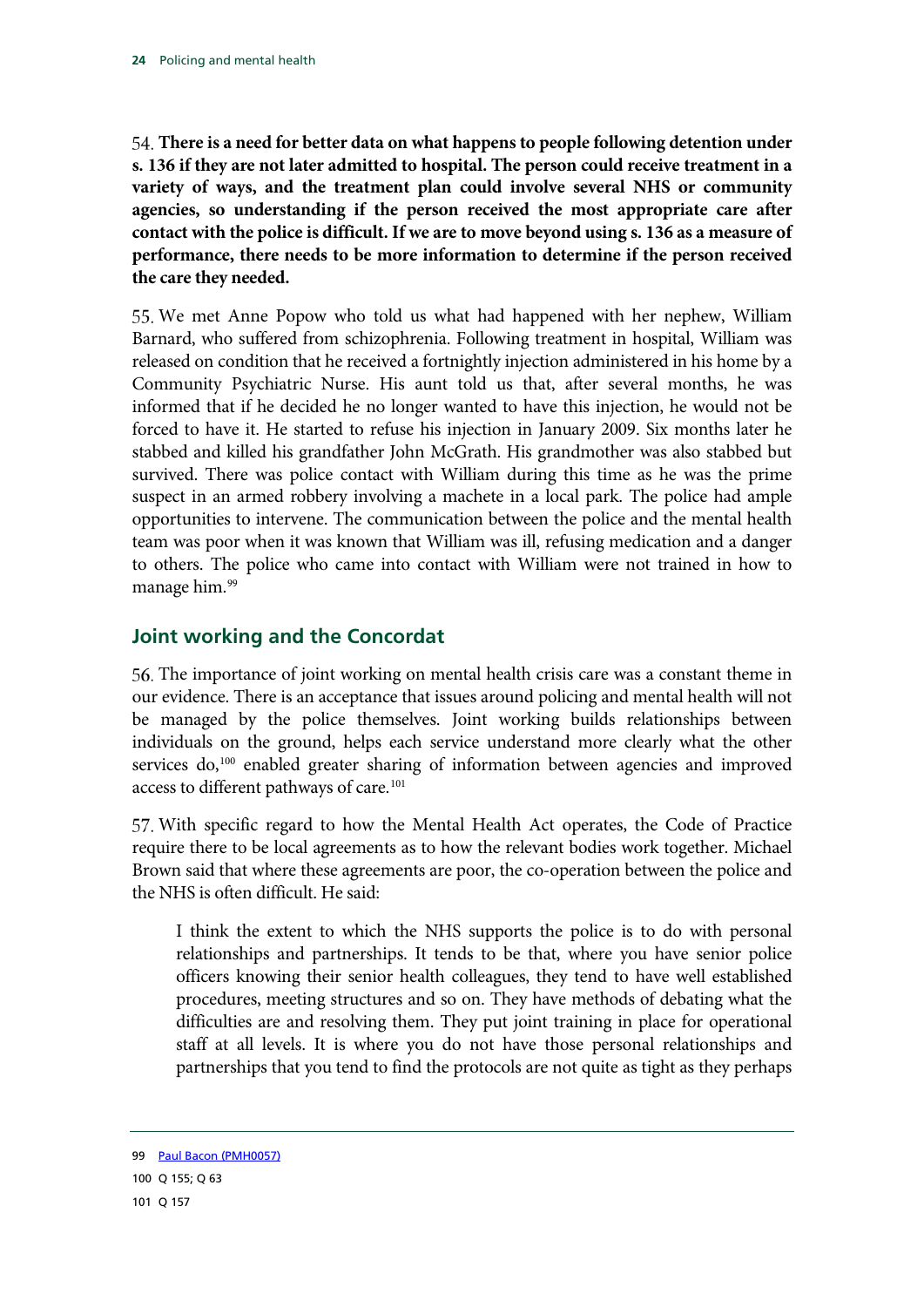could be and where training does not happen and, therefore, where frontline staff come into conflict with each other.<sup>[102](#page-22-0)</sup>

On 18 February 2014, the Home Office and Department of Health published the *Mental Health Crisis Care Concordat, Improving outcomes for people experiencing mental health crisis*, setting out "the standard of response that people suffering mental health crises and requiring urgent care should expect, and key principles around which local health and criminal justice partners should be organised."[103](#page-22-1) The Concordat aims to focus on four main areas: Access to support before crisis point, urgent and emergency access to crisis care, the right quality of treatment and care when in crisis, and recovery and staying well, and preventing future crises. [104](#page-22-2) There are two stages to the Concordat on a local level, signing up to the local declaration and submitting an action plan to deliver the aims set out in the declaration. All the local authorities in England have signed up to the first stage but there is notable pause in local authorities submitting their action plan. We have been told by Simon Cole that among the reasons for delay have been concerns that the local Ambulance Service will not be able to deliver on a single national protocol that set down response times of 30 minute. [105](#page-22-3)

<span id="page-22-6"></span>**The coalition government has recognised the poor state of current mental health services and it has made a commitment to put mental health at the same level as physical health. In addition to resources, there is a clear need for improved coordination between the organisations that come into contact with mental health sufferers. The Concordat has shown potential for bringing the relevant organisations together. Its success will be measured by how effective it is in those areas of the country where such relationships are not well developed, where there is an absence of local leadership, and where the commitment to addressing the issues is absent.**

#### **Data problems**

There is a lack of adequate data to help understand several issues around police and mental health.[106](#page-22-4) This makes it difficult to assess the amount of time and resources the police spend on dealing with mental health issues. Understanding the level of unmet demand in mental health is important in determining priorities and improving access. Therefore, it is important that we have reliable data on the number of people detained under s. 136 and what kind of place of safety they are taken to. Many of those who end up in police cells are there because they were refused access to a health-based place of safety, but previous surveys have all found difficulty in establishing why people were turned away. The CQC found problems accessing basic data on how often people were excluded from health-based places of safety.<sup>[107](#page-22-5)</sup> HMIC has recommended that custody sergeants document when someone is brought in under s. 136 to their cells after being turned away by a health

<span id="page-22-0"></span><sup>102</sup> Q 91

<span id="page-22-1"></span><sup>103</sup> [HC Deb, 28 November 2013, Col 159WH](http://www.publications.parliament.uk/pa/cm201314/cmhansrd/cm131128/halltext/131128h0001.htm%2313112857000001) [Damian Green][; The Police Foundation \(PMH0028\);](http://data.parliament.uk/writtenevidence/committeeevidence.svc/evidencedocument/home-affairs-committee/policing-and-mental-health/written/9185.html)

<span id="page-22-2"></span><sup>104</sup> Department of Health[, Mental Health Crisis Care Concordat,](https://www.gov.uk/government/uploads/system/uploads/attachment_data/file/281242/36353_Mental_Health_Crisis_accessible.pdf) February 2014

<span id="page-22-3"></span><sup>105</sup> [Chief Constable Simon Cole \(PMH0053\)](http://data.parliament.uk/writtenevidence/committeeevidence.svc/evidencedocument/home-affairs-committee/policing-and-mental-health/written/15206.html)

<span id="page-22-4"></span><sup>106</sup> [Police Federation of England and Wales \(PMH0036\);](http://data.parliament.uk/writtenevidence/committeeevidence.svc/evidencedocument/home-affairs-committee/policing-and-mental-health/written/9343.html) See also Rt Hon Mike Penning MP, Minister for Policing, [Criminal Justice and Victims \(PMH0056\)](http://data.parliament.uk/writtenevidence/committeeevidence.svc/evidencedocument/home-affairs-committee/policing-and-mental-health/written/15700.html)

<span id="page-22-5"></span><sup>107</sup> Care Quality Commission[, A safer place to be,](http://www.cqc.org.uk/sites/default/files/20141021%20CQC_SaferPlace_2014_07_FINAL%20for%20WEB.pdf) October 2014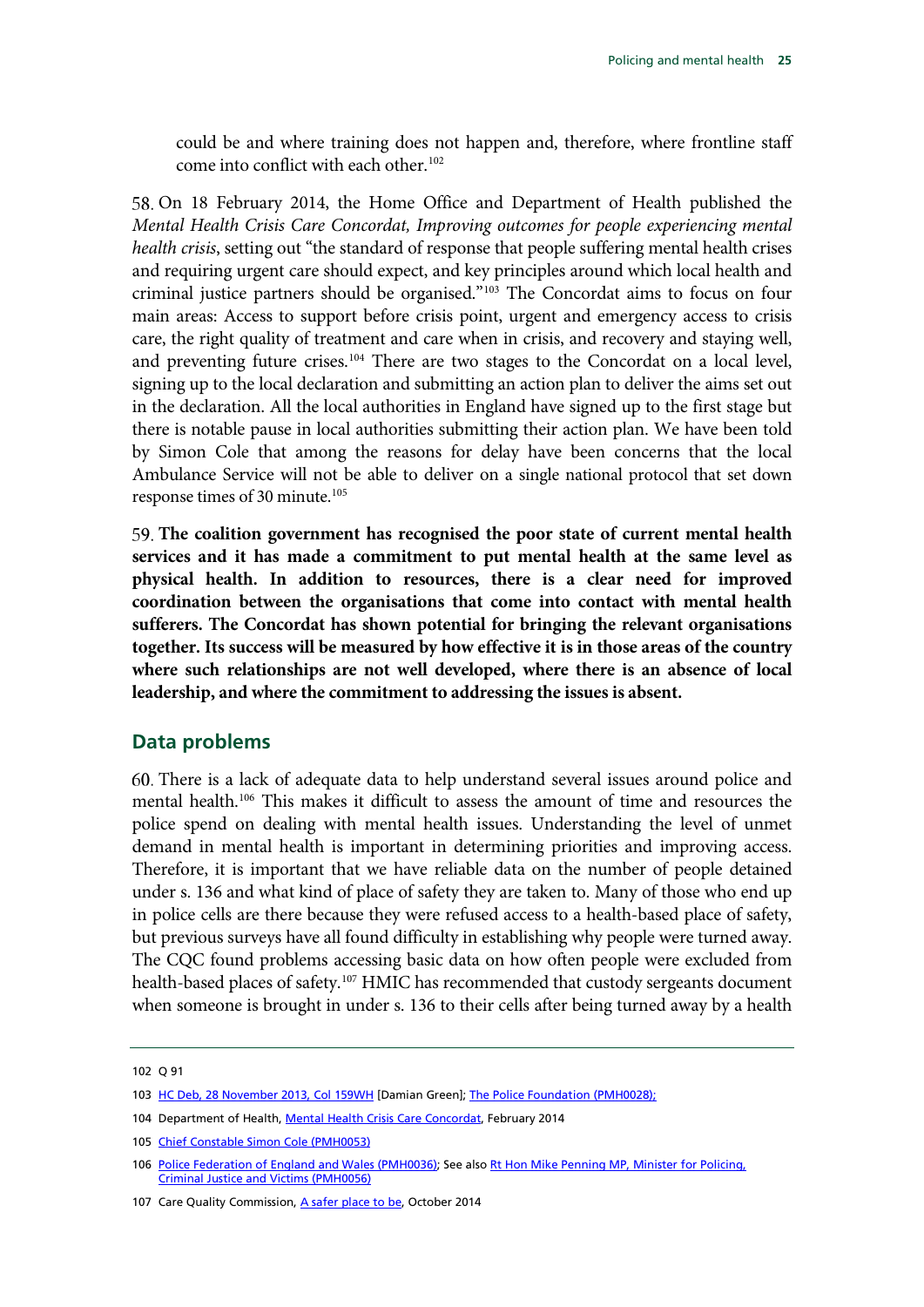facility, and the reason for refusal.<sup>[108](#page-23-0)</sup> Custody Sergeant Ian Kressinger and Custody Sergeant Andy Shaw both told us that they had started recording that data and passing it up to senior officers.[109](#page-23-1)

#### <span id="page-23-4"></span>**Data collection around the use of s. 136 must continue to improve. People who suffer a mental health crisis and come into contact with the police are receiving different care in different parts of the country. Reliable data is important to assess where issues remain and fed back into discussions about mental health priorities.**

Quantifying the scale of this issue is made more difficult by police data and health service data being collected by different bodies.<sup>110</sup> The work of the Health and Social Care Information Centre, and the collaborative work by HMIC and the Care Quality Commission, have improved this significantly and helped highlight flaws in the system. The Care Quality Commission are continuing to carry out inspections of crisis care in mental health as one of their measures when assessing health trusts.<sup>[111](#page-23-3)</sup> We welcome the **work being carried out by HMIC and the Care Quality Commission in collecting data on policing and mental health, and in particular on the use of s. 136 to detain people in police cells. We fully support the Care Quality Commission decision to measure the performance of mental health care providers' care for people in mental health crisis.**

Data is not collected by the Home Office on police sick leave as a result of mental health issues. The Chair asked the following written parliamentary question to the Home Office:

<span id="page-23-5"></span>To ask the Secretary of State for the Home Department, how many days have been lost to long-term sick leave (a) in total and (b) for reasons related to mental health in each police force in each of the last three years.

Mike Penning responded:

The Home Office is currently undertaking work to improve the quality of statistics on the number of contracted hours lost to sickness absence. […] The Home Office does not collect breakdowns of this data by reason for sickness absence.

<span id="page-23-6"></span>**We recommend that data on police sickness absence due to mental health issues is collected better. This would enable more effective examination of whether the work undertaken by police has a significant impact on their mental health and would help efforts to respond to these health concerns.** 

<span id="page-23-0"></span><sup>108</sup> HMIC and Care Quality Commission, [A Criminal Use of Police Cells](http://www.justiceinspectorates.gov.uk/hmic/media/a-criminal-use-of-police-cells-20130620.pdf)

<span id="page-23-1"></span><sup>109</sup> Qq 201-202

<span id="page-23-2"></span><sup>110</sup> [Royal College of Psychiatrists \(PMH0038\);](http://data.parliament.uk/writtenevidence/committeeevidence.svc/evidencedocument/home-affairs-committee/policing-and-mental-health/written/9482.html) [Police and Crime Commissioner for Cheshire \(PMH0033\)](http://data.parliament.uk/writtenevidence/committeeevidence.svc/evidencedocument/home-affairs-committee/policing-and-mental-health/written/9209.html)

<span id="page-23-3"></span><sup>111</sup> Q 261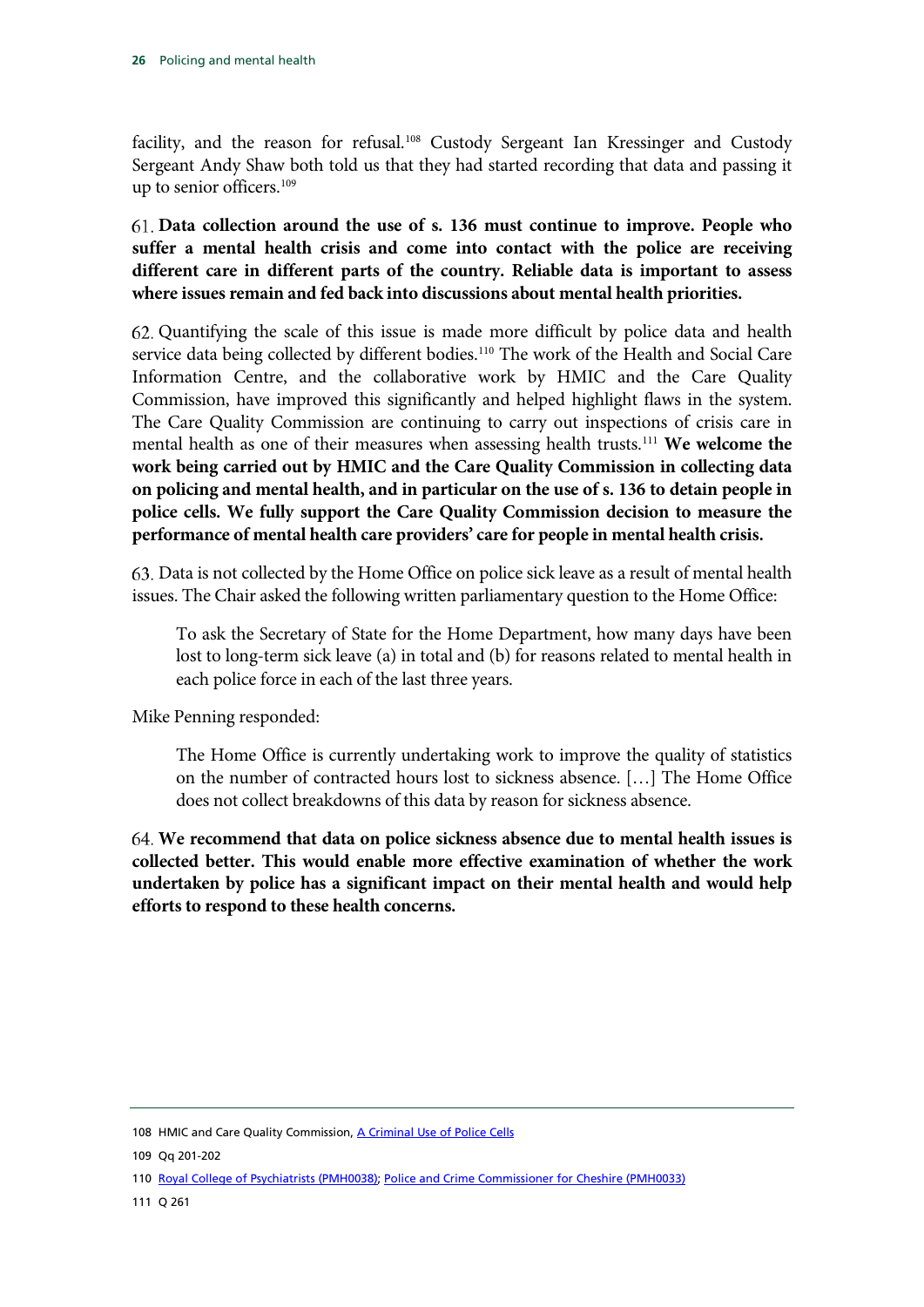# **5** Training

#### **Mental health awareness and identifying vulnerabilities**

We received a lot of support for improved mental health related training for police officers[.112](#page-24-0) At the same time, we received views from a range of individuals and organisations that the police should not be trying to be mental health professionals.[113](#page-24-1) The main subjects for improved training were general mental health awareness training, deescalation techniques and the use of restraint. Calls for improved general training covered areas such as identifying indicators, the "tell-tale signs", of who might be vulnerable because of mental illness, and breaking down prejudices associated with mental illness.<sup>114</sup> There was a strong sense that the people working in the police control centre answering emergency calls should receive extra training in this area, so they can better inform the police attending and if necessary request a paramedic.[115](#page-24-3)

Once a detained person is taken to a police station, it is more likely that the assessment will take place at the police station, rather than at a health-based place of safety. The custody sergeant will talk to the officer bringing in the person to understand what has led them to be in the custody suite, they will go through a formal risk assessment, including asking the person if they have previously attempted self-harm or suicide. Police records checked to see if they have passed through before.[116](#page-24-4) Some people will present with obvious worrying behaviour, such as hitting themselves or banging their head against the wall of the van. Some will not present such obvious signs. [117](#page-24-5)

The police can be trained to recognise some indicators, and the College of Policing current review of mental health training is moving toward an assessment of individual vulnerability rather than trying to identify specific mental ill health, learning disability or condition.[118](#page-24-6) However, there is a clear need for police officers in the custody suite to be able to call upon trained professionals for advice. The presence of doctors and nurses in the custody suites are a clear way for the needs of those with mental health problems to be recognised early and enable quicker access to medical records.<sup>119</sup> The Government plans for NHS England to take over commissioning of health services in police stations by April 2015.[120](#page-24-8) This should improve the minimum qualifications of those working in custody healthcare and the quality of the healthcare available. [121](#page-24-9)

<span id="page-24-0"></span><sup>112</sup> Q 125[; Jonathan Owen \(PMH0008\);](http://data.parliament.uk/writtenevidence/committeeevidence.svc/evidencedocument/home-affairs-committee/policing-and-mental-health/written/9081.html) [College of Paramedics \(PMH0047\).](http://data.parliament.uk/writtenevidence/committeeevidence.svc/evidencedocument/home-affairs-committee/policing-and-mental-health/written/11946.html) The College of Paramedics found large support among its members for mental health training for both police and paramedics

<span id="page-24-1"></span><sup>113</sup> For example[, Alex Crisp \(PMH0051\)](http://data.parliament.uk/writtenevidence/committeeevidence.svc/evidencedocument/home-affairs-committee/policing-and-mental-health/written/13417.html)

<span id="page-24-2"></span><sup>114</sup> Q 60; Q 317; [Lord Adebowale \(PMH0054\);](http://data.parliament.uk/writtenevidence/committeeevidence.svc/evidencedocument/home-affairs-committee/policing-and-mental-health/written/15208.html) [INQUEST \(PMH0042\)](http://data.parliament.uk/writtenevidence/committeeevidence.svc/evidencedocument/home-affairs-committee/policing-and-mental-health/written/9810.html)

<span id="page-24-3"></span><sup>115</sup> Q 124; Independent Commission on Mental Health and Policing[; College of Policing \(PMH0024\)](http://data.parliament.uk/writtenevidence/committeeevidence.svc/evidencedocument/home-affairs-committee/policing-and-mental-health/written/9178.html)

<span id="page-24-4"></span><sup>116</sup> Qq 188-190

<span id="page-24-5"></span><sup>117</sup> Q 187

<span id="page-24-6"></span><sup>118</sup> [College of Policing \(PMH0024\)](http://data.parliament.uk/writtenevidence/committeeevidence.svc/evidencedocument/home-affairs-committee/policing-and-mental-health/written/9178.html)

<span id="page-24-7"></span><sup>119</sup> [Faculty of Forensic and Legal Medicine of the Royal College of Physicians \(PMH0035\)](http://data.parliament.uk/writtenevidence/committeeevidence.svc/evidencedocument/home-affairs-committee/policing-and-mental-health/written/9269.html)

<span id="page-24-8"></span><sup>120</sup> [NHS England \(PMH0055\)](http://data.parliament.uk/writtenevidence/committeeevidence.svc/evidencedocument/home-affairs-committee/policing-and-mental-health/written/15572.html)

<span id="page-24-9"></span><sup>121</sup> Q 292[; Faculty of Forensic and Legal Medicine of the Royal College of Physicians \(PMH0035\)](http://data.parliament.uk/writtenevidence/committeeevidence.svc/evidencedocument/home-affairs-committee/policing-and-mental-health/written/9269.html)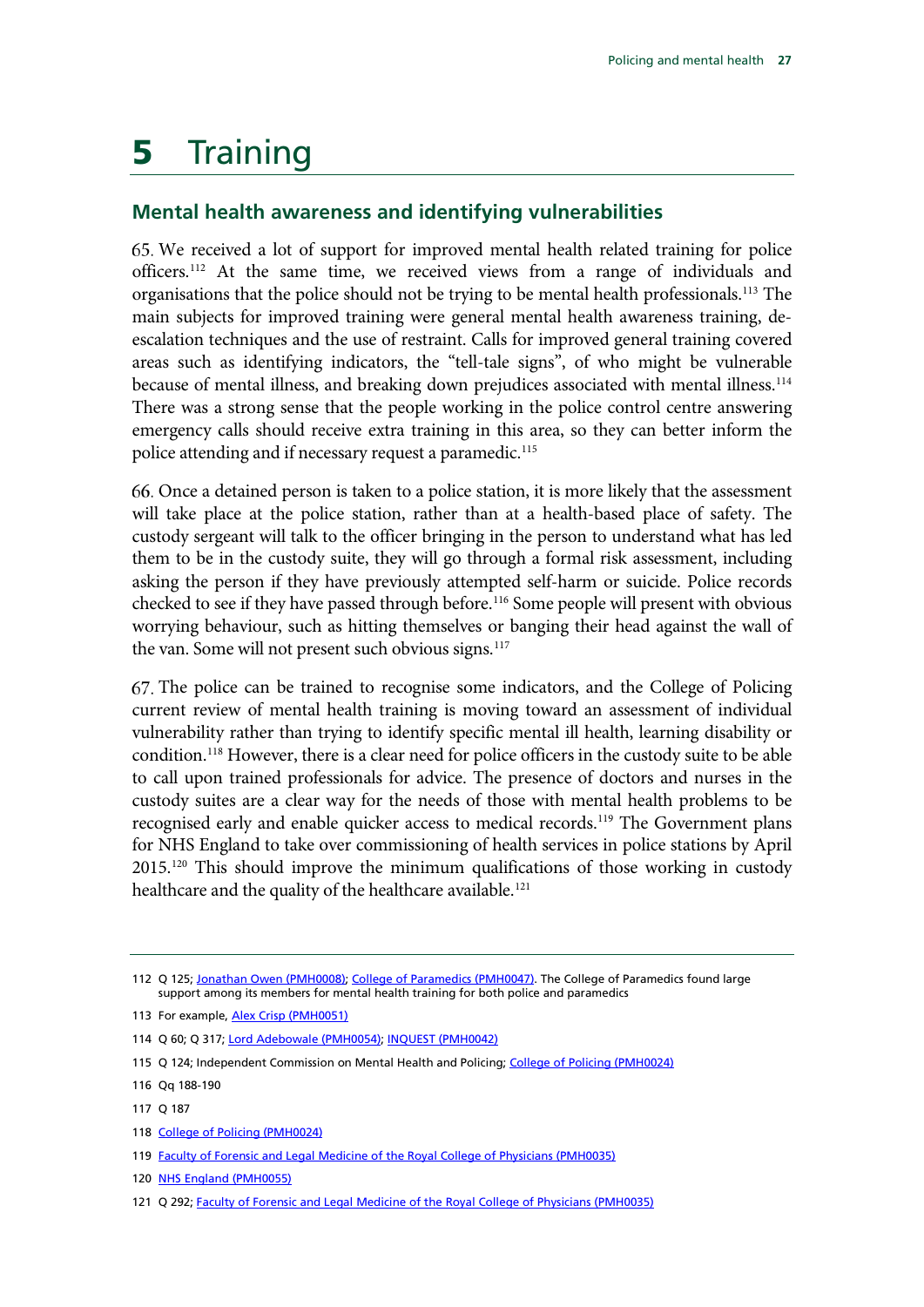<span id="page-25-4"></span>**There is a need to improve training for police officers and civilian staff in identifying the signs that someone might be suffering from mental illness. This should be mandatory for all front line officers and include staff in the police control room. This is particularly important for custody sergeants, who must be adequately equipped with the skills to effectively deal with mental health patients who come into custody suites. Police staff then need to be able to get advice from a mental health professional—a social worker, doctor, or nurse—who is better placed to recognise medical conditions and illnesses, and is able to refer the person for further treatment. Such advice needs to be available to the police at all times, given that they operate 24 hours a day.**

We are aware that mental health training varies across the country, particularly in the amount of time devoted to it—between four hours and one day—and the extent of online learning compared to face-to-face learning. British Transport Police (BTP) trains its recruits to deal with people with suicidal thoughts—there were over 4,000 suicidal incidents on the transport network in 2013–14, including 325 people who took their own lives on the railways. BTP officers get at least one day's training on mental health, including training in suicide prevention and 'softer' skills to help officers deal with somebody in crisis. About 1,000 BTP officers, out of as total of around 2,800, have been through the Samaritans' Managing Suicidal Contacts course—which is another full day.<sup>[122](#page-25-0)</sup> Lord Adebowale commended the work being done in London on mental health and suicide prevention[.123](#page-25-1) We heard of considerable support for joint training on mental health awareness, and that this should be part of a nationally-agreed programme of joint training with other agencies, such as paramedics, mental health nurses, and charities.<sup>[124](#page-25-2)</sup>

### **De-escalation and restraint**

The behaviour of someone having a mental-health crisis can be misunderstood and lead to them being treated in an inappropriate way, for example, their behaviour could be interpreted as dangerous and be met with inappropriate force. James Herbert was a young man who died after being detained by police in Bath in 2010. We took evidence from his parents, Tony Herbert and Barbara Montgomery, who both said James was subject to unnecessary force. Tony Herbert said:

We know with our son that because of his temperament, had there been any attempt to de-escalate, to communicate with him rather than overpower him, his nature would have meant that he would have been peaceful. He did not do anything violent through all of his life until he struggled against the restraint, which is not, in my view, violence.<sup>[125](#page-25-3)</sup>

<span id="page-25-0"></span><sup>122</sup> Qq 234-245

<span id="page-25-1"></span><sup>123</sup> [Lord Adebowale \(PMH0054\)](http://data.parliament.uk/writtenevidence/committeeevidence.svc/evidencedocument/home-affairs-committee/policing-and-mental-health/written/15208.html)

<span id="page-25-3"></span><span id="page-25-2"></span><sup>124</sup> Q 153; Qq 244-245; [MIND \(PMH0027\);](http://data.parliament.uk/writtenevidence/committeeevidence.svc/evidencedocument/home-affairs-committee/policing-and-mental-health/written/9184.html) [Mark Standing \(PMH0046\);](http://data.parliament.uk/writtenevidence/committeeevidence.svc/evidencedocument/home-affairs-committee/policing-and-mental-health/written/11303.html) [Police Federation of England and Wales](http://data.parliament.uk/writtenevidence/committeeevidence.svc/evidencedocument/home-affairs-committee/policing-and-mental-health/written/9343.html)  [\(PMH0036\);](http://data.parliament.uk/writtenevidence/committeeevidence.svc/evidencedocument/home-affairs-committee/policing-and-mental-health/written/9343.html) Mind and Victim Support, *[Police and mental health, How to get it right locally](http://www.mind.org.uk/media/618027/2013-12-03-Mind_police_final_web.pdf)*, 2013, pp 24-25; [The](http://data.parliament.uk/writtenevidence/committeeevidence.svc/evidencedocument/home-affairs-committee/policing-and-mental-health/written/9185.html)  [Police Foundation \(PMH0028\)](http://data.parliament.uk/writtenevidence/committeeevidence.svc/evidencedocument/home-affairs-committee/policing-and-mental-health/written/9185.html)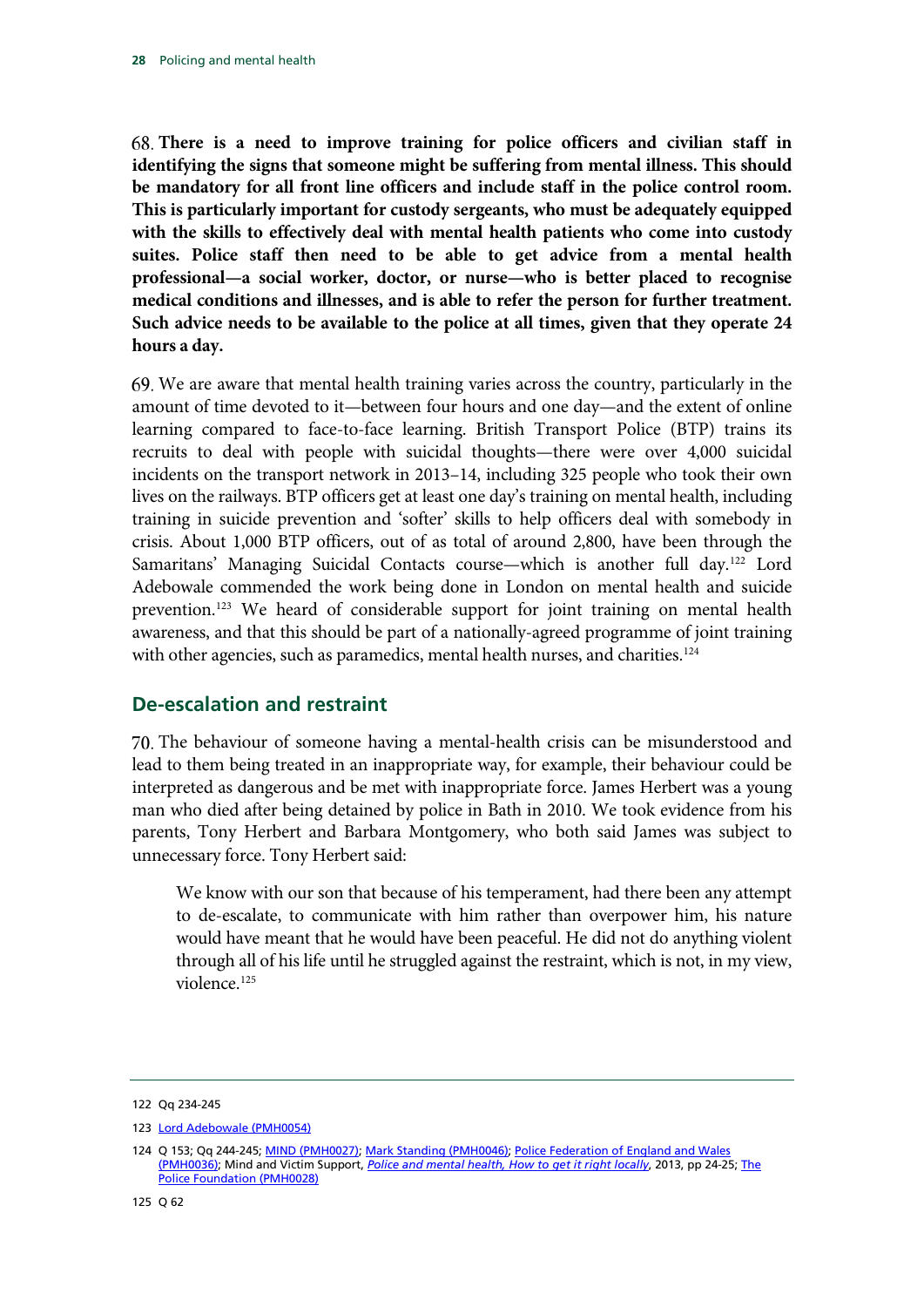There are real concerns that black and ethnic minority people are disproportionately detained under s. 136.[126](#page-26-0) Matilda MacAttram of Black Mental Health UK said there was still a feeling in the black community that the young black men are presumed to be dangerous based on their physical appearance, and this perception determines how they are labelled and the treatment they receive.<sup>[127](#page-26-1)</sup> At events organised by the Centre for Mental Health to hear views on experiences of detention under s. 136, black people more commonly reported the use of force and that force was used at an earlier stage during contact with the police.<sup>[128](#page-26-2)</sup> Deborah Coles of INQUEST, agreed that there was a prevailing assumption that people with mental health illness would be dangerous, and that is doubled if the person is from the African Caribbean community. She said the answer was largely to do with training. [129](#page-26-3)

The police are trained to use control and restraint when they find themselves in situations where there is potential for violence. This can include various physical holds, handcuffs or limb restraints. In London, Lord Adebowale found a disproportionate use of force and restraint,<sup>130</sup> and a risk that police will use restraint when they perceive the person to be potentially violent, even when they have not exhibited any violent behaviour.<sup>[131](#page-26-5)</sup> Restraint was found to be a cause of death for 16 of the people who died in custody between 1998-99 and 2008-09. (These are all deaths not just those involving someone identified as having mental health illness.) Positional asphyxia was also given as the cause of death in four of the sixteen cases.[132](#page-26-6)

In certain situations, the behaviour of someone going through a mental health crisis could be interpreted as potentially violent when they could be delusional and afraid. The police are not always aware that the person they are dealing with is suffering from something that is a medical emergency where restraint is "about the worst possible course of action to take". [133](#page-26-7) Furthermore, being restrained may intensify that fear and lead them to struggle against the restraint. The parents of James Herbert said their son had not committed a crime nor had any history of violence, but because he was reported to be acting strangely he ended up being held down by several people—police officers and members of the public—restrained with his hands behind his back, and driven by police van, in a prone position, for over 40 minutes.<sup>[134](#page-26-8)</sup> The parents of James Herbert were very clear that, in their view, James needed medical help and should have been transported in an ambulance[.135](#page-26-9)

<span id="page-26-8"></span>134 Qq 70-76

<span id="page-26-9"></span>135 Q 49; Qq 63-64

<span id="page-26-0"></span><sup>126</sup> [Royal College of Psychiatrists \(PMH0038\)](http://data.parliament.uk/writtenevidence/committeeevidence.svc/evidencedocument/home-affairs-committee/policing-and-mental-health/written/9482.html)

<span id="page-26-1"></span><sup>127</sup> Q 11; [Black Mental Health UK \(PMH0045\)](http://data.parliament.uk/writtenevidence/committeeevidence.svc/evidencedocument/home-affairs-committee/policing-and-mental-health/written/11084.html)

<span id="page-26-2"></span><sup>128</sup> Centre for Mental Health[, Review of Sections 135 & 136 of the Mental Health Act,](http://www.centreformentalhealth.org.uk/pdfs/Centre_for_MH_review_of_sections_135_136.pdf) December 2014

<span id="page-26-3"></span><sup>129</sup> Q 53

<span id="page-26-4"></span><sup>130</sup> Q 124

<span id="page-26-5"></span><sup>131</sup> Independent Commission on Mental Health and Policing, pages 18-19

<span id="page-26-6"></span><sup>132</sup> IPCC Research and Statistics Series: Paper 27, *[Deaths during or following police contact: Statistics for England and](https://www.ipcc.gov.uk/sites/default/files/Documents/research_stats/Deaths_Report_1314.pdf)  [Wales 2013-14.](https://www.ipcc.gov.uk/sites/default/files/Documents/research_stats/Deaths_Report_1314.pdf)* See als[o College of Paramedics \(PMH0047\)](http://data.parliament.uk/writtenevidence/committeeevidence.svc/evidencedocument/home-affairs-committee/policing-and-mental-health/written/11946.html)

<span id="page-26-7"></span><sup>133</sup> [Jonathan Owen \(PMH0008\)](http://data.parliament.uk/writtenevidence/committeeevidence.svc/evidencedocument/home-affairs-committee/policing-and-mental-health/written/9081.html)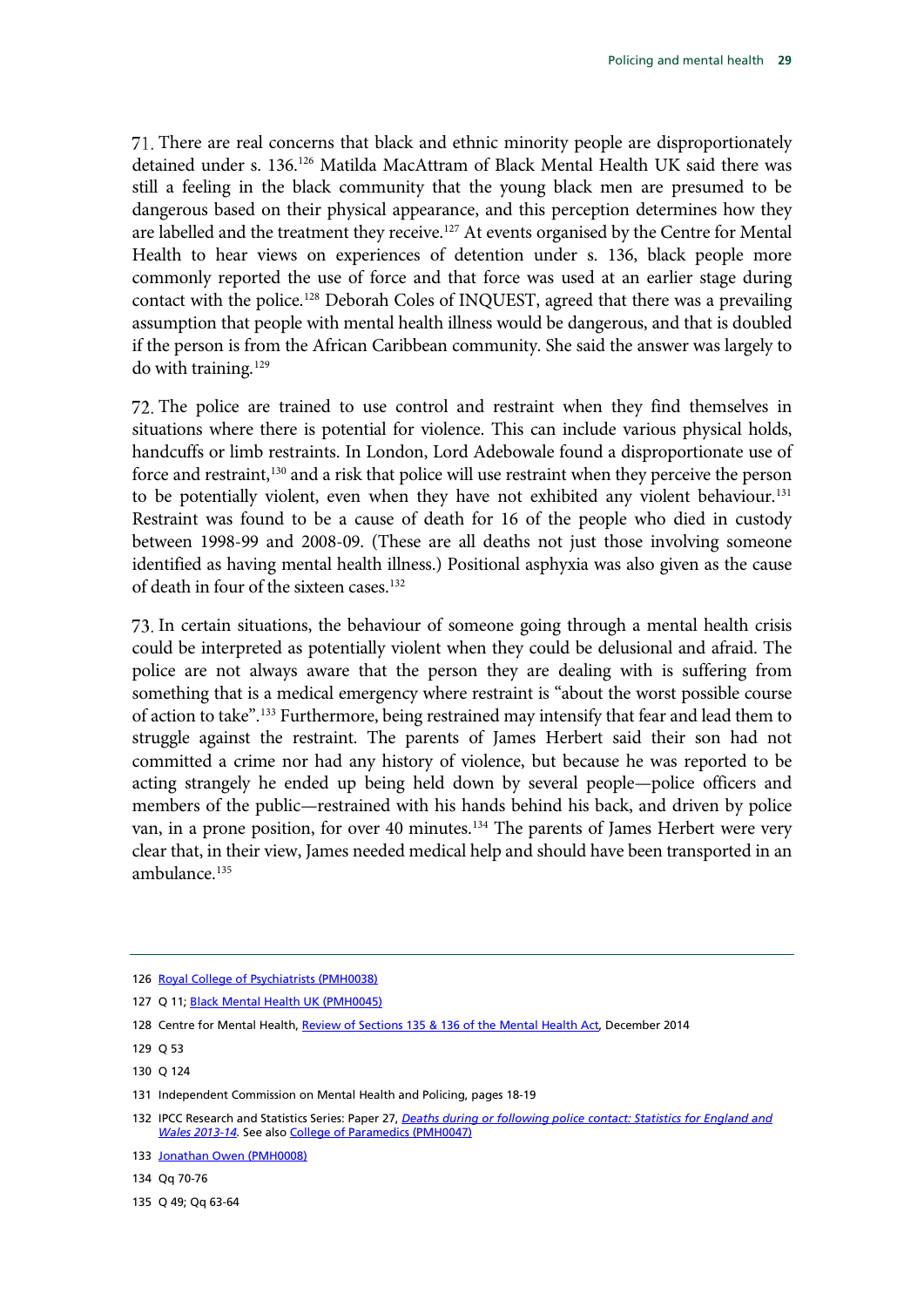Mental health services train their staff in de-escalation, to try to create space for people who are at risk rather than trying to control them.<sup>[136](#page-27-0)</sup> They are more likely to be restraining someone they know something about (their illness, level of medication, general physical health, etc.) and within a hospital setting. The medical approach is that anything more than a transitory restraint of somebody with a mental health problem should be dealt with as a medical emergency, and that if someone has to be restrained and it might last more than a minute or so, then there should be trained nurses available, defibrillators, drug trolleys, and the ability to call upon a doctor within 20 minutes. With reference to how the medical approach differs to the policing approach to restraint, Michael Brown said:

<span id="page-27-2"></span>If the medical guidelines to nurses and doctors are, "You must treat this as a medical emergency, have drugs, defibrillators and a doctor within 20 minutes", it paints a very fresh perspective on what the police should be thinking about doing when they are dealing with people in a community setting, in a street or in their own home.<sup>[137](#page-27-1)</sup>

In the rare circumstance when the police are called to manage a person seen as disruptive in a healthcare setting, the mental health professionals should manage the situation and retain responsibility for the safety of the person. It should only really happen if the patient represents particular danger, such as if they are carrying a weapon.

**Mental health is clearly a large and growing element of modern police work. The current amount of training for new recruits is not enough. Some forces have developed their own training to address perceived gaps. There needs to be a national strategy for mental health training for all police. It needs to be updated on a regular basis. As a minimum, it should include awareness of common mental health illnesses, techniques in de-escalation, safe restraint, and awareness of what mental health services are available locally. Mental health awareness training should include a component that addresses why some people who are ill might be perceived as violent, and how these perceptions impact upon the BME community.**

<span id="page-27-3"></span>**This needs to include joint training with mental health nurses, paramedics and Approved Mental Health Professionals, and training involving mental health charities and people who have been detained under s. 136. We commend those police forces that already do this, including Greater Manchester, West Yorkshire and Leicestershire. Joint training should include de-escalation training, to make sure police officers are familiar with the techniques taught in mental health services.**

<span id="page-27-4"></span><span id="page-27-1"></span><span id="page-27-0"></span>**Restraint should only be used in limited circumstances. Improved training should be given to correctly identify the range of behaviour of someone having a medical emergency rather than automatically presuming that behaviour means they are violent. The training should be aimed at reducing the presumption to use force and restraint on someone who is ill.**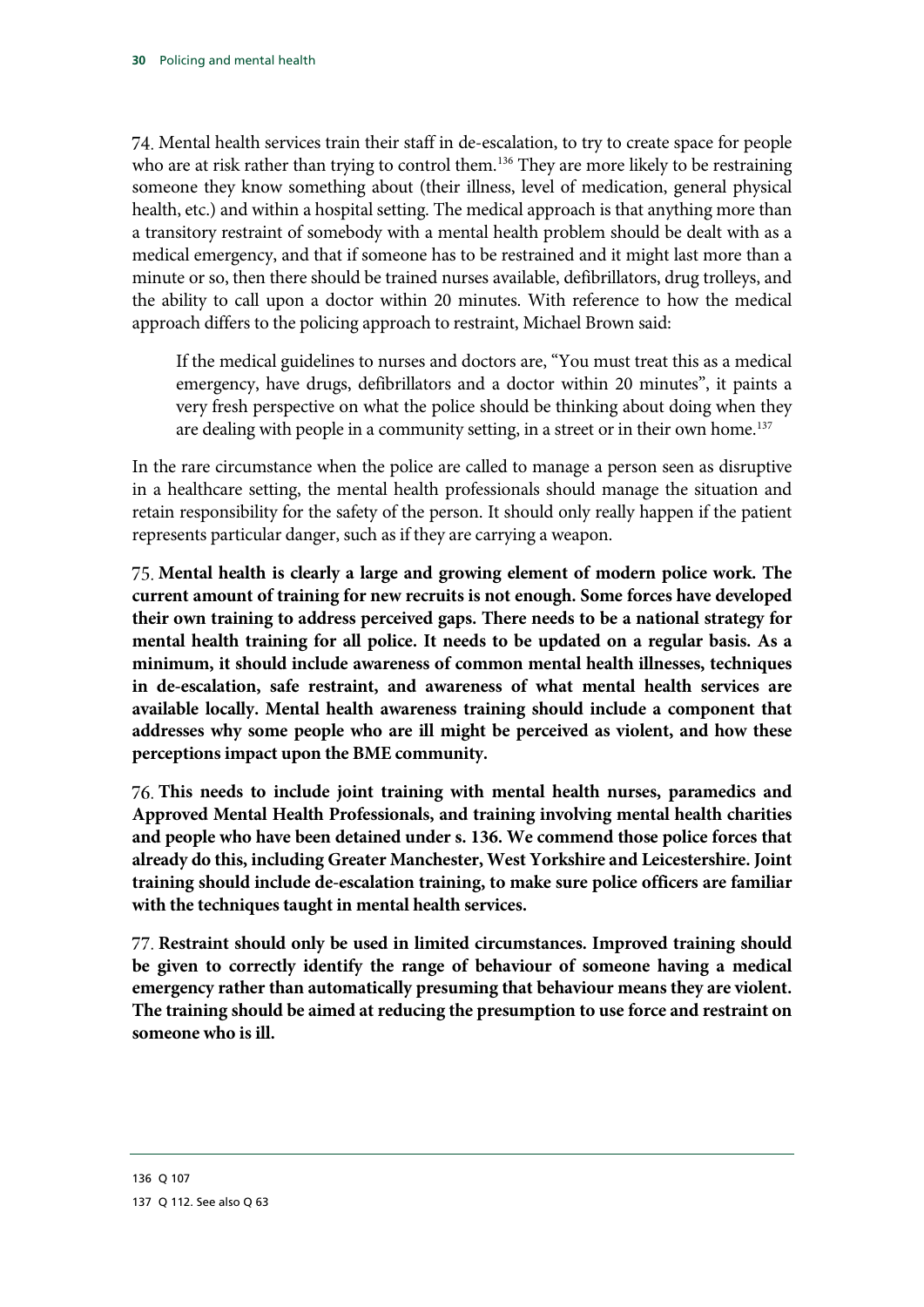### **Deaths in police custody**

IPCC statistics show that in 2013–14, 11 people died in or following police custody. Of those 11, four were identified as having mental health concerns, and of those four, two had been taken to a police custody suite under s. 136 of the MHA. Both were men had been restrained by the police, including handcuffs and leg restraints<sup>[138](#page-28-0)</sup> Similarly, in 2012-13, nearly half (7 out 15) of those who died in or following police custody were identified as having mental health problems.<sup>[139](#page-28-1)</sup> The number of deaths in or following custody has fallen since 2010-11.<sup>[140](#page-28-2)</sup>

|                                             | <b>Fatalities</b> |         |         |         |         |         |         |
|---------------------------------------------|-------------------|---------|---------|---------|---------|---------|---------|
|                                             | 2007-08           | 2008-09 | 2009-10 | 2010-11 | 2011-12 | 2012-13 | 2013-14 |
| Deaths in or<br>following police<br>custody | 22                | 15      | 17      | 21      | 15      | 15      | 11      |

<span id="page-28-5"></span>**The best way to reduce the number of people suffering from mental health issues and who then die in custody is to reduce the number of people with mental health problems entering custody. All that can be done, needs to be done, to ensure that people going through a medical emergency are treated like someone going through a medical emergency. This includes providing sufficient resources to ensure mental health crisis care is available 24 hours a day, seven days a week.** 

### **Suicide following custody**

The number of apparent suicides following police custody—that is within two days of being in police custody—has risen from 39 in 2011-12 to 65 in 2012-13 and 68 in 2013-14. Of the 68 apparent suicides following police custody, thirty-two suicides occurred on the day of release.<sup>141</sup> There is a clear link between suicides shortly following police custody and mental health: 45 (about two thirds) of those who died were reported to have mental health concerns, and three had been detained under the Mental Health Act 1983 prior to their death. British Transport Police figures suggest 3% of suicides, or attempted suicides that result in injuries, on the railway were after police contact—often where the subject had recently been arrested or bailed for shameful offences.<sup>[142](#page-28-4)</sup>

| <b>Fatalities</b> |         |         |         |         |         |         |
|-------------------|---------|---------|---------|---------|---------|---------|
| 2007-08           | 2008-09 | 2009-10 | 2010-11 | 2011-12 | 2012-13 | 2013-14 |

<span id="page-28-0"></span><sup>138</sup> IPCC Research and Statistics Series: Paper 27, *[Deaths during or following police contact: Statistics for England and](https://www.ipcc.gov.uk/sites/default/files/Documents/research_stats/Deaths_Report_1314.pdf)  [Wales 2013-14](https://www.ipcc.gov.uk/sites/default/files/Documents/research_stats/Deaths_Report_1314.pdf)*

<span id="page-28-1"></span><sup>139</sup> [INQUEST \(PMH0042\),](http://data.parliament.uk/writtenevidence/committeeevidence.svc/evidencedocument/home-affairs-committee/policing-and-mental-health/written/9810.html) para 9

<span id="page-28-2"></span><sup>140</sup> IPCC Research and Statistics Series: Paper 27, *[Deaths during or following police contact: Statistics for England and](https://www.ipcc.gov.uk/sites/default/files/Documents/research_stats/Deaths_Report_1314.pdf)  [Wales 2013-14](https://www.ipcc.gov.uk/sites/default/files/Documents/research_stats/Deaths_Report_1314.pdf)*

<span id="page-28-3"></span><sup>141</sup> IPCC Research and Statistics Series: Paper 27, *Deaths [during or following police contact: Statistics for England and](https://www.ipcc.gov.uk/sites/default/files/Documents/research_stats/Deaths_Report_1314.pdf)  [Wales 2013-14.](https://www.ipcc.gov.uk/sites/default/files/Documents/research_stats/Deaths_Report_1314.pdf)* Previous mental health concerns include previous suicide attempts, depression & long-term mental health disorders

<span id="page-28-4"></span><sup>142</sup> [British Transport Police \(PMH0025\)](http://data.parliament.uk/writtenevidence/committeeevidence.svc/evidencedocument/home-affairs-committee/policing-and-mental-health/written/9179.html)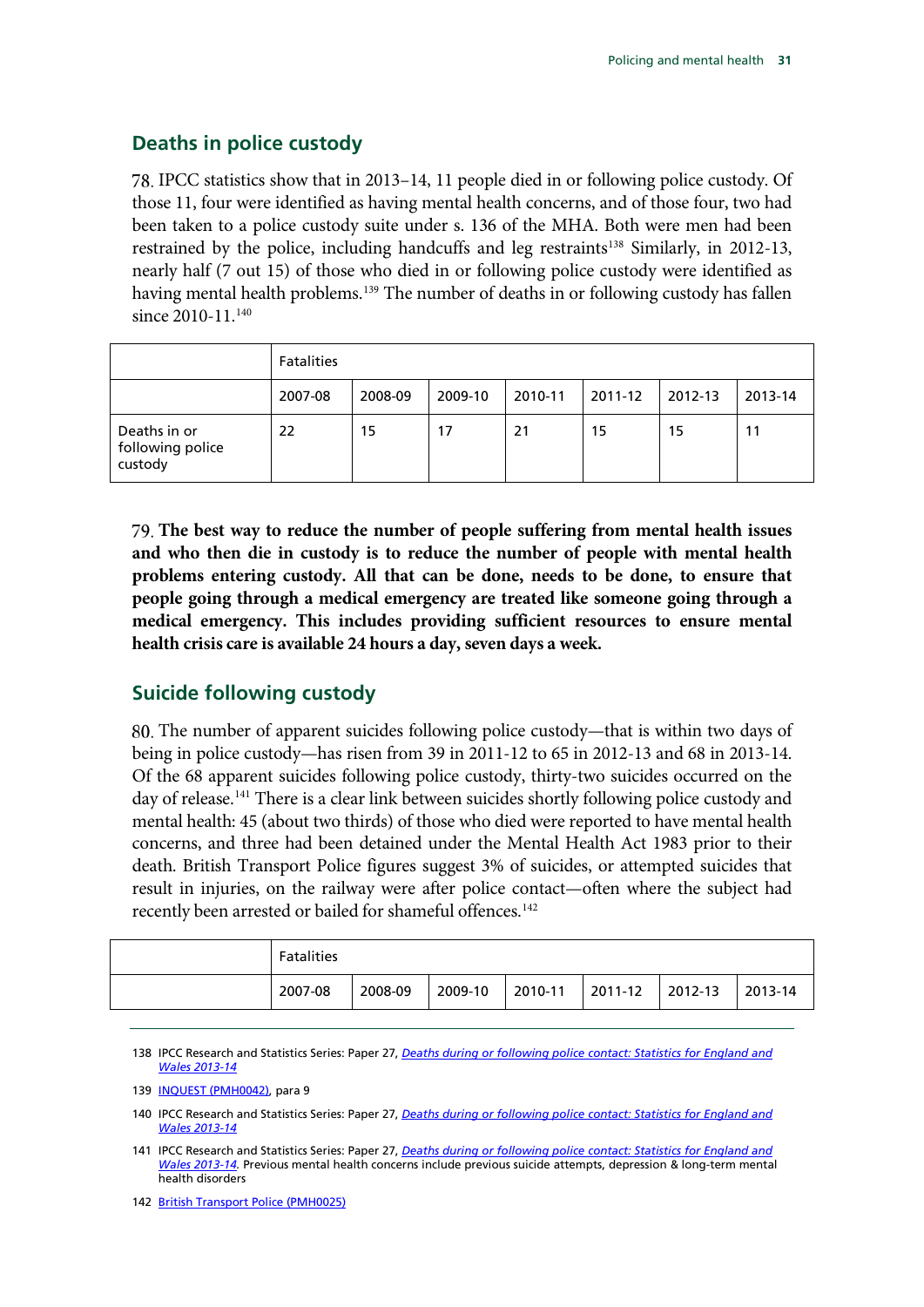| Apparent suicides<br>following custody | 45 | 56 | 54 | -46 | ה כי<br>ر ر | --<br>כס | 68 |
|----------------------------------------|----|----|----|-----|-------------|----------|----|
|                                        |    |    |    |     |             |          |    |

Custody staff are responsible for carrying out a pre-release risk assessment of those who pass through their custody suite, assess if the person is vulnerable and if there is a credible risk that on release they may commit suicide.[143](#page-29-0) The custody officer needs to be trained to identify signs that would represent a risk of suicide and to be able to call upon healthcare staff in the custody suite who can provide expertise when necessary, and refer them to the appropriate support.<sup>[144](#page-29-1)</sup>

<span id="page-29-2"></span>**The recent increase in suicides following custody is highly alarming. The police must make sure that those who have been identified as vulnerable in custody are notified to medical staff. There must be a formal method by which this done and it must be followed. This will require additional training for custody staff but it also requires improvements in access to mental health nurses and doctors in the custody environment.**

<span id="page-29-1"></span><span id="page-29-0"></span>143 Independent Commission on Mental Health and Policing, Report, May 2013, pages 18-19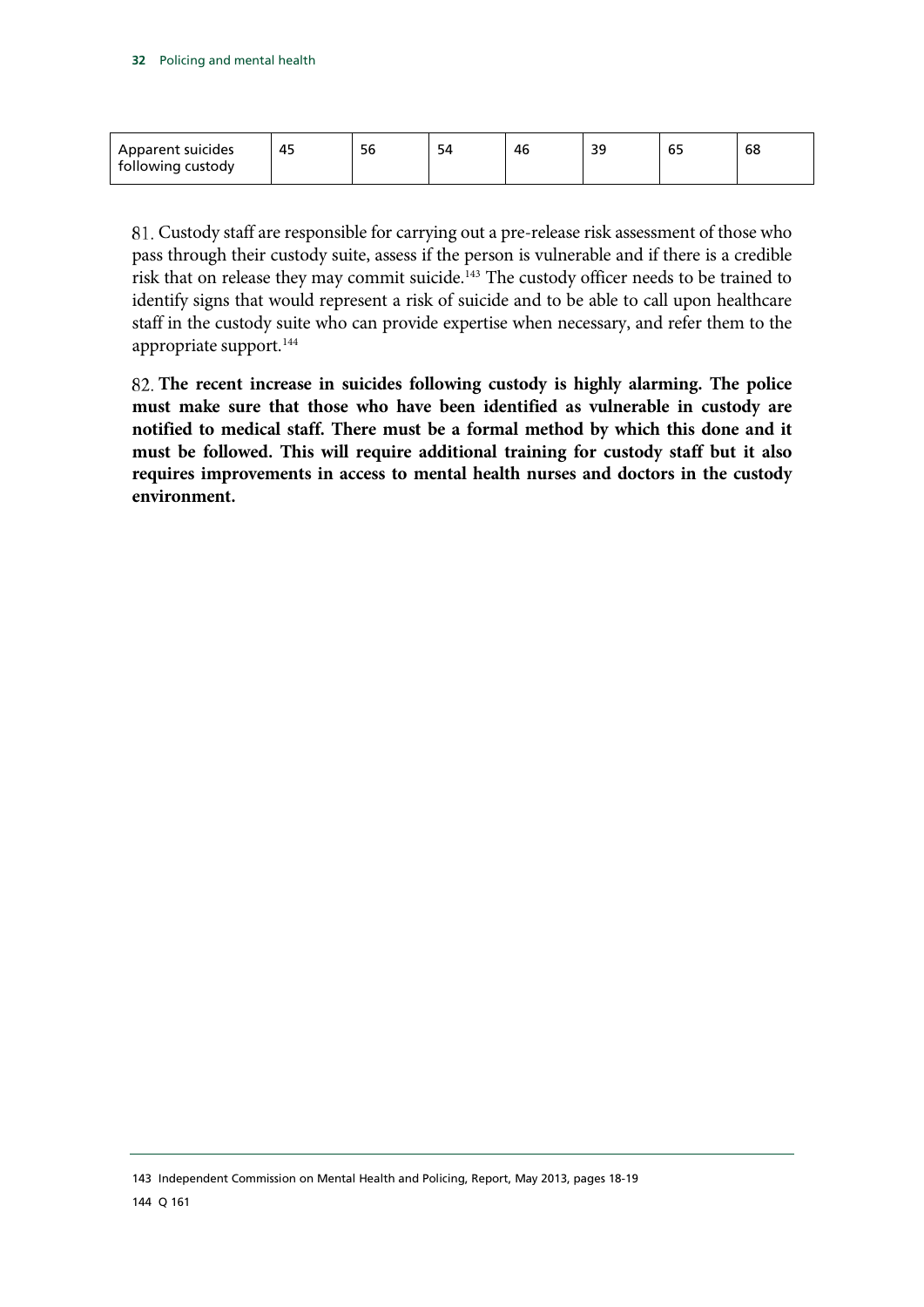### Conclusions and recommendations

- **1.** [Police forces work with all members of the communities they serve. Working with](#page-5-7)  [those with mental health problems will always be](#page-5-7) a core part of that work. However, [we are concerned by the extent to which frontline officers are increasingly spending](#page-5-7)  [their time helping people with mental health problems. For many people](#page-5-7)  [experiencing an acute health crisis, a police officer is not the](#page-5-7) professional best placed [to help them, nor is dealing with acute health crises the best use of police officers'](#page-5-7)  [time and skills. We believe that the police should not be filling gaps in mental health](#page-5-7)  [services.](#page-5-7) (Paragrap[h 6\)](#page-5-7)
- **2.** [The use of section 136 of the Mental Health Act 1983 and reducing the detention of](#page-7-3)  [people in police cells is widely seen as an indicator of a police forces' performance in](#page-7-3)  [relation to mental health, and it has focussed attention on the problem. We support](#page-7-3)  [the Government's commitment in the Crisis Care Concordat to see the number of](#page-7-3)  [detentions in police cells under section 136 halved in two years compared with 2011-](#page-7-3) [12.](#page-7-3) (Paragraph [11\)](#page-7-3)
- **3.** [We recommend that the specific reference to a police station should be removed](#page-9-5)  [from the definition of "places of safety" in s. 135\(6\) of the Mental Health Act 1983.](#page-9-5)  [We recognise that there are concerns over the lack of health-based places of safety](#page-9-5)  [that exist in some parts of the country, particularly rural areas. However, this](#page-9-5)  [proposal has been under discussion for some time now and commissioners should](#page-9-5)  [have started commissioning appropriate place of safety provision before now. All](#page-9-5)  [areas need to do so, and be able to demonstrate that they have made progress by July](#page-9-5)  [2015. The Government should immediately re-issue guidance to police forces and](#page-9-5)  [health trusts defining the exceptional circumstances in which police cells may be](#page-9-5)  [used as places of safety. The presumption should clearly be the health facility not the](#page-9-5)  [police cell.](#page-9-5) (Paragrap[h 15\)](#page-9-5)
- **4.** [The Government's own review of s. 136 recommended ensuring that police cells can](#page-9-6)  [only be used as a place of safety for adults in situations where the person's behaviour](#page-9-6)  [is so extreme they cannot otherwise be safely managed. Following the general](#page-9-6)  [election a new government should set out what they will do to ensure this happens if](#page-9-6)  [it will not amend the Mental Health Act 1983.](#page-9-6) (Paragraph [16\)](#page-9-6)
- **5.** [We commend the work by Inspector Michael Brown, and others who have](#page-10-7)  [championed the cause of mental health within the Police. His work online has been](#page-10-7)  [particularly impressive.](#page-10-7) (Paragraph [19\)](#page-10-7)
- **6.** [It is clear that too many NHS Clinical Commissioning Groups are failing in their](#page-10-8)  [duty to provide enough health-based places of safety that are available 24 hours a](#page-10-8)  [day, seven days a week, and are adequately staffed. CCGs must not only acknowledge](#page-10-8)  [local levels of demand and commission suitable health-based places of safety, they](#page-10-8)  [must also design local backup policies to deal with situations where places are](#page-10-8)  [occupied. Relying on the police to fill the commissioning gap not only imposes non](#page-10-8)[negotiable, external costs on forces, but it increases the risk to highly vulnerable](#page-10-8)  [patients. We recommend that the Department of Health, together with the Home](#page-10-8)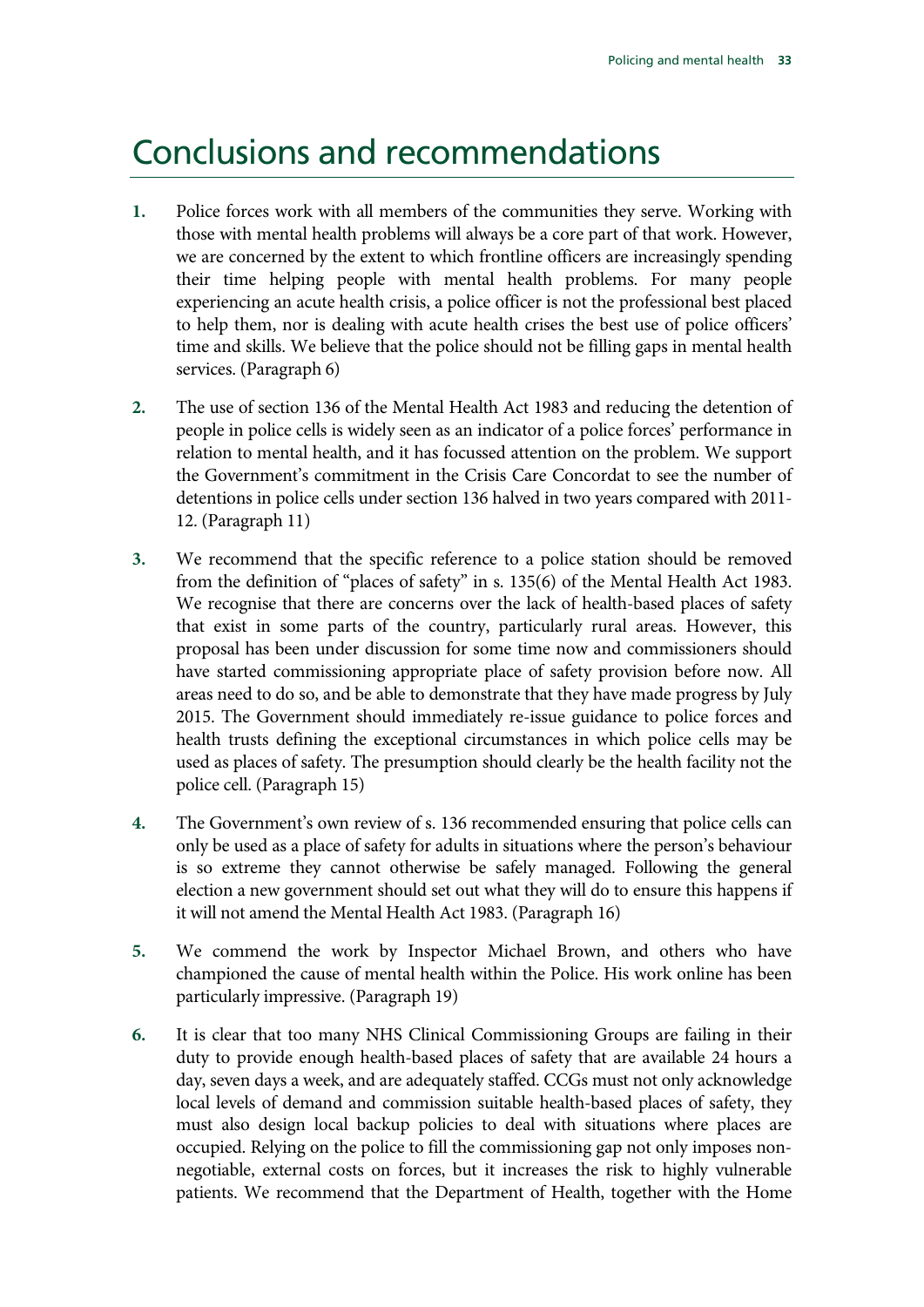[Office, issue clear guidance to CCGs about the appropriate number of health-based](#page-10-8)  [place of safety places, having regard to local circumstances, within three months.](#page-10-8) (Paragrap[h 20\)](#page-10-8)

- **7.** The NHS would not turn away [a patient with a physical illness just because they were](#page-11-4)  [intoxicated. People with mental health problems have exactly the same right to NHS](#page-11-4)  [care as everybody else and it is shocking that patients are excluded from health-based](#page-11-4)  [places of safety on the basis of informal exclusion criteria. The guidance that people](#page-11-4)  [with mental health illness should be treated in a mental health facility needs to be](#page-11-4)  [repeatedly reinforced.](#page-11-4) (Paragraph [24\)](#page-11-4)
- **8.** [We note that the Government review of sections 135 and 136 said they would](#page-12-8)  [explore alternative places of safety. The fundamental reason for a place of safety is to](#page-12-8)  [keep someone safe until they can have a mental health assessment and a judgment](#page-12-8)  [can be made as to their future treatment. Where there is a clear gap between demand](#page-12-8)  [and provision, then we agree that alternatives should be considered. Anywhere used](#page-12-8)  [as a place of safety must adhere to relevant guidance and be able to secure the](#page-12-8)  [confidence of patients and their families. In particular, the staff, especially if they](#page-12-8)  [might be called upon to restrain someone, should receive validated training.](#page-12-8) (Paragrap[h 26\)](#page-12-8)
- **9.** [We agree with the proposal to amend the Mental Health Act so that the powers of s.](#page-13-4)  136 could be used [anywhere other than a private home. This would give the police](#page-13-4)  [power to deal expeditiously with people on railway lines and in high places to which](#page-13-4)  [the public do not have access. We believe that extending the range of settings in](#page-13-4)  [which the power could be used to include private homes would be a step too far.](#page-13-4)  [Extending police powers must be done with caution, as it is important that this does](#page-13-4)  [not reinforce the need for police involvement in mental health cases, as we believe it](#page-13-4)  [is important that it should be kept to a minimum.](#page-13-4) (Paragraph [30\)](#page-13-4)
- **10.** [The fact that children are still detained in police cells under section 136 reflects a](#page-15-5)  [clear failure of commissioning by NHS Clinical Commissioning Groups. The de](#page-15-5)  [facto use of police cells as an alternative relieves the pressure on CCGs to](#page-15-5)  [commission appropriate levels of provision for children experiencing mental-health](#page-15-5)  [crisis. We support the Government's proposals for a change in the law to ensure that](#page-15-5)  [children can never be held in a police cell under section 136 of the Mental Health Act](#page-15-5)  [1983, which we recommend should be included in the next Queen's Speech. In the](#page-15-5)  [interim, guidance on the detention of children in police cells under s. 136 must be](#page-15-5)  [made clear—that it is unacceptable and must stop. This guidance needs to be](#page-15-5)  [distributed to those working in the police and in the health service. \(](#page-15-5)Paragrap[h 34\)](#page-15-5)
- **11.** [The fact that a place of safety is attached to an adult ward should not preclude its use](#page-15-6)  [for children, particularly when the alternative is a prison cell. The Mental Health Act](#page-15-6)  [Code of Practice is clear on this point, and we recommend that the Department of](#page-15-6)  [Health draw this to the attention of all providers of health-based places of safety.](#page-15-6) (Paragrap[h 35\)](#page-15-6)
- **12.** [Though early indications of the effectiveness of the Street Triage scheme are very](#page-17-7)  [positive, it is important that the scheme is fully appraised against a range of clear](#page-17-7)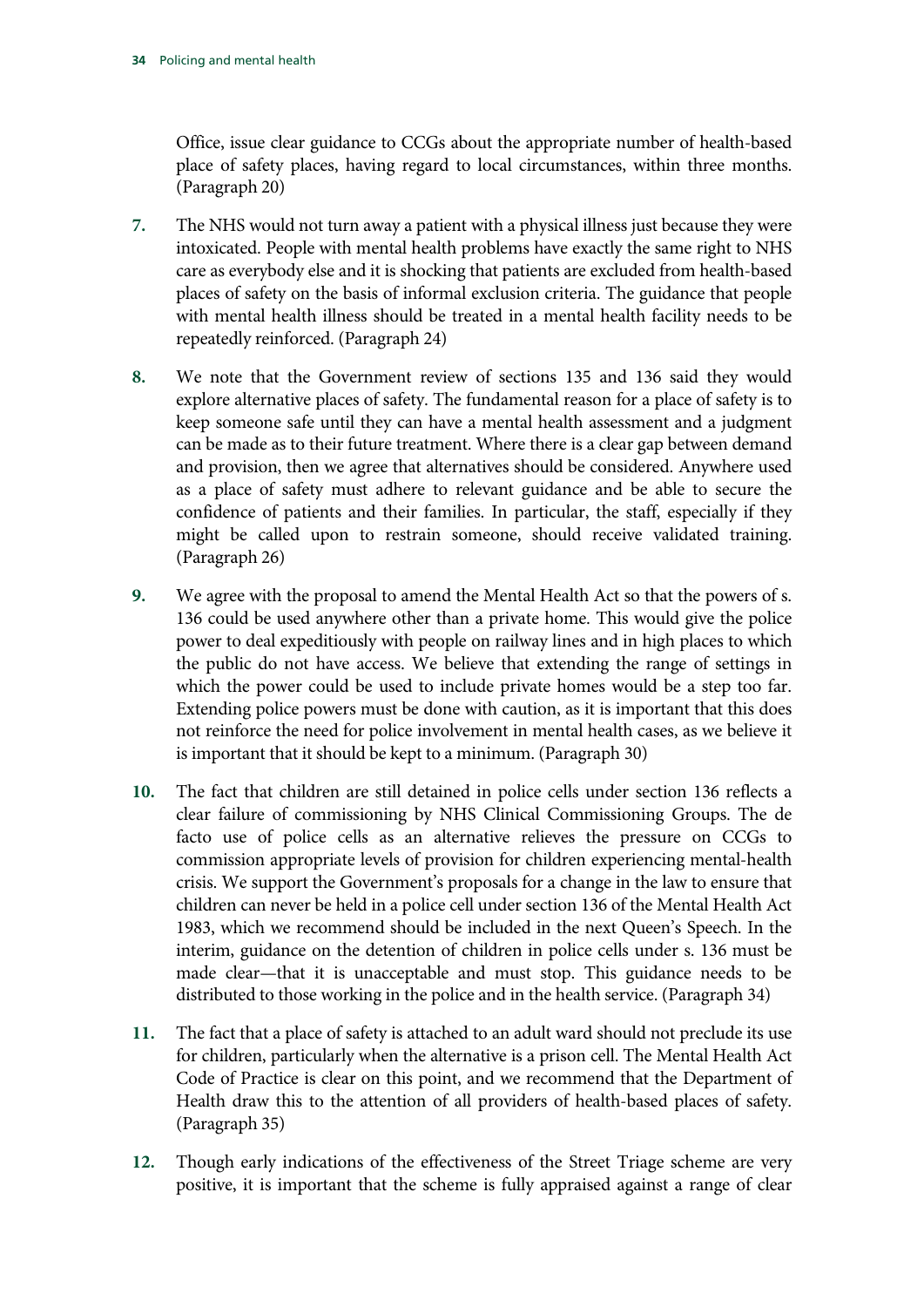[success criteria, including an analysis of the relative merits of different models of](#page-17-7)  [provision, and the results published. In particular, it will be important to understand](#page-17-7)  [why the number of s. 136 detentions has fallen in some areas but not](#page-17-7) to the same [extent in others following the introduction of the scheme. That information will](#page-17-7)  [inform the analyses that HMIC has asked each force to produce with a view to](#page-17-7)  [adopting some form of Street Triage. We note that different forms of Street Triage](#page-17-7)  [are funded in different ways and that it is not clear what guarantees are in place to](#page-17-7)  [secure funding at the end of the pilots. We recommend that the Government give a](#page-17-7)  [clear commitment that funding will be made available for schemes which have been](#page-17-7)  [proven to be cost-effective.](#page-17-7) (Paragraph [39\)](#page-17-7)

- **13.** [Similar to Street Triage, Liaison and Diversion services are intended to ensure that a](#page-17-8)  [person with mental health problems who does come into contact with the police and](#page-17-8)  [the courts receives appropriate treatment. The prevalence of people with mental](#page-17-8)  [illness within the criminal justice system is a scandal and any initiative that addresses](#page-17-8)  [this should be welcomed. However, its success will clearly rely on the availability of](#page-17-8)  [appropriate mental health services to which clients can be referred.](#page-17-8) (Paragraph [41\)](#page-17-8)
- **14.** [People encountering a mental health crisis should be transported to hospital in an](#page-18-4)  [ambulance if an emergency services vehicle is needed. Transportation in a police car](#page-18-4)  [is shameful and in many cases adds to the distress. Those affected, and their families,](#page-18-4)  [are clear that they wish to see ambulances used as transport to hospital. It enables the](#page-18-4)  [patient's health to be monitored on the way and improves access to healthcare](#page-18-4)  [pathways.](#page-18-4) (Paragrap[h 45\)](#page-18-4)
- **15.** [Reliable data on the use of ambulances to transport people under s. 136 is poor, but it](#page-19-3)  [is clear that the use of ambulances in these circumstances varies across the country.](#page-19-3)  [The relationship between the police and ambulance service at the local level is pivotal](#page-19-3)  [to how this can be improved. Forums that enable each to understand the priorities,](#page-19-3)  [roles and responsibilities of the other, such as partnership working and Street Triage,](#page-19-3)  [have been shown to work. To get to a point, such as in the West Midlands where](#page-19-3)  [75% of people are taken to hospital under s. 136 by ambulance, require the](#page-19-3)  [ambulance service and the police to develop that local relationship. The Government](#page-19-3)  [must examine what the barriers are to poor performance of those ambulance services](#page-19-3)  [with regard to transporting people to hospital under s. 136. It must work harder to](#page-19-3)  [make sure examples of best practice are spread throughout the country.](#page-19-3) (Paragraph [46\)](#page-19-3)
- **16.** [Improvements can be made in how mental health crisis calls are received and](#page-19-4)  [processed by the 999 call handler. Such improvements can reduce the use of s. 136](#page-19-4)  [and in turn reduce the demand on ambulances. \(](#page-19-4)Paragraph [47\)](#page-19-4)
- **17.** [We recognise that there is a huge demand on all 999 services at a time of restricted](#page-19-5)  [budgets but, fundamentally, mental health needs to be seen on a par with physical](#page-19-5)  [health, and local commissioning of health services, including ambulances, must](#page-19-5)  [reflect that.](#page-19-5) (Paragrap[h 48\)](#page-19-5)
- **18.** [We recommend that the Government bring forward an amendment to the Mental](#page-20-5)  [Health Act 1983 to provide that a person detained under section 136 may be](#page-20-5)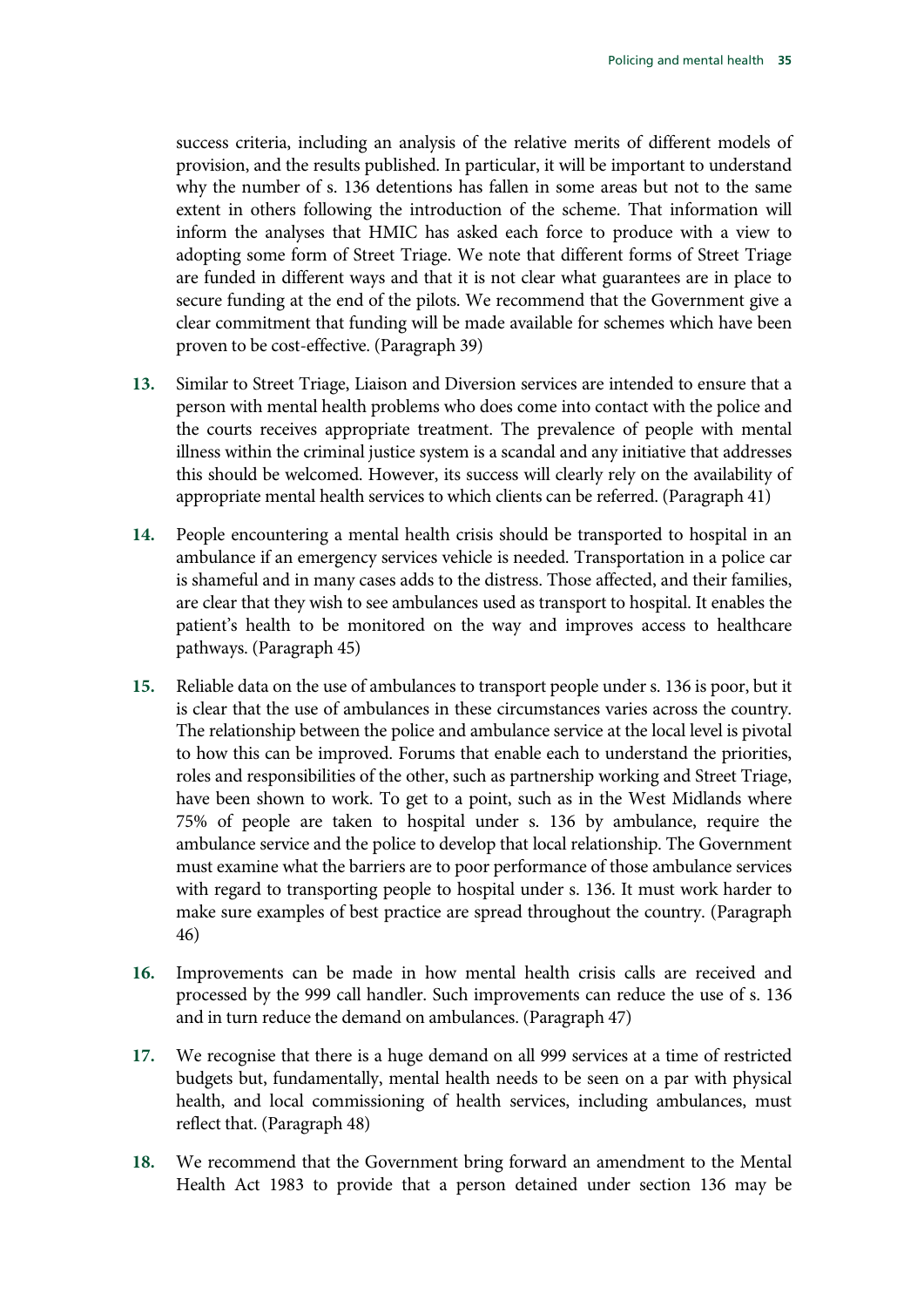detained for a maximum [of 24 hours. In tandem with this change, we recommend](#page-20-5)  [that the Government introduce specific time targets within which mental health](#page-20-5)  [assessments must be carried out, whether in a hospital or a police station. We](#page-20-5)  [recommend a target of three hours, in line of the standard of the Royal College of](#page-20-5)  [Psychiatrists.](#page-20-5) (Paragraph [52\)](#page-20-5)

- **19.** There is a need for [better data on what happens to people following detention under](#page-21-3)  [s. 136 if they are not later admitted to hospital. The person could receive treatment in](#page-21-3)  [a variety of ways, and the treatment plan could involve several NHS or community](#page-21-3)  [agencies, so understanding if the person received the most appropriate care after](#page-21-3)  [contact with the police is difficult. If we are to move beyond using s. 136 as a measure](#page-21-3)  [of performance, there needs to be more information to determine if the person](#page-21-3)  [received the care they needed.](#page-21-3) (Paragraph [54\)](#page-21-3)
- **20.** [The coalition government has recognised the poor state of current mental health](#page-22-6)  [services and it has made a commitment to put mental health at the same level as](#page-22-6)  [physical health. In addition to resources, there is a clear need for improved](#page-22-6)  [coordination between the organisations that come into contact with mental health](#page-22-6)  [sufferers. The Concordat has shown potential for bringing the relevant organisations](#page-22-6)  [together. Its success will be measured by how effective it is in those areas of the](#page-22-6)  [country where such relationships are not well developed, where there is an absence](#page-22-6)  [of local leadership, and where the commitment to addressing the issues is absent.](#page-22-6) (Paragrap[h 59\)](#page-22-6)
- **21.** [Data collection around the use of s. 136 must continue to improve. People who suffer](#page-23-4)  [a mental health crisis and come into contact with the police are receiving different](#page-23-4)  [care in different parts of the country. Reliable data is important to assess where issues](#page-23-4)  [remain and fed back into discussions about mental health priorities.](#page-23-4) (Paragraph [61\)](#page-23-4)
- **22.** [We welcome the work being carried out by HMIC and the Care Quality](#page-23-5)  [Commission in collecting data on policing and mental health, and in particular on](#page-23-5)  [the use of s. 136 to detain people in police cells. We fully support the Care Quality](#page-23-5)  [Commission decision to measure the performance of mental health care providers'](#page-23-5)  [care for people in mental health crisis.](#page-23-5) (Paragraph [62\)](#page-23-5)
- **23.** [We recommend that data on police sickness absence due to mental health issues](#page-23-6) is [collected better. This would enable more effective examination of whether the work](#page-23-6)  [undertaken by police has a significant impact on their mental health and would help](#page-23-6)  [efforts to respond to these health concerns. \(](#page-23-6)Paragraph [64\)](#page-23-6)
- **24.** [There is a need to improve training for police officers and civilian staff in identifying](#page-25-4)  [the signs that someone might be suffering from mental illness. This should be](#page-25-4)  [mandatory for all front line officers and include staff in the police control room. This](#page-25-4) [is particularly important for custody sergeants, who must be adequately equipped](#page-25-4)  [with the skills to effectively deal with mental health patients who come into custody](#page-25-4)  [suites. Police staff then need to be able to get advice from a mental health](#page-25-4)  [professional—a social worker, doctor, or nurse—who is better placed to recognise](#page-25-4)  [medical conditions and illnesses, and is able to refer the person for further treatment.](#page-25-4)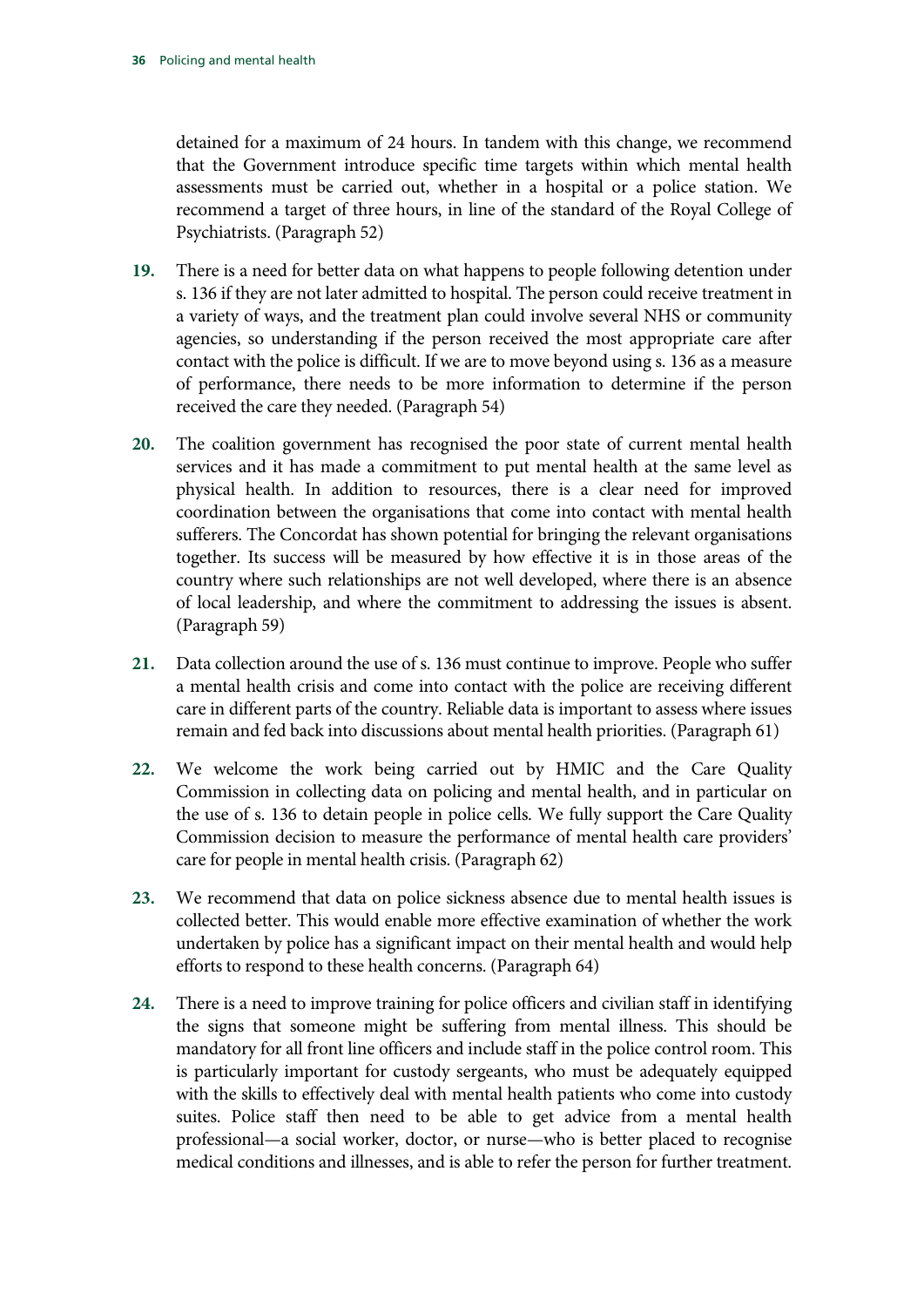[Such advice needs to be available to the police at all times, given that they operate 24](#page-25-4)  [hours a day.](#page-25-4) (Paragrap[h 68](#page-25-4)[\)](#page-27-2)

- **25.** [Mental health is clearly a large and growing element of modern police](#page-27-2) work. The [current amount of training for new recruits is not enough. Some forces have](#page-27-2)  [developed their own training to address perceived gaps. There needs to be a national](#page-27-2)  [strategy for mental health training for all police. It needs to be updated on a regular](#page-27-2)  [basis. As a minimum, it should include awareness of common mental health](#page-27-2)  [illnesses, techniques in de-escalation, safe restraint, and awareness of what mental](#page-27-2)  [health services are available locally. Mental health awareness training should include](#page-27-2)  [a component that addresses why some people who are ill might be perceived as](#page-27-2)  [violent, and how these perceptions impact upon the BME community](#page-27-2)**.** (Paragraph 75)
- **26.** [This needs to include joint training with mental health nurses, paramedics and](#page-27-3)  [Approved Mental Health Professionals, and training involving mental health](#page-27-3)  [charities and people who have been detained under s. 136. We commend those](#page-27-3)  [police forces that already do this, including Greater Manchester, West Yorkshire and](#page-27-3)  [Leicestershire. Joint training should include de-escalation training, to make sure](#page-27-3)  [police officers are familiar with the techniques taught in mental health services.](#page-27-3) (Paragrap[h 76\)](#page-27-3)
- **27.** [Restraint should only be used in limited circumstances. Improved training should be](#page-27-4)  given to correctly identify the range [of behaviour of someone having a medical](#page-27-4)  [emergency rather than automatically presuming that behaviour means they are](#page-27-4)  [violent. The training should be aimed at reducing the presumption to use force and](#page-27-4)  [restraint on someone who is ill. \(](#page-27-4)Paragraph [77\)](#page-27-4)
- **28.** [The best way to reduce the number of people suffering from mental health issues and](#page-28-5)  [who then die in custody is to reduce the number of people with mental health](#page-28-5)  [problems entering custody. All that can be done, needs to be done, to ensure that](#page-28-5)  [people going through a medical emergency are treated like someone going through a](#page-28-5)  [medical emergency. This includes providing sufficient resources to ensure mental](#page-28-5)  [health crisis care is available 24 hours a day, seven days a week. \(](#page-28-5)Paragraph [79\)](#page-28-5)
- **29.** [The recent increase in suicides following custody is highly alarming. The police must](#page-29-2)  [make sure that those who have been identified as vulnerable in custody are notified](#page-29-2)  [to medical staff. There must be a formal method by which this done and it must be](#page-29-2)  [followed. This will require additional training for custody staff but it also requires](#page-29-2)  [improvements in access to mental health nurses and doctors in the custody](#page-29-2)  [environment.](#page-29-2) (Paragrap[h 82\)](#page-29-2)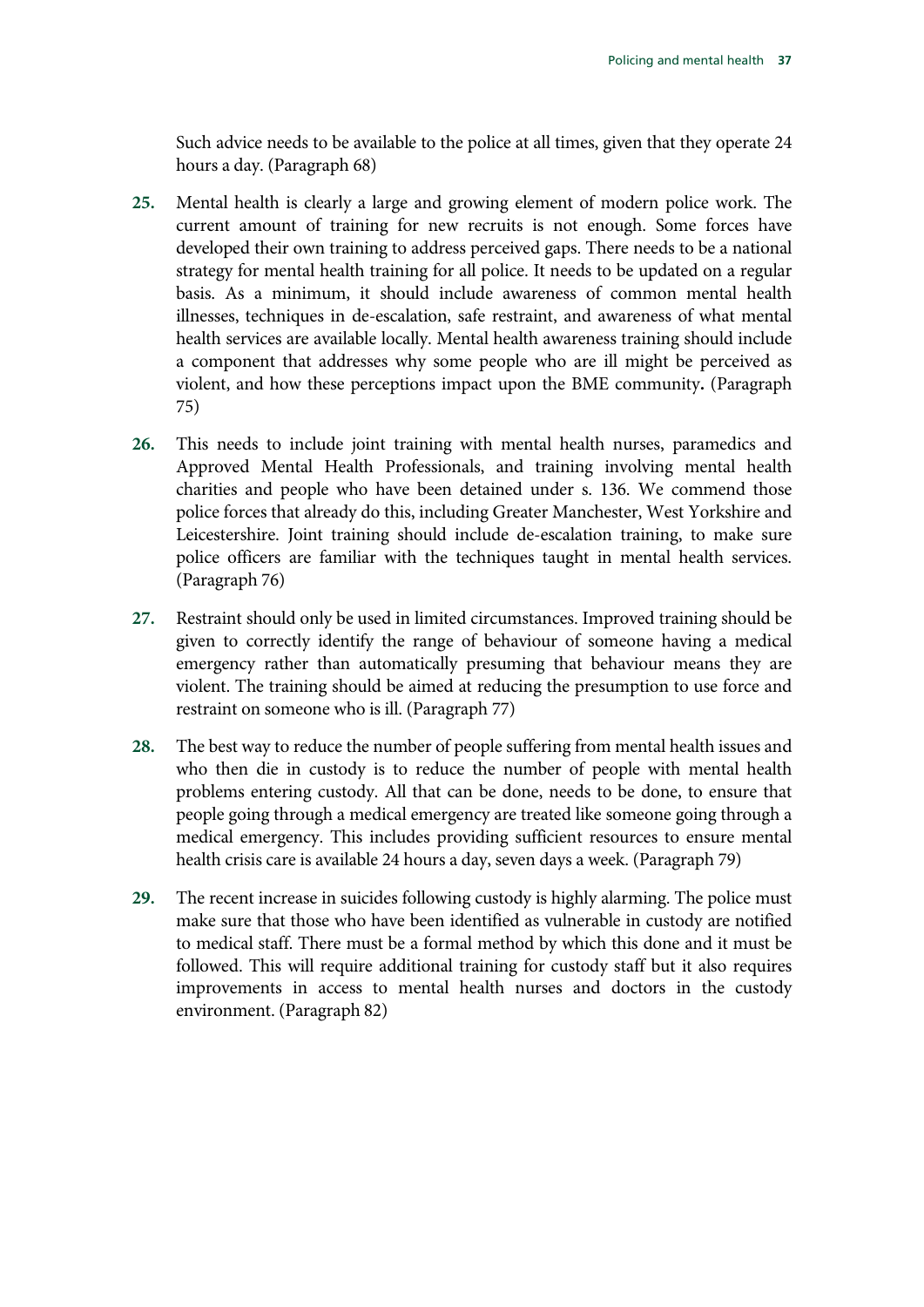# Formal Minutes

#### **Tuesday 3 February 2015**

Keith Vaz, in the Chair

Nicola Blackwood Michael Ellis Paul Flynn

Tim Loughton Mr David Winnick

Draft Report (*Policing and mental health*), proposed by the Chair, brought up and read.

*Ordered*, That the draft Report be read a second time, paragraph by paragraph.

Paragraphs 1 to 82 read and agreed to.

*Resolved*, That the Report be the Eleventh Report of the Committee to the House.

*Ordered*, That the Chair make the Report to the House.

*Ordered*, That embargoed copies of the Report be made available, in accordance with the provisions of Standing Order No. 134.

[Adjourned till Tuesday 10 February at 2.30 pm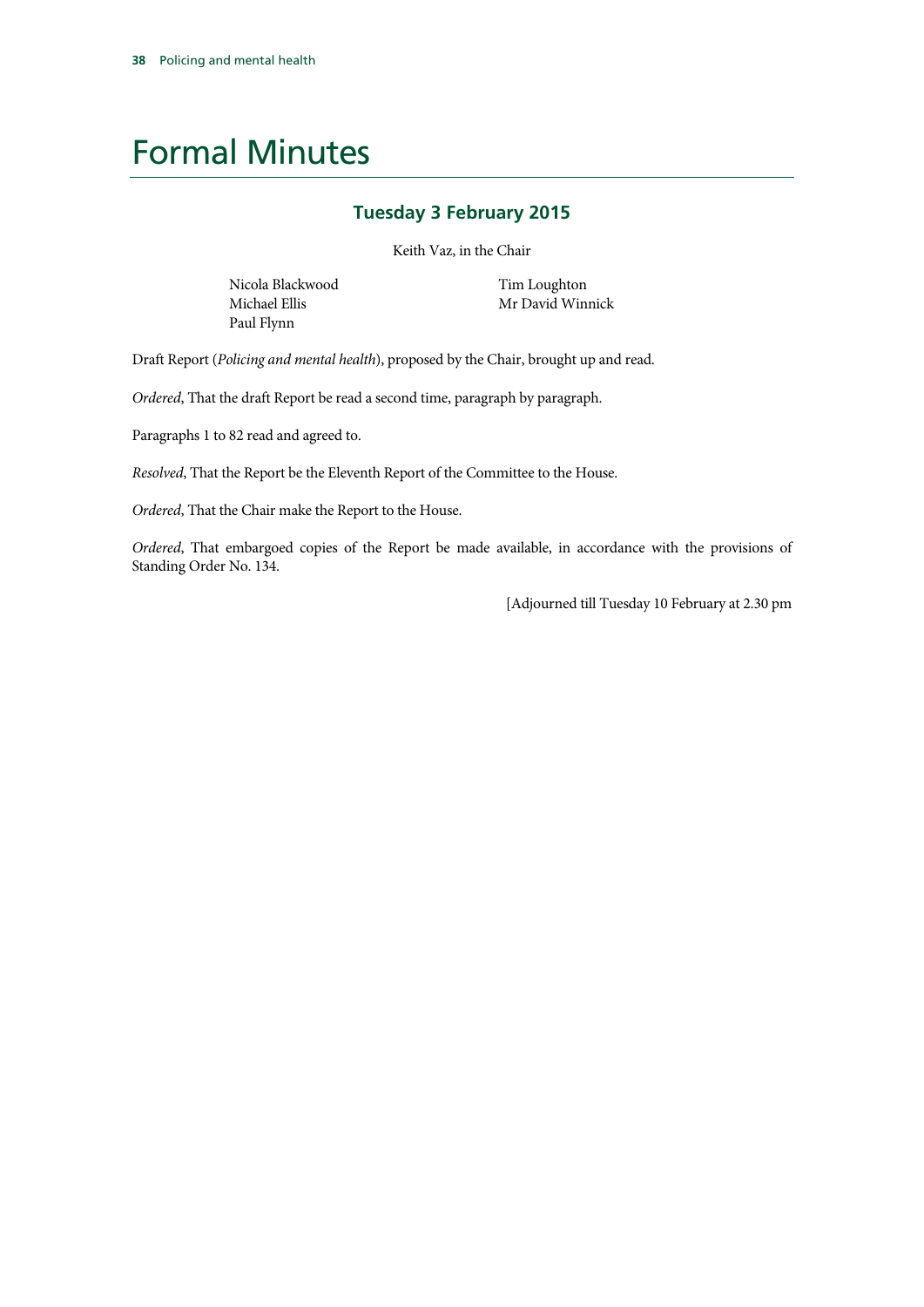### **Witnesses**

| Tuesday 1 July 2014                                                                                                                                                                                  | Page      |
|------------------------------------------------------------------------------------------------------------------------------------------------------------------------------------------------------|-----------|
| Matilda MacAttram, Director, Black Mental Health UK, Dominic Williamson,<br>Chief Executive, Revolving Doors Agency, and Pat Kenny, Member of<br>Revolving Doors' National Service User Forum        | Q 1-37    |
| Deborah Coles, Co-Director, INQUEST, Tony Herbert and Barbara<br>Montgomery, parents of James Herbert                                                                                                | $O$ 38-87 |
| <b>Tuesday 2 September 2014</b>                                                                                                                                                                      |           |
| Inspector Michael Brown, Mental Health Co-ordinator at the College of<br>Policing and author of the Mental Health Cop Blog                                                                           | Q 88-122  |
| <b>Tuesday 21 October 2014</b>                                                                                                                                                                       |           |
| Lord Adebowale CBE, Chief Executive, Turning Point; David Davis, College<br>of Paramedics, Karla Wilson-Palmer, Royal College of Nursing, and Dr Mary<br>Jane Tacchi, Royal College of Psychiatrists | Q 123-182 |
| <b>Tuesday 28 October 2014</b>                                                                                                                                                                       |           |
| Sergeant Ian Kressinger, Devon and Cornwall Police, and Sergeant Andy<br>Shaw, Essex Police                                                                                                          | Q 183-228 |
| Simon Cole, Leicestershire Police, Former ACPO lead on mental health, and<br>Mark Smith, Head of Suicide Prevention and Mental Health, British<br><b>Transport Police</b>                            | Q 229-281 |
| <b>Tuesday 11 November 2014</b>                                                                                                                                                                      |           |
| Rt Hon Norman Lamb MP, Minister of State for Care and Support, and<br>Anne McDonald, Deputy Director of Mental Health and Disability,                                                                |           |
| Department for Health                                                                                                                                                                                | Q 282-313 |
| Rt Hon Mike Penning MP, Minister of State for Policing                                                                                                                                               | Q 314-342 |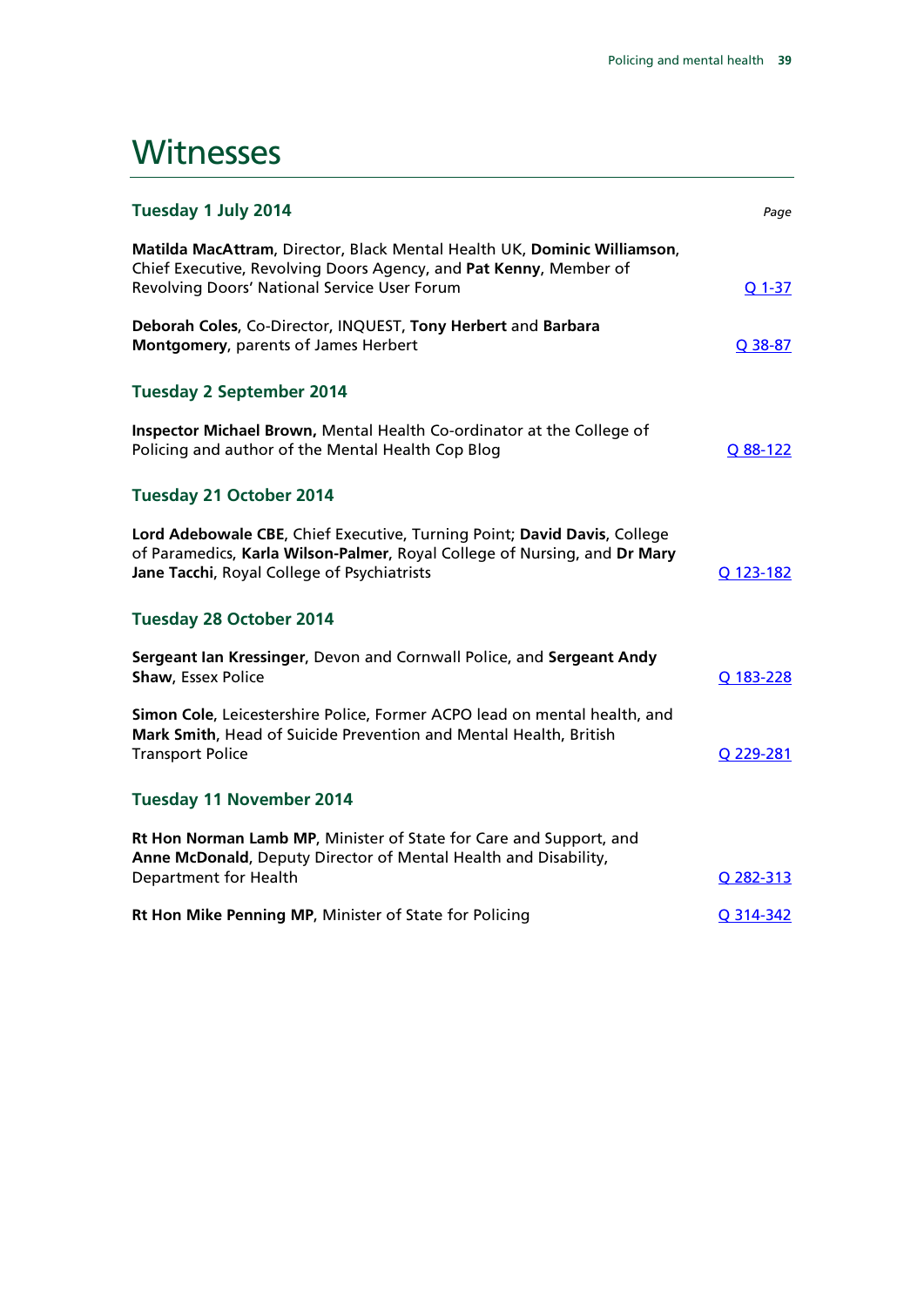# List of printed written evidence

- 1 Alex Crisp [\(PMH0051\)](http://data.parliament.uk/WrittenEvidence/CommitteeEvidence.svc/EvidenceDocument/Home%20Affairs/Policing%20and%20mental%20health/written/13417.html)
- 2 Association of Police and Crime Commissioners [\(PMH0015\)](http://data.parliament.uk/WrittenEvidence/CommitteeEvidence.svc/EvidenceDocument/Home%20Affairs/Policing%20and%20mental%20health/written/9156.html)
- 3 Avon and Somerset Constabulary and Police and Crime Commissioner [\(PMH0032\)](http://data.parliament.uk/WrittenEvidence/CommitteeEvidence.svc/EvidenceDocument/Home%20Affairs/Policing%20and%20mental%20health/written/9199.html)
- 4 Black Mental Health UK [\(PMH0045\)](http://data.parliament.uk/WrittenEvidence/CommitteeEvidence.svc/EvidenceDocument/Home%20Affairs/Policing%20and%20mental%20health/written/11084.html)
- 5 British Medical Association [\(PMH0017\)](http://data.parliament.uk/WrittenEvidence/CommitteeEvidence.svc/EvidenceDocument/Home%20Affairs/Policing%20and%20mental%20health/written/9161.html)
- 6 British Transport Police [\(PMH0025\)](http://data.parliament.uk/WrittenEvidence/CommitteeEvidence.svc/EvidenceDocument/Home%20Affairs/Policing%20and%20mental%20health/written/9179.html)
- 7 Centre for Mental Health [\(PMH0005\)](http://data.parliament.uk/WrittenEvidence/CommitteeEvidence.svc/EvidenceDocument/Home%20Affairs/Policing%20and%20mental%20health/written/8972.html)
- 8 Chief Constable Simon Cole, Leicestershire Police supplementary [\(PMH0053\)](http://data.parliament.uk/WrittenEvidence/CommitteeEvidence.svc/EvidenceDocument/Home%20Affairs/Policing%20and%20mental%20health/written/15206.html)
- 9 College of Paramedics [\(PMH0047\)](http://data.parliament.uk/WrittenEvidence/CommitteeEvidence.svc/EvidenceDocument/Home%20Affairs/Policing%20and%20mental%20health/written/11946.html)
- 10 College of Policing [\(PMH0024\)](http://data.parliament.uk/WrittenEvidence/CommitteeEvidence.svc/EvidenceDocument/Home%20Affairs/Policing%20and%20mental%20health/written/9178.html)
- 11 Dan Smith [\(PMH0001\)](http://data.parliament.uk/WrittenEvidence/CommitteeEvidence.svc/EvidenceDocument/Home%20Affairs/Policing%20and%20mental%20health/written/7971.html)
- 12 David Mery [\(PMH0021\)](http://data.parliament.uk/WrittenEvidence/CommitteeEvidence.svc/EvidenceDocument/Home%20Affairs/Policing%20and%20mental%20health/written/9174.html); [\(PMH0043\)](http://data.parliament.uk/WrittenEvidence/CommitteeEvidence.svc/EvidenceDocument/Home%20Affairs/Policing%20and%20mental%20health/written/10531.html); [\(PMH0044\)](http://data.parliament.uk/WrittenEvidence/CommitteeEvidence.svc/EvidenceDocument/Home%20Affairs/Policing%20and%20mental%20health/written/10928.html)
- 13 Department of Health [\(PMH0031\)](http://data.parliament.uk/WrittenEvidence/CommitteeEvidence.svc/EvidenceDocument/Home%20Affairs/Policing%20and%20mental%20health/written/9190.html)
- 14 Devon and Cornwall Police [\(PMH0019\)](http://data.parliament.uk/WrittenEvidence/CommitteeEvidence.svc/EvidenceDocument/Home%20Affairs/Policing%20and%20mental%20health/written/9165.html)
- 15 Faculty of Forensic and Legal Medicine of the Royal College of Physicians [\(PMH0035\)](http://data.parliament.uk/WrittenEvidence/CommitteeEvidence.svc/EvidenceDocument/Home%20Affairs/Policing%20and%20mental%20health/written/9269.html)
- 16 Her Majesty's Inspectorate of Prisons and Constabulary [\(PMH0009\)](http://data.parliament.uk/WrittenEvidence/CommitteeEvidence.svc/EvidenceDocument/Home%20Affairs/Policing%20and%20mental%20health/written/9122.html)
- 17 Home Office [\(PMH0039\)](http://data.parliament.uk/WrittenEvidence/CommitteeEvidence.svc/EvidenceDocument/Home%20Affairs/Policing%20and%20mental%20health/written/9550.html); [\(PMH0056\)](http://data.parliament.uk/WrittenEvidence/CommitteeEvidence.svc/EvidenceDocument/Home%20Affairs/Policing%20and%20mental%20health/written/15700.html)
- 18 Home Office and the Department of Health supplementary [\(PMH0059\)](http://data.parliament.uk/WrittenEvidence/CommitteeEvidence.svc/EvidenceDocument/Home%20Affairs/Policing%20and%20mental%20health/written/16880.html)
- 19 Howard League for Penal Reform [\(PMH0050\)](http://data.parliament.uk/WrittenEvidence/CommitteeEvidence.svc/EvidenceDocument/Home%20Affairs/Policing%20and%20mental%20health/written/12453.html)
- 20 Huw Jones [\(PMH0002\)](http://data.parliament.uk/WrittenEvidence/CommitteeEvidence.svc/EvidenceDocument/Home%20Affairs/Policing%20and%20mental%20health/written/8368.html)
- 21 Independent Police Complaints Commission [\(PMH0006\)](http://data.parliament.uk/WrittenEvidence/CommitteeEvidence.svc/EvidenceDocument/Home%20Affairs/Policing%20and%20mental%20health/written/9015.html)
- 22 INQUEST [\(PMH0042\)](http://data.parliament.uk/WrittenEvidence/CommitteeEvidence.svc/EvidenceDocument/Home%20Affairs/Policing%20and%20mental%20health/written/9810.html)
- 23 Jonathan Owen [\(PMH0008\)](http://data.parliament.uk/WrittenEvidence/CommitteeEvidence.svc/EvidenceDocument/Home%20Affairs/Policing%20and%20mental%20health/written/9081.html)
- 24 Lord Victor Adebowale CBE [\(PMH0054\)](http://data.parliament.uk/WrittenEvidence/CommitteeEvidence.svc/EvidenceDocument/Home%20Affairs/Policing%20and%20mental%20health/written/15208.html)
- 25 Mark Standing [\(PMH0046\)](http://data.parliament.uk/WrittenEvidence/CommitteeEvidence.svc/EvidenceDocument/Home%20Affairs/Policing%20and%20mental%20health/written/11303.html)
- 26 Michael Brown [\(PMH0022\)](http://data.parliament.uk/WrittenEvidence/CommitteeEvidence.svc/EvidenceDocument/Home%20Affairs/Policing%20and%20mental%20health/written/9176.html); [\(PMH0052\)](http://data.parliament.uk/WrittenEvidence/CommitteeEvidence.svc/EvidenceDocument/Home%20Affairs/Policing%20and%20mental%20health/written/13452.html)
- 27 Mind [\(PMH0027\)](http://data.parliament.uk/WrittenEvidence/CommitteeEvidence.svc/EvidenceDocument/Home%20Affairs/Policing%20and%20mental%20health/written/9184.html)
- 28 Muslim Women's Network UK [\(PMH0011\)](http://data.parliament.uk/WrittenEvidence/CommitteeEvidence.svc/EvidenceDocument/Home%20Affairs/Policing%20and%20mental%20health/written/9143.html)
- 29 National Mental Health Policing Lead [\(PMH0013\)](http://data.parliament.uk/WrittenEvidence/CommitteeEvidence.svc/EvidenceDocument/Home%20Affairs/Policing%20and%20mental%20health/written/9145.html)
- 30 NHS England [\(PMH0055\)](http://data.parliament.uk/WrittenEvidence/CommitteeEvidence.svc/EvidenceDocument/Home%20Affairs/Policing%20and%20mental%20health/written/15572.html)
- 31 Paul Bacon, Bryan and Armstrong Solicitors [\(PMH0057\)](http://data.parliament.uk/WrittenEvidence/CommitteeEvidence.svc/EvidenceDocument/Home%20Affairs/Policing%20and%20mental%20health/written/15715.html)
- 32 Police and Crime Commissioner for Cheshire [\(PMH0033\)](http://data.parliament.uk/WrittenEvidence/CommitteeEvidence.svc/EvidenceDocument/Home%20Affairs/Policing%20and%20mental%20health/written/9209.html)
- 33 Police and Crime Commissioner for Greater Manchester [\(PMH0029\)](http://data.parliament.uk/WrittenEvidence/CommitteeEvidence.svc/EvidenceDocument/Home%20Affairs/Policing%20and%20mental%20health/written/9186.html)
- 34 Police and Crime Commissioner for Northumbria [\(PMH0012\)](http://data.parliament.uk/WrittenEvidence/CommitteeEvidence.svc/EvidenceDocument/Home%20Affairs/Policing%20and%20mental%20health/written/9144.html)
- 35 Police and Crime Commissioner for Sussex [\(PMH0037\)](http://data.parliament.uk/WrittenEvidence/CommitteeEvidence.svc/EvidenceDocument/Home%20Affairs/Policing%20and%20mental%20health/written/9465.html)
- 36 Police Federation of England and Wales [\(PMH0036\)](http://data.parliament.uk/WrittenEvidence/CommitteeEvidence.svc/EvidenceDocument/Home%20Affairs/Policing%20and%20mental%20health/written/9343.html)
- 37 Professor Louise Ellison et al [\(PMH0007\)](http://data.parliament.uk/WrittenEvidence/CommitteeEvidence.svc/EvidenceDocument/Home%20Affairs/Policing%20and%20mental%20health/written/9067.html)
- 38 Revolving Doors Agency [\(PMH0026\)](http://data.parliament.uk/WrittenEvidence/CommitteeEvidence.svc/EvidenceDocument/Home%20Affairs/Policing%20and%20mental%20health/written/9180.html)
- 39 Royal College of Nursing [\(PMH0014\)](http://data.parliament.uk/WrittenEvidence/CommitteeEvidence.svc/EvidenceDocument/Home%20Affairs/Policing%20and%20mental%20health/written/9153.html)
- 40 Royal College of Physicians [\(PMH0040\)](http://data.parliament.uk/WrittenEvidence/CommitteeEvidence.svc/EvidenceDocument/Home%20Affairs/Policing%20and%20mental%20health/written/9560.html)
- 41 Royal College of Psychiatrists [\(PMH0038\)](http://data.parliament.uk/WrittenEvidence/CommitteeEvidence.svc/EvidenceDocument/Home%20Affairs/Policing%20and%20mental%20health/written/9482.html); [\(PMH0058\)](http://data.parliament.uk/WrittenEvidence/CommitteeEvidence.svc/EvidenceDocument/Home%20Affairs/Policing%20and%20mental%20health/written/15744.html)
- 42 Self Help Services [\(PMH0020\)](http://data.parliament.uk/WrittenEvidence/CommitteeEvidence.svc/EvidenceDocument/Home%20Affairs/Policing%20and%20mental%20health/written/9168.html)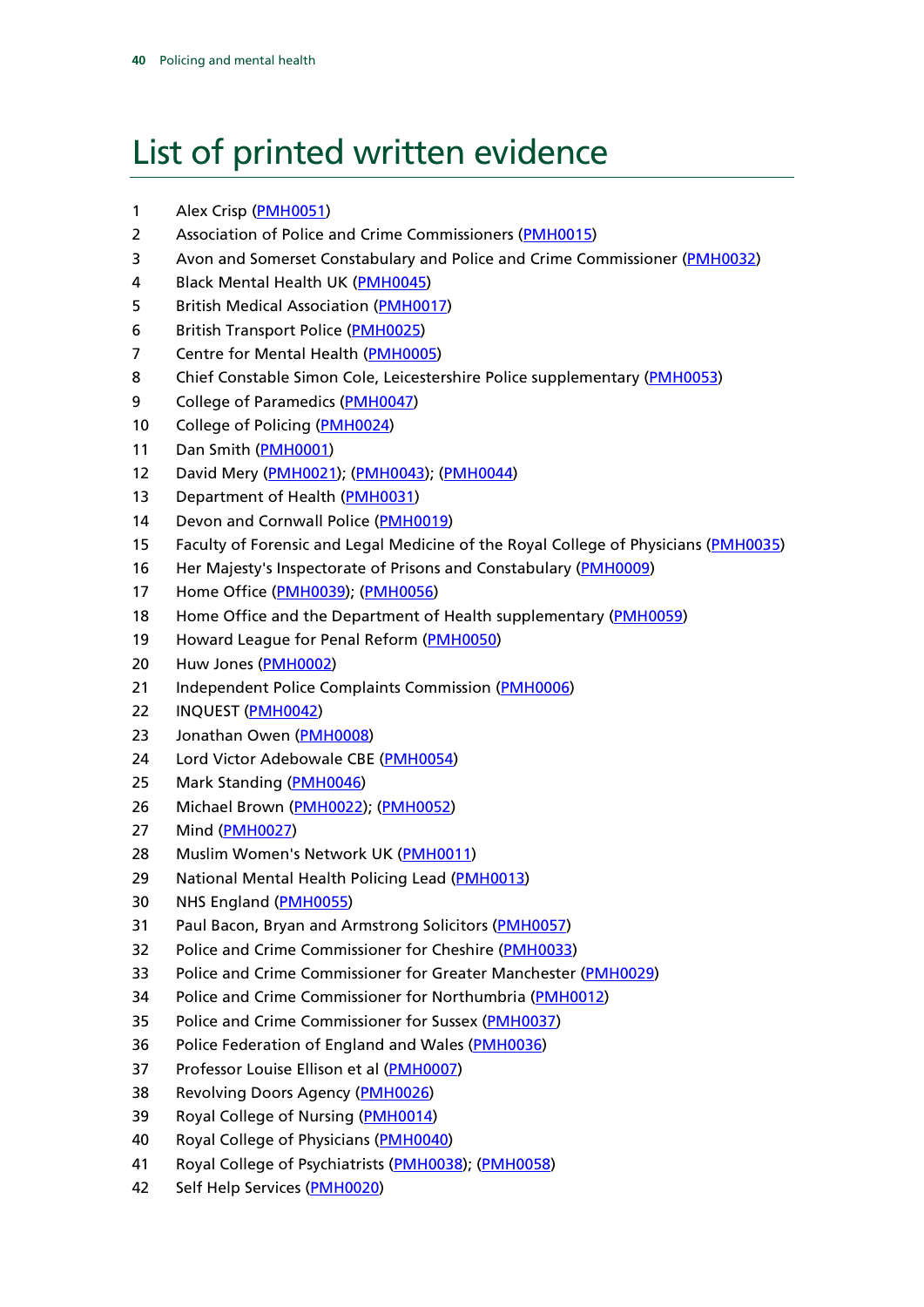- 43 The Police Foundation [\(PMH0028\)](http://data.parliament.uk/WrittenEvidence/CommitteeEvidence.svc/EvidenceDocument/Home%20Affairs/Policing%20and%20mental%20health/written/9185.html)
- 44 UKDI Ltd [\(PMH0004\)](http://data.parliament.uk/WrittenEvidence/CommitteeEvidence.svc/EvidenceDocument/Home%20Affairs/Policing%20and%20mental%20health/written/8903.html)
- 45 Victim Support and Mind [\(PMH0023\)](http://data.parliament.uk/WrittenEvidence/CommitteeEvidence.svc/EvidenceDocument/Home%20Affairs/Policing%20and%20mental%20health/written/9177.html)
- 46 Welsh Government [\(PMH0034\)](http://data.parliament.uk/WrittenEvidence/CommitteeEvidence.svc/EvidenceDocument/Home%20Affairs/Policing%20and%20mental%20health/written/9228.html)
- 47 West Midlands Police and West Midlands Police and Crime Commissioner [\(PMH0016\)](http://data.parliament.uk/WrittenEvidence/CommitteeEvidence.svc/EvidenceDocument/Home%20Affairs/Policing%20and%20mental%20health/written/9160.html)
- 48 Youth Justice Board for England and Wales [\(PMH0018\)](http://data.parliament.uk/WrittenEvidence/CommitteeEvidence.svc/EvidenceDocument/Home%20Affairs/Policing%20and%20mental%20health/written/9164.html)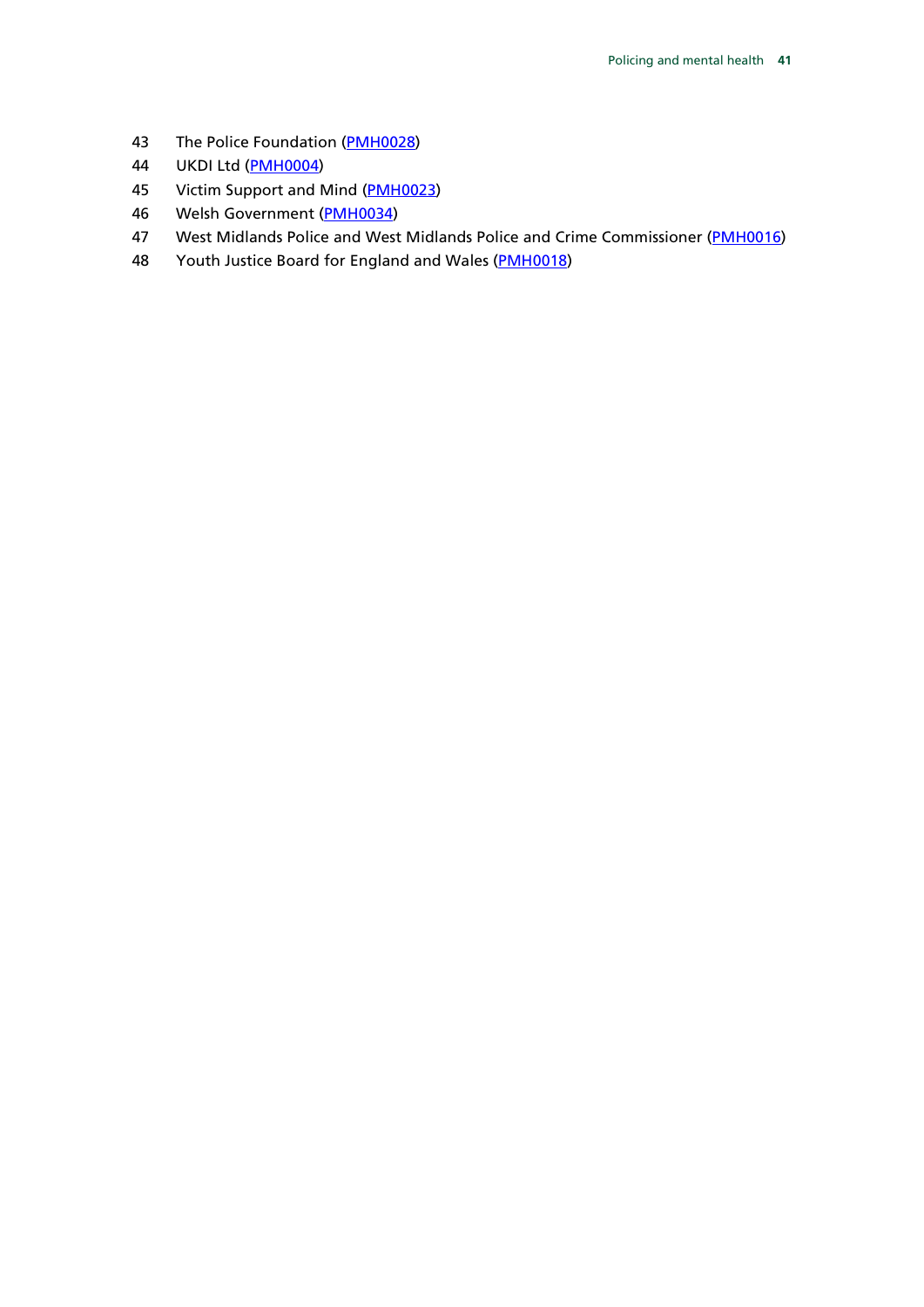# List of Reports from the Committee during the current Parliament

All publications from the Committee are available on the Committee's website at [http://www.parliament.uk/business/committees/committees-a-z/commons-select/home](http://www.parliament.uk/business/committees/committees-a-z/commons-select/home-affairs-committee/publications/)[affairs-committee/publications/](http://www.parliament.uk/business/committees/committees-a-z/commons-select/home-affairs-committee/publications/)

#### Session 2014–15

| <b>First Report</b> | Tobacco smuggling                                                              | <b>HC 200</b> |
|---------------------|--------------------------------------------------------------------------------|---------------|
| Second Report       | Female genital mutilation: the case for a national action<br>plan              | <b>HC 201</b> |
| Third Report        | The work of the Immigration Directorates (Oct–Dec 2013)                        | <b>HC 237</b> |
| Fourth Report       | Her Majesty's Passport Office: delays in processing<br>applications            | <b>HC 238</b> |
| Fifth Report        | Police, the media, and high-profile criminal investigations                    | <b>HC 629</b> |
| Sixth Report        | Child sexual exploitation and the response to localised<br>grooming: follow-up | <b>HC 203</b> |
| Seventh Report      | Effectiveness of the Committee in 2012-13                                      | <b>HC 825</b> |
| Eighth Report       | Regulation of Investigatory Powers Act 2000                                    | <b>HC 711</b> |
| Ninth Report        | The work of the Immigration Directorates (January-June<br>2014)                | HC 712        |

#### Session 2013–14

| <b>First Report</b>     | Police and Crime Commissioners: Register of Interests                                      | <b>HC 69</b>   |
|-------------------------|--------------------------------------------------------------------------------------------|----------------|
| Second Report           | Child sexual exploitation and the response to localised<br>grooming                        | <b>HC 68</b>   |
| Third Report            | Leadership and standards in the police                                                     | <b>HC 67</b>   |
| Fourth Report           | The work of the UK Border Agency (Oct-Dec 2012)                                            | <b>HC 486</b>  |
| <b>Fifth Report</b>     | E-crime                                                                                    | <b>HC 70</b>   |
| Sixth Report            | Police and Crime Commissioners: power to remove Chief<br>Constables                        | <b>HC 487</b>  |
| Seventh Report          | Asylum                                                                                     | <b>HC 71</b>   |
| Eighth Report           | The work of the UK Border Agency (Jan-March 2013)                                          | <b>HC 616</b>  |
| Ninth Report            | Pre-Lisbon Treaty EU police and criminal justice measures:<br>the UK's opt-in decision     | <b>HC 615</b>  |
| <b>Tenth Report</b>     | Leadership and Standards in the Police: follow-up                                          | <b>HC 756</b>  |
| Eleventh Report         | Khat                                                                                       | <b>HC 869</b>  |
| <b>Twelfth Report</b>   | Drugs: new psychoactive substances and prescription drugs                                  | <b>HC 819</b>  |
| Thirteenth Report       | The work of the Permanent Secretary                                                        | <b>HC 233</b>  |
| Fourteenth Report       | The Government's Response to the Committees' Reports<br>on the 2014 block opt-out decision | <b>HC 1177</b> |
| <b>Fifteenth Report</b> | The work of the Immigration Directorates (April–Sep 2013)                                  | <b>HC 820</b>  |
| Sixteenth Report        | Police and Crime Commissioners: Progress to date                                           | <b>HC 757</b>  |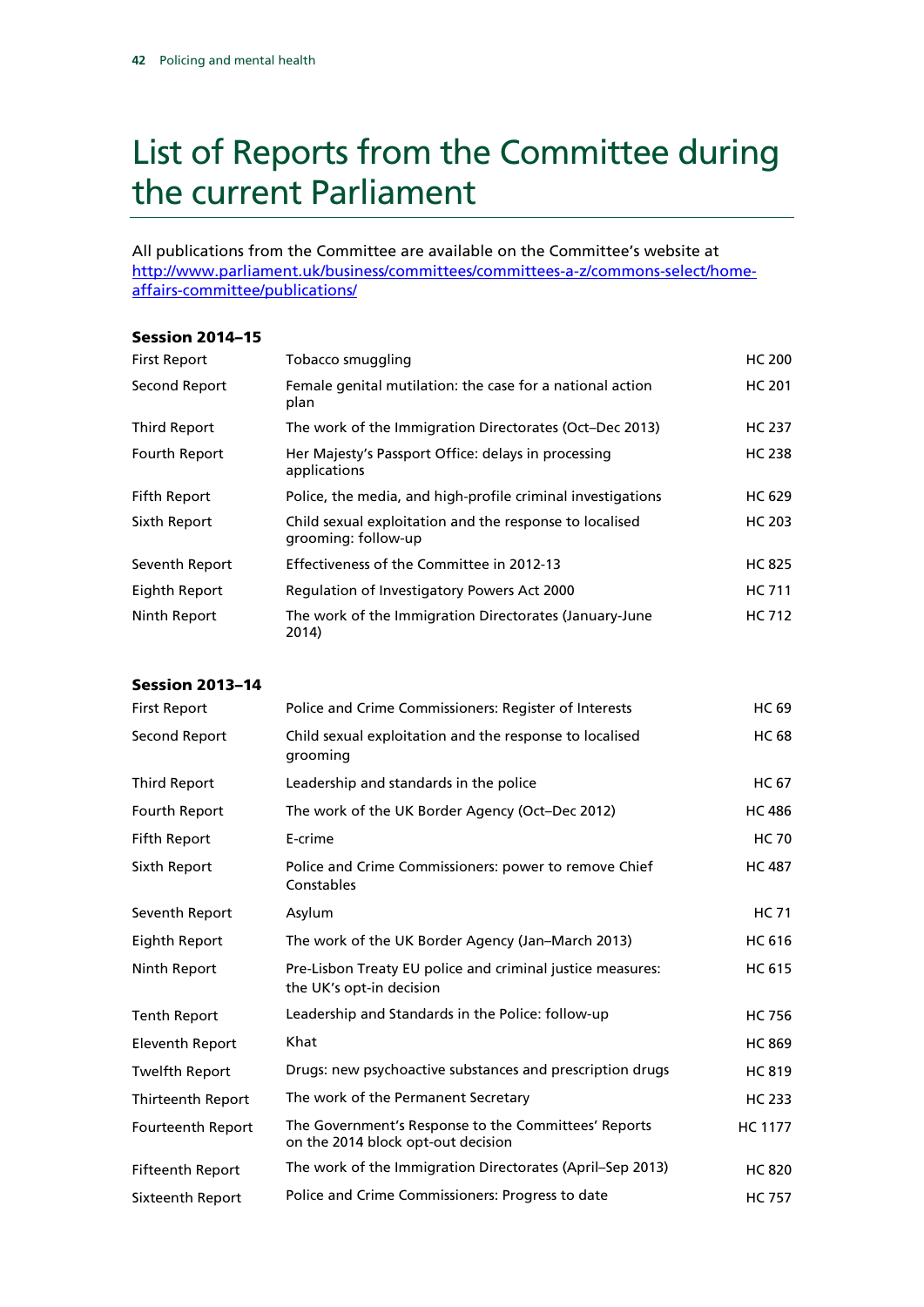| Seventeenth Report | Counter-terrorism               | HC 231  |
|--------------------|---------------------------------|---------|
| Eighteenth Report  | Reform of the Police Federation | HC 1163 |

#### Session 2012–13

| <b>First Report</b>    | Effectiveness of the Committee in 2010–12                                                                          | <b>HC 144</b>   |
|------------------------|--------------------------------------------------------------------------------------------------------------------|-----------------|
| Second Report          | Work of the Permanent Secretary (April–Dec 2011)                                                                   | <b>HC 145</b>   |
| Third Report           | Pre-appointment Hearing for Her Majesty's Chief Inspector<br>of Constabulary                                       | <b>HC 183</b>   |
| Fourth Report          | Private Investigators                                                                                              | <b>HC 100</b>   |
| Fifth Report           | The work of the UK Border Agency (Dec 2011–Mar 2012)                                                               | <b>HC 71</b>    |
| Sixth Report           | The work of the Border Force                                                                                       | <b>HC 523</b>   |
| Seventh Report         | <b>Olympics Security</b>                                                                                           | <b>HC 531</b>   |
| Eighth Report          | The work of the UK Border Agency (April–June 2012)                                                                 | <b>HC 603</b>   |
| Ninth Report           | Drugs: Breaking the Cycle                                                                                          | <b>HC 184-I</b> |
| <b>Tenth Report</b>    | Powers to investigate the Hillsborough disaster: interim<br>Report on the Independent Police Complaints Commission | <b>HC 793</b>   |
| <b>Eleventh Report</b> | <b>Independent Police Complaints Commission</b>                                                                    | <b>HC 494</b>   |
| Twelfth Report         | The draft Anti-social Behaviour Bill: pre-legislative scrutiny                                                     | <b>HC 836</b>   |
| Thirteenth Report      | Undercover Policing: Interim Report                                                                                | <b>HC 837</b>   |
| Fourteenth Report      | The work of the UK Border Agency (July-Sept 2012)                                                                  | <b>HC 792</b>   |

#### Session 2010–12

| <b>First Report</b>     | Immigration Cap                                                                                        | <b>HC 361</b>  |
|-------------------------|--------------------------------------------------------------------------------------------------------|----------------|
| Second Report           | Policing: Police and Crime Commissioners                                                               | <b>HC 511</b>  |
| <b>Third Report</b>     | <b>Firearms Control</b>                                                                                | <b>HC 447</b>  |
| Fourth Report           | The work of the UK Border Agency                                                                       | <b>HC 587</b>  |
| <b>Fifth Report</b>     | Police use of Tasers                                                                                   | <b>HC 646</b>  |
| Sixth Report            | <b>Police Finances</b>                                                                                 | <b>HC 695</b>  |
| Seventh Report          | <b>Student Visas</b>                                                                                   | <b>HC 773</b>  |
| Eighth Report           | Forced marriage                                                                                        | <b>HC 880</b>  |
| Ninth Report            | The work of the UK Border Agency (Nov 2010-March 2011)                                                 | <b>HC 929</b>  |
| <b>Tenth Report</b>     | Implications for the Justice and Home Affairs area of the<br>accession of Turkey to the European Union | <b>HC 789</b>  |
| <b>Eleventh Report</b>  | Student Visas-follow up                                                                                | <b>HC 1445</b> |
| <b>Twelfth Report</b>   | Home Office–Work of the Permanent Secretary                                                            | <b>HC 928</b>  |
| Thirteenth Report       | Unauthorised tapping into or hacking of mobile<br>communications                                       | <b>HC 907</b>  |
| Fourteenth Report       | New Landscape of Policing                                                                              | <b>HC 939</b>  |
| Fifteenth Report        | The work of the UK Border Agency (April-July 2011)                                                     | <b>HC 1497</b> |
| Sixteenth Report        | Policing large scale disorder                                                                          | <b>HC 1456</b> |
| Seventeenth Report      | <b>UK Border Controls</b>                                                                              | <b>HC 1647</b> |
| Eighteenth Report       | Rules governing enforced removals from the UK                                                          | <b>HC 563</b>  |
| Nineteenth Report       | Roots of violent radicalisation                                                                        | <b>HC 1446</b> |
| <b>Twentieth Report</b> | Extradition                                                                                            | <b>HC 644</b>  |